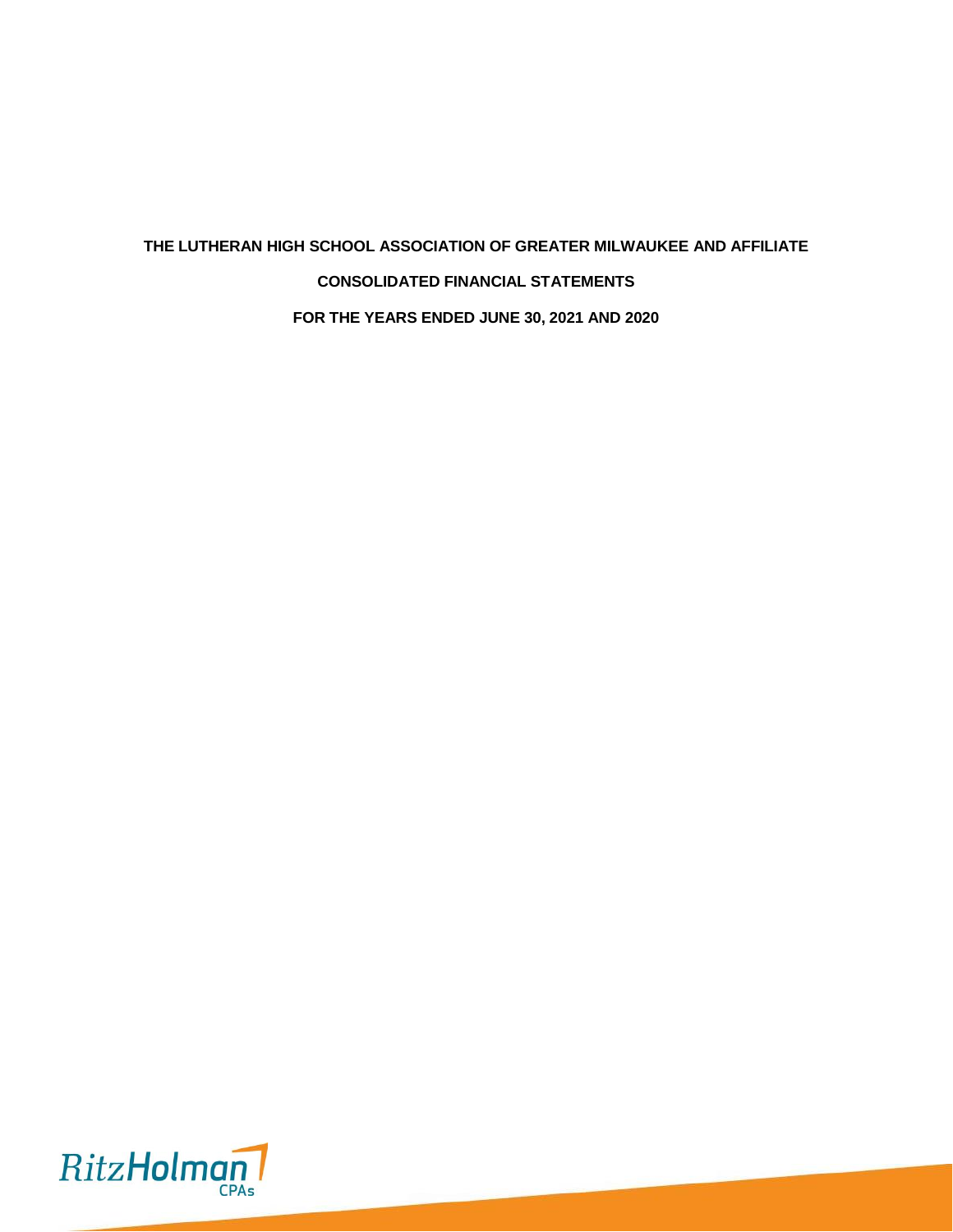### **THE LUTHERAN HIGH SCHOOL ASSOCIATION OF GREATER MILWAUKEE AND AFFILIATE**

### **TABLE OF CONTENTS**

|                                                                                                                                                                                                                                                                                                                                                                                          | <b>Page</b>                              |
|------------------------------------------------------------------------------------------------------------------------------------------------------------------------------------------------------------------------------------------------------------------------------------------------------------------------------------------------------------------------------------------|------------------------------------------|
|                                                                                                                                                                                                                                                                                                                                                                                          | $1 - 2$                                  |
|                                                                                                                                                                                                                                                                                                                                                                                          | 3                                        |
|                                                                                                                                                                                                                                                                                                                                                                                          | 4                                        |
|                                                                                                                                                                                                                                                                                                                                                                                          | $5 - 6$                                  |
|                                                                                                                                                                                                                                                                                                                                                                                          | $\overline{7}$                           |
|                                                                                                                                                                                                                                                                                                                                                                                          | $8 - 22$                                 |
| Consolidated Schedule of Revenue and Expenses Without Donor Restrictions by School                                                                                                                                                                                                                                                                                                       | $23 - 24$                                |
|                                                                                                                                                                                                                                                                                                                                                                                          | 25                                       |
|                                                                                                                                                                                                                                                                                                                                                                                          | 26                                       |
| Legal and Regulatory Requirements                                                                                                                                                                                                                                                                                                                                                        |                                          |
| Private School Choice Programs (PSCP) Reserve Balance - Martin Luther<br>Private School Choice Programs (PSCP) Reserve Balance - Milwaukee Lutheran<br>Private School Choice Programs (PSCP) Reserve Balance - Lake Country<br>Special Needs Scholarship Program (SNSP) Reserve Balance - Martin Luther<br>Special Needs Scholarship Program (SNSP) Reserve Balance - Milwaukee Lutheran | 27<br>28<br>29<br>$30 - 31$<br>$32 - 33$ |
| Special Needs Scholarship Program (SNSP) Reserve Balance - Lake Country                                                                                                                                                                                                                                                                                                                  | 34 - 35                                  |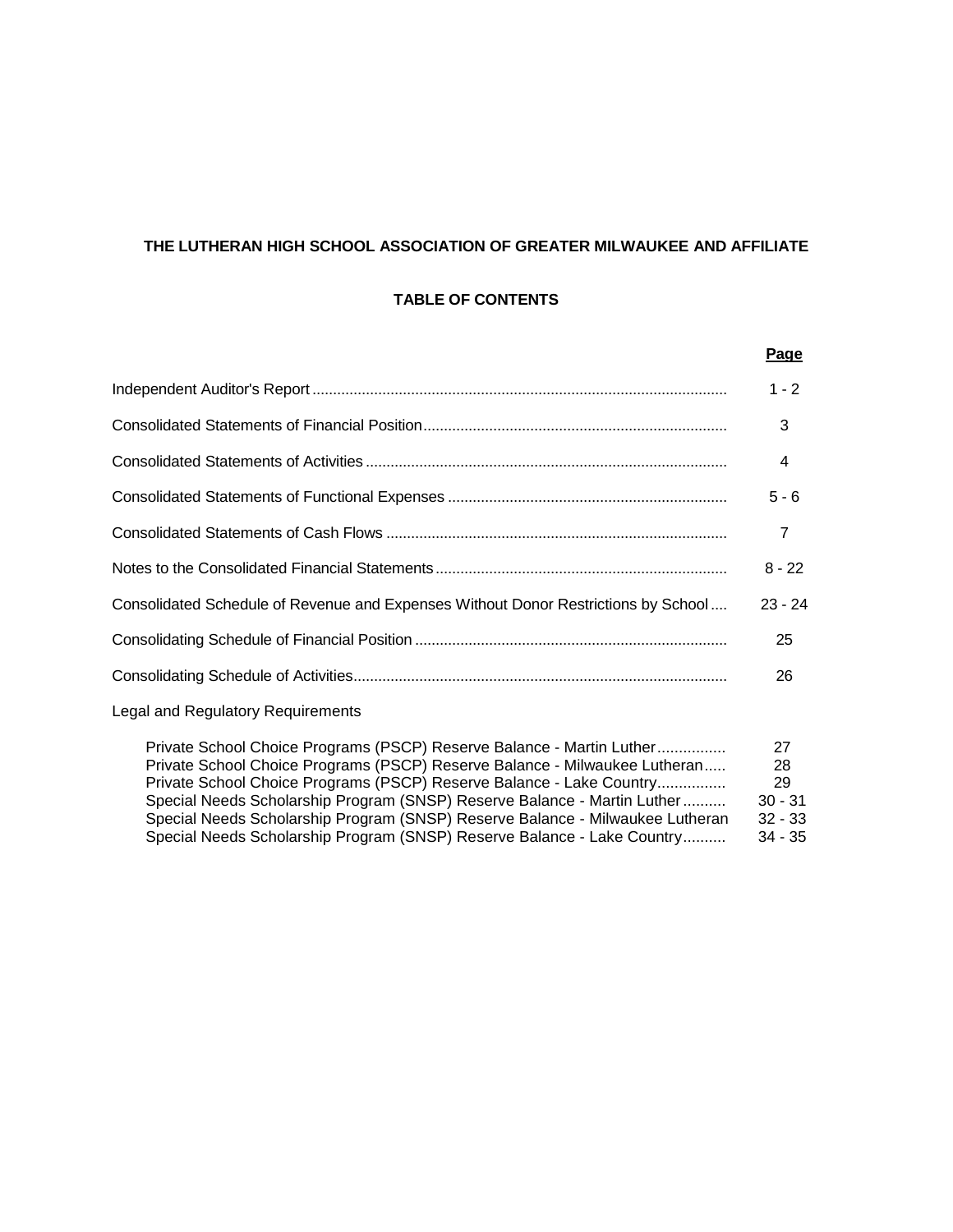

#### Independent Auditor's Report

Board of Directors The Lutheran High School Association of Greater Milwaukee and Affiliate

We have audited the accompanying consolidated financial statements of The Lutheran High School Association of Greater Milwaukee and Affiliate which comprise the consolidated statements of financial position as of June 30, 2021 and 2020, and the related consolidated statements of activities, functional expenses, and cash flows for the years then ended, and the related notes to the consolidated financial statements.

#### **Management's Responsibility for the Financial Statements**

Management is responsible for the preparation and fair presentation of these financial statements in accordance with accounting principles generally accepted in the United States of America; this includes the design, implementation, and maintenance of internal control relevant to the preparation and fair presentation of financial statements that are free from material misstatement, whether due to fraud or error.

#### **Auditor's Responsibility**

Our responsibility is to express an opinion on these financial statements based on our audit. We conducted our audit in accordance with auditing standards generally accepted in the United States of America. Those standards require that we plan and perform the audit to obtain reasonable assurance about whether the financial statements are free from material misstatement.

An audit involves performing procedures to obtain audit evidence about the amounts and disclosures in the financial statements. The procedures selected depend on the auditor's judgment, including the assessment of the risks of material misstatement of the financial statements, whether due to fraud or error. In making those risk assessments, the auditor considers internal control relevant to the Association's preparation and fair presentation of the financial statements in order to design audit procedures that are appropriate in the circumstances, but not for the purposes of expressing an opinion on the effectiveness of the entity's internal control. Accordingly, we express no such opinion. An audit also includes evaluating the appropriateness of accounting policies used and the reasonableness of significant accounting estimates made by management, as well as evaluating the overall presentation of the financial statements.

We believe that the audit evidence we have obtained is sufficient and appropriate to provide a basis for our audit opinion.

#### **Opinion**

In our opinion, the financial statements referred to above present fairly, in all material respects, the financial position of The Lutheran High School Association of Greater Milwaukee and Affiliate as of June 30, 2021 and 2020, and the changes in their net assets and their cash flows for the years then ended in accordance with accounting principles generally accepted in the United States of America.

*Ritz Holman LLP Serving business, nonprofits, individuals and trusts.*

| 330 E. Kilbourn Ave., Suite 550 | t. 414.271.1451 |
|---------------------------------|-----------------|
| Milwaukee, WI 53202             | f. 414.271.7464 |
|                                 | ritzholman.com  |

*Member of the American Institute of Certified Public Accountants, Wisconsin Institute of Certified Public Accountants*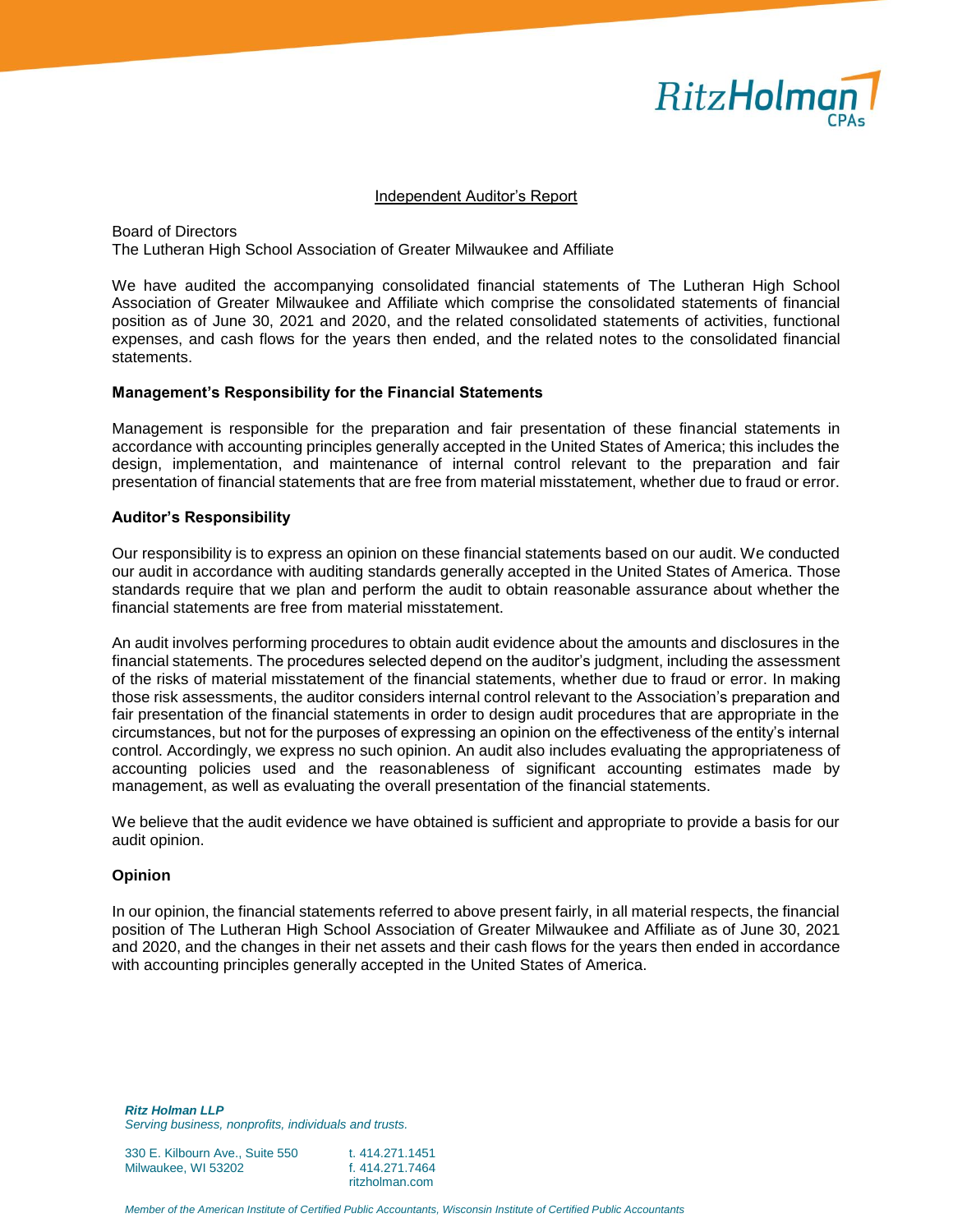#### Board of Directors The Lutheran High School Association of Greater Milwaukee and Affiliate

#### **Supplementary Information**

Our audit was conducted for the purpose of forming an opinion on the financial statements as a whole. The consolidated schedule of revenue and expenses without donor restrictions by school, consolidating schedule of financial position and consolidating schedule of activities are presented for purposes of additional analysis and are not a required part of the basic financial statements. Such information is the responsibility of management and was derived from and relates directly to the underlying accounting and other records used to prepare the basic financial statements. The information has been subjected to the auditing procedures applied in the audit of the basic financial statements and certain additional procedures, including comparing and reconciling such information directly to the underlying accounting and other records used to prepare the basic financial statements or to the basic financial statements themselves, and other additional procedures in accordance with auditing standards generally accepted in the United States of America. In our opinion, the information is fairly stated in all material respects in relation to the basic financial statements as a whole.

#### **Report on Other Legal and Regulatory Requirements**

Our audit was conducted for the purpose of forming an opinion on the financial statements as a whole. The Schedule of Private School Choice Programs ("PSCP") Reserve Balance, as required by the Wisconsin Department of Public Instruction, is presented for purposes of additional analysis and is not a required part of the financial statements. Such information is the responsibility of management and was derived from and relates directly to the underlying accounting and other records used to prepare the financial statements. The information has been subjected to the auditing procedures applied in the audit of the financial statements and certain additional procedures, including comparing and reconciling such information directly to the underlying accounting and other records used to prepare the financial statements or to the financial statements themselves, and other additional procedures in accordance with auditing standards generally accepted in the United States of America. In addition, the balances have been subjected to auditing procedures required by Wis. Stats. 118.60 and 119.23 and Wis. Admin. Codes PI 35 and PI 48. In our opinion, the Schedule of PSCP Reserve Balance is free of material misstatements and fairly presents the private school's eligible education expenses as required under Wis. Stats. 118.60 and 119.23 and Wis. Admin. Codes PI 35 and PI 48.

Our audit was conducted for the purpose of forming an opinion on the financial statements as a whole. The Special Needs Scholarship Program ("SNSP") Reserve Balance Schedule, as required by the Wisconsin Department of Public Instruction, is presented for purposes of additional analysis and is not a required part of the financial statements. Such information is the responsibility of management and was derived from and relates directly to the underlying accounting and other records used to prepare the financial statements. The information has been subjected to the auditing procedures applied in the audit of the financial statements and certain additional procedures, including comparing and reconciling such information directly to the underlying accounting and other records used to prepare the financial statements or to the financial statements themselves, and other additional procedures in accordance with auditing standards generally accepted in the United States of America. In addition, the balances have been subjected to auditing procedures required by Wis. Stats. 115.7915 and Wis. Admin. Code PI 49. In our opinion, the SNSP Reserve Balance schedule is free of material misstatements and fairly presents the private school's eligible education expenses as required under Wis. Stats. 115.7915 and Wis. Admin. Code PI 49.

ity Halman LLP

RITZ HØLMAN LLP Certified Public Accountants

Milwaukee, Wisconsin October 15, 2021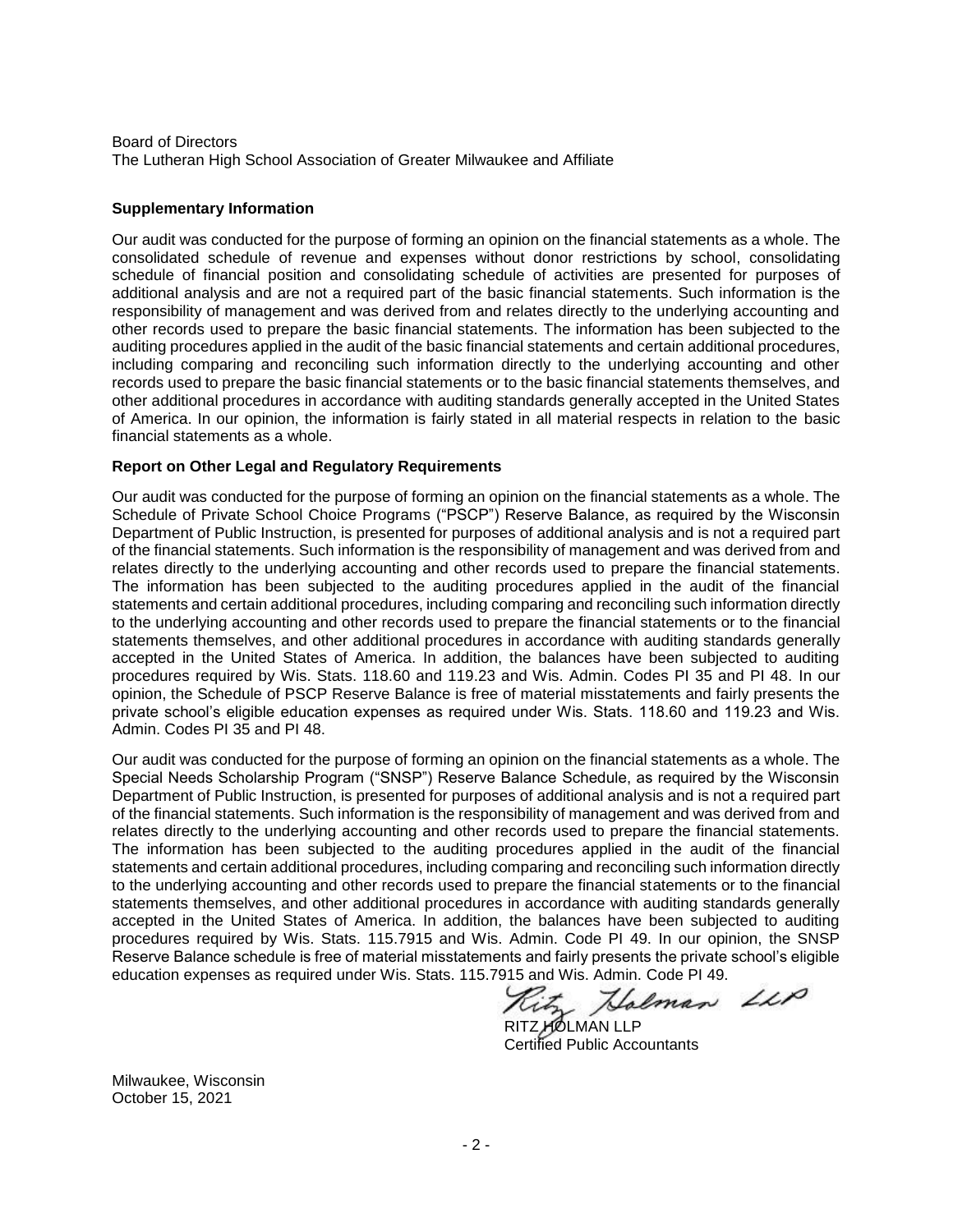#### **THE LUTHERAN HIGH SCHOOL ASSOCIATION OF GREATER MILWAUKEE AND AFFILIATE CONSOLIDATED STATEMENTS OF FINANCIAL POSITION JUNE 30, 2021 AND 2020**

|                                                              | 2021 |                                      |    |                                   |                           | 2020                       |                           |                                      |                          |                                   |    |                              |
|--------------------------------------------------------------|------|--------------------------------------|----|-----------------------------------|---------------------------|----------------------------|---------------------------|--------------------------------------|--------------------------|-----------------------------------|----|------------------------------|
|                                                              |      | Without<br><b>Donor Restrictions</b> |    | With<br><b>Donor Restrictions</b> |                           | Total                      |                           | Without<br><b>Donor Restrictions</b> |                          | With<br><b>Donor Restrictions</b> |    | Total                        |
| <b>ASSETS</b>                                                |      |                                      |    |                                   |                           |                            |                           |                                      |                          |                                   |    |                              |
| <b>CURRENT ASSETS</b>                                        |      |                                      |    |                                   |                           |                            |                           |                                      |                          |                                   |    |                              |
| Cash                                                         | \$   | 4,650,227                            | \$ | 864,475                           | \$                        | 5,514,702                  | \$                        | 3,621,241                            | \$                       | 1,727,781                         | \$ | 5,349,022                    |
| Accounts Receivable - Net                                    |      | 386,834                              |    | 98,875                            |                           | 485,709                    |                           | 206,441                              |                          | 451,302                           |    | 657,743                      |
| Pledges Receivable                                           |      | ---                                  |    | 524,036                           |                           | 524,036                    |                           |                                      |                          | 456,357                           |    | 456,357                      |
| <b>Other Asset</b><br><b>Prepaid Expenses</b>                |      | 18,605<br>36,210                     |    | ---<br>$\overline{a}$             |                           | 18,605<br>36,210           |                           | 18,056<br>314,403                    |                          | ---<br>$\overline{a}$             |    | 18,056<br>314,403            |
| <b>Total Current Assets</b>                                  | \$   | 5,091,876                            | \$ | 1,487,386                         | \$                        | 6,579,262                  | \$                        | 4,160,141                            | S                        | 2,635,440                         | \$ | 6,795,581                    |
|                                                              |      |                                      |    |                                   |                           |                            |                           |                                      |                          |                                   |    |                              |
| <b>FIXED ASSETS</b>                                          |      |                                      |    |                                   |                           |                            |                           |                                      |                          |                                   |    |                              |
| Land                                                         | \$   | 1,734,305                            | \$ | ---                               | \$                        | 1,734,305                  | \$                        | 1,994,305                            | \$                       | ---                               | \$ | 1,994,305                    |
| <b>Construction in Progress</b>                              |      |                                      |    | 259,747                           |                           | 259,747                    |                           |                                      |                          | 5,579,919                         |    | 5,579,919                    |
| Land Improvements                                            |      | 5.329.920                            |    |                                   |                           | 5.329.920                  |                           | 3.835.093                            |                          |                                   |    | 3.835.093                    |
| Building and Building Improvements                           |      | 52,374,996                           |    | ---                               |                           | 52,374,996                 |                           | 42,968,313                           |                          | ---                               |    | 42,968,313                   |
| Furniture, Fixtures and Equipment                            |      | 2,373,381                            |    | ---                               |                           | 2,373,381                  |                           | 2,030,804                            |                          | $\overline{a}$                    |    | 2,030,804                    |
| Vehicles                                                     | \$   | 302,412                              |    | ---<br>259,747                    | \$                        | 302,412                    |                           | 294,147                              | $\overline{\mathcal{S}}$ | ---                               |    | 294,147                      |
| <b>Total Fixed Assets</b><br><b>Accumulated Depreciation</b> |      | 62,115,014<br>(19,600,181)           | \$ |                                   |                           | 62,374,761<br>(19,600,181) | \$                        | 51,122,662<br>(17, 852, 403)         |                          | 5,579,919                         | S  | 56,702,581<br>(17, 852, 403) |
| <b>Net Fixed Assets</b>                                      | \$   | 42,514,833                           | \$ | 259,747                           | \$                        | 42,774,580                 | \$                        | 33,270,259                           | \$                       | 5,579,919                         | \$ | 38,850,178                   |
|                                                              |      |                                      |    |                                   |                           |                            |                           |                                      |                          |                                   |    |                              |
| <b>LONG-TERM ASSETS</b>                                      |      |                                      |    |                                   |                           |                            |                           |                                      |                          |                                   |    |                              |
| <b>Accounts Receivable</b>                                   | \$   | 159,578                              | \$ |                                   | \$                        | 159,578                    | \$                        | 154,836                              | \$                       |                                   | \$ | 154,836                      |
| Pledges Receivable - Net                                     |      |                                      |    | 512,044                           |                           | 512,044                    |                           |                                      |                          | 640,195                           |    | 640,195                      |
| <b>Other Asset</b>                                           |      | 141,266                              |    |                                   |                           | 141,266                    |                           | 159.870                              |                          |                                   |    | 159,870                      |
| <b>Total Long-Term Assets</b>                                | \$   | 300.844                              | \$ | 512,044                           | \$                        | 812,888                    | \$                        | 314,706                              | $\overline{\mathcal{S}}$ | 640,195                           | \$ | 954.901                      |
|                                                              |      |                                      |    |                                   |                           |                            |                           |                                      |                          |                                   |    |                              |
| <b>OTHER ASSETS</b>                                          | \$   |                                      | \$ |                                   | \$                        |                            | \$                        |                                      | \$                       |                                   | \$ | 15,700                       |
| <b>Security Deposit</b><br><b>Credit Card Holding</b>        |      | 15,700                               |    |                                   |                           | 15,700                     |                           | 15,700<br>397                        |                          |                                   |    | 397                          |
| <b>Total Other Assets</b>                                    | \$   | 15,700                               | \$ | $\overline{\phantom{a}}$          | $\boldsymbol{\mathsf{s}}$ | 15,700                     | $\boldsymbol{\mathsf{s}}$ | 16,097                               | \$                       | $\cdots$                          | \$ | 16,097                       |
|                                                              |      |                                      |    |                                   |                           |                            |                           |                                      |                          |                                   |    |                              |
| <b>TOTAL ASSETS</b>                                          | \$   | 47,923,253                           | \$ | 2,259,177                         | $\mathsf{\$}$             | 50,182,430                 | \$                        | 37,761,203                           | \$                       | 8,855,554                         | \$ | 46,616,757                   |
| <b>LIABILITIES AND NET ASSETS</b>                            |      |                                      |    |                                   |                           |                            |                           |                                      |                          |                                   |    |                              |
| <b>CURRENT LIABILITIES</b>                                   |      |                                      |    |                                   |                           |                            |                           |                                      |                          |                                   |    |                              |
| <b>Accounts Pavable</b>                                      | \$   | 489.090                              | \$ | 64.678                            | \$                        | 553.768                    | \$                        | 249.351                              | \$                       | 1.417.166                         | \$ | 1.666.517                    |
| <b>Accrued Payroll</b>                                       |      | 1,251,035                            |    | ---                               |                           | 1,251,035                  |                           | 1,050,379                            |                          | ---                               |    | 1,050,379                    |
| Current Portion of CARES Act PPP Loan                        |      | 2,857,500                            |    | ---                               |                           | 2,857,500                  |                           | 1,097,469                            |                          | ---                               |    | 1,097,469                    |
| <b>Current Portion of Mortgages Payable</b>                  |      | 379,416                              |    | ---                               |                           | 379,416                    |                           | 343.218                              |                          | ---                               |    | 343,218                      |
| <b>Deferred Revenue</b>                                      |      | 1,297,491                            |    | $\overline{a}$<br>64,678          | \$                        | 1,297,491                  |                           | 1,249,681                            |                          | $\sim$                            |    | 1,249,681                    |
| <b>Total Current Liabilities</b>                             | \$   | 6,274,532                            | \$ |                                   |                           | 6,339,210                  | S                         | 3,990,098                            | S                        | 1,417,166                         | \$ | 5,407,264                    |
| <b>LONG-TERM LIABILITIES</b>                                 |      |                                      |    |                                   |                           |                            |                           |                                      |                          |                                   |    |                              |
| CARES Act PPP Loan                                           | \$   | 2,857,500                            | \$ | ---                               | \$                        | 2,857,500                  | \$                        | 2,857,500                            | \$                       | ---                               | \$ | 2,857,500                    |
| Less: Current Portion of CARES Act PPP Loan                  |      | (2,857,500)                          |    | ---                               |                           | (2,857,500)                |                           | (1,097,469)                          |                          |                                   |    | (1,097,469)                  |
| Mortgages Payable                                            |      | 21,392,170                           |    | 901.727                           |                           | 22,293,897                 |                           | 13,911,560                           |                          | 6,413,192                         |    | 20,324,752                   |
| Less: Current Portion of Mortgages Payable                   |      | (379, 416)                           |    | ---                               |                           | (379, 416)                 |                           | (343, 218)                           |                          | ---                               |    | (343, 218)                   |
| <b>Accrued Payroll</b>                                       |      | 895,987                              |    | $\sim$                            |                           | 895,987                    |                           | 657,522                              |                          | $\sim$                            |    | 657,522                      |
| Student Activities - Auxiliary                               |      | 149,417                              |    | (149, 417)                        |                           | $\overline{a}$             |                           | 137,532                              |                          | (137, 532)                        |    |                              |
| <b>Total Long-Term Liabilities</b>                           | \$   | 22,058,158                           | \$ | 752,310                           | \$                        | 22,810,468                 | \$                        | 16,123,427                           | \$                       | 6.275.660                         | S  | 22.399.087                   |
| <b>Total Liabilities</b>                                     | \$   | 28,332,690                           | \$ | 816,988                           | \$                        | 29,149,678                 | \$                        | 20, 113, 525                         | $\mathsf{S}$             | 7,692,826                         | \$ | 27,806,351                   |
| <b>NET ASSETS</b>                                            |      |                                      |    |                                   |                           |                            |                           |                                      |                          |                                   |    |                              |
| <b>Without Donor Restrictions</b>                            |      |                                      |    |                                   |                           |                            |                           |                                      |                          |                                   |    |                              |
| Operating                                                    | \$   | 19,590,563                           | \$ |                                   | \$                        | 19,590,563                 | \$                        | 17,647,678                           | \$                       |                                   | \$ | 17,647,678                   |
| With Donor Restrictions                                      |      |                                      |    | 1,442,189                         |                           | 1,442,189                  |                           |                                      |                          | 1,162,728                         |    | 1,162,728                    |
| <b>Total Net Assets</b>                                      | \$   | 19,590,563                           |    | 1,442,189                         | \$                        | 21,032,752                 | \$.                       | 17,647,678                           | \$                       | 1,162,728                         | \$ | 18,810,406                   |
|                                                              |      |                                      |    |                                   |                           |                            |                           |                                      |                          |                                   |    |                              |
| TOTAL LIABILITIES AND NET ASSETS                             | - \$ | 47.923.253                           |    | 2.259,177                         |                           | 50.182.430                 |                           | 37,761,203                           | \$                       | 8.855.554                         |    | 46,616,757                   |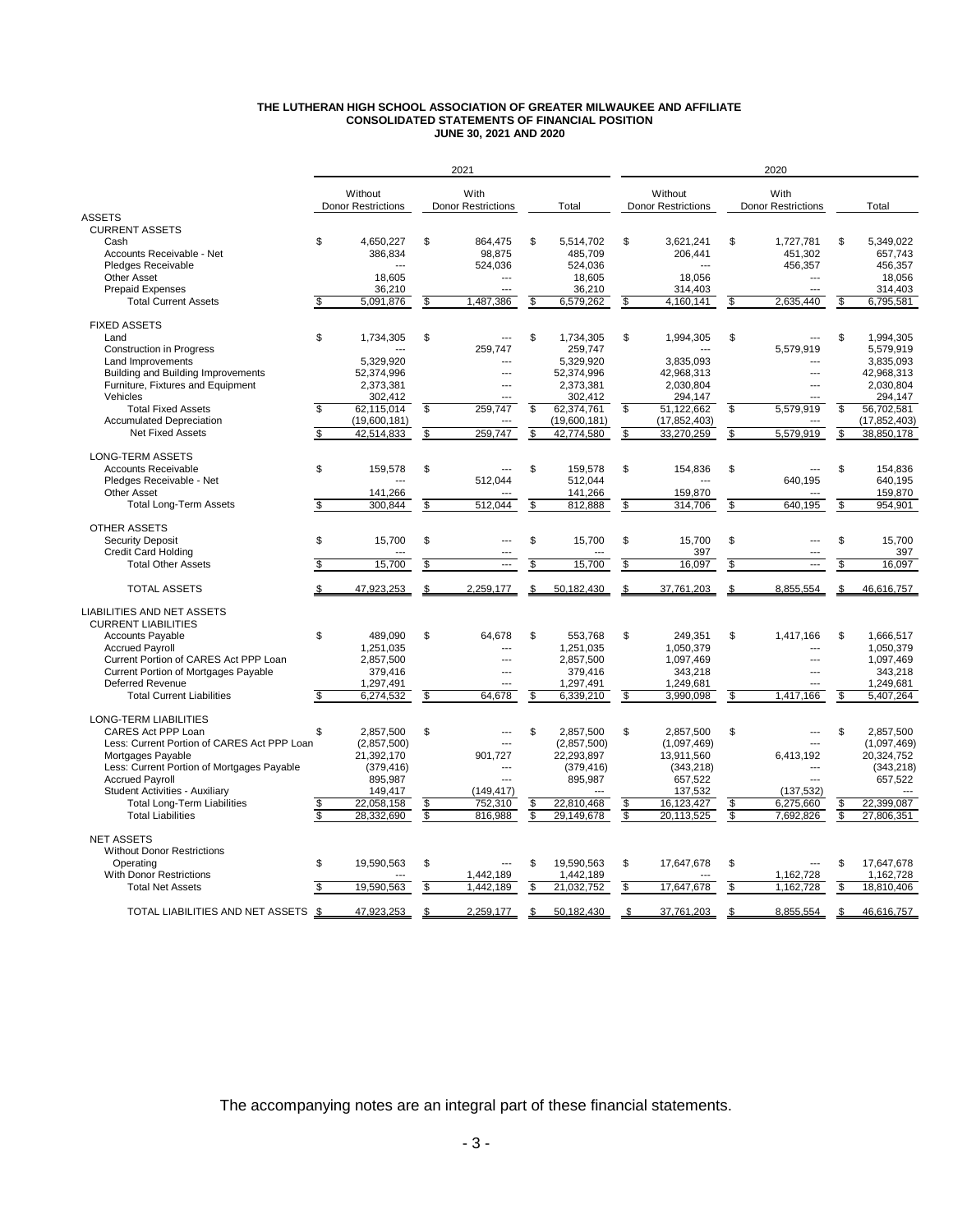#### **THE LUTHERAN HIGH SCHOOL ASSOCIATION OF GREATER MILWAUKEE AND AFFILIATE CONSOLIDATED STATEMENTS OF ACTIVITIES FOR THE YEARS ENDED JUNE 30, 2021 AND 2020**

|                                       | 2021 |                                  |    |                               | 2020 |            |    |                                  |                          |                               |     |            |
|---------------------------------------|------|----------------------------------|----|-------------------------------|------|------------|----|----------------------------------|--------------------------|-------------------------------|-----|------------|
|                                       |      | Without<br>Donor<br>Restrictions |    | With<br>Donor<br>Restrictions |      | Total      |    | Without<br>Donor<br>Restrictions |                          | With<br>Donor<br>Restrictions |     | Total      |
| <b>REVENUE</b>                        |      |                                  |    |                               |      |            |    |                                  |                          |                               |     |            |
| Donations                             | \$   | 913,779                          | \$ | 2,210,980                     | \$   | 3,124,759  | \$ | 768,269                          | \$.                      | 1,906,429                     | \$  | 2,674,698  |
| Grants                                |      |                                  |    | 952,350                       |      | 952,350    |    |                                  |                          | 1,025,267                     |     | 1,025,267  |
| Tuition                               |      | 17,498,422                       |    | ---                           |      | 17,498,422 |    | 17,242,432                       |                          | ---                           |     | 17,242,432 |
| Fees                                  |      |                                  |    |                               |      |            |    |                                  |                          |                               |     |            |
| <b>Sports Fees</b>                    |      | 86,180                           |    | ---                           |      | 86,180     |    | 64,571                           |                          | ---                           |     | 64,571     |
| <b>Class Fees</b>                     |      | 17,761                           |    |                               |      | 17,761     |    | 18,579                           |                          |                               |     | 18,579     |
| Other Fees                            |      | 66,801                           |    | ---                           |      | 66,801     |    | 65,721                           |                          | ---                           |     | 65,721     |
| <b>Food Sales</b>                     |      | 368,132                          |    |                               |      | 368,132    |    | 580,329                          |                          |                               |     | 580,329    |
| International Student Program         |      | 48,576                           |    |                               |      | 48,576     |    | 219,936                          |                          |                               |     | 219,936    |
| <b>Elementary Band</b>                |      | 150,435                          |    |                               |      | 150,435    |    | 172,828                          |                          |                               |     | 172,828    |
| Partnership Income                    |      | 780,359                          |    |                               |      | 780,359    |    | 768,490                          |                          |                               |     | 768,490    |
| Rent                                  |      | 117,901                          |    |                               |      | 117,901    |    | 97,979                           |                          |                               |     | 97,979     |
| <b>Gate Receipts</b>                  |      | 38,988                           |    |                               |      | 38,988     |    | 68,294                           |                          |                               |     | 68,294     |
| Interest Income                       |      | 50,379                           |    |                               |      | 50,379     |    | 34,460                           |                          | 673                           |     | 35,133     |
| Gain on Sale of Fixed Assets          |      | 738,240                          |    | $---$                         |      | 738,240    |    | $\overline{a}$                   |                          | ---                           |     |            |
| <b>Student Activities Income</b>      |      | $\overline{a}$                   |    | 11,885                        |      | 11,885     |    |                                  |                          |                               |     |            |
| Other Income                          |      | 333.001                          |    | 11,490                        |      | 344,491    |    | 222,454                          |                          | 9,483                         |     | 231,937    |
| In-Kind Revenue                       |      | 39,977                           |    | $---$                         |      | 39,977     |    | 11,585                           |                          | 100,000                       |     | 111,585    |
| Net Assets Released from Restrictions |      | 2,907,244                        |    | (2,907,244)                   |      |            |    | 6,854,258                        |                          | (6, 854, 258)                 |     |            |
| <b>Total Revenue</b>                  | \$   | 24, 156, 175                     | \$ | 279,461                       | \$   | 24,435,636 | \$ | 27,190,185                       | \$                       | (3,812,406)                   | \$  | 23,377,779 |
| <b>EXPENSES</b>                       |      |                                  |    |                               |      |            |    |                                  |                          |                               |     |            |
| <b>Program Services</b>               | \$   | 17,775,200                       | \$ |                               | \$   | 17,775,200 | \$ | 17,672,696                       | \$                       |                               | \$  | 17,672,696 |
| Management and General                |      | 3,508,449                        |    | $---$                         |      | 3,508,449  |    | 2,844,448                        |                          | ---                           |     | 2,844,448  |
| Fundraising                           |      | 929,641                          |    | $---$                         |      | 929,641    |    | 807,301                          |                          | $---$                         |     | 807,301    |
| <b>Total Expenses</b>                 | \$   | 22,213,290                       | \$ | $\overline{a}$                | \$   | 22,213,290 | \$ | 21,324,445                       | $\overline{\mathcal{S}}$ | $\overline{a}$                | \$  | 21,324,445 |
| <b>CHANGE IN NET ASSETS</b>           | \$   | 1,942,885                        | \$ | 279,461                       | \$   | 2,222,346  | \$ | 5,865,740                        | \$                       | (3,812,406)                   | \$  | 2,053,334  |
| Net Assets, Beginning of Year         |      | 17,647,678                       |    | 1,162,728                     |      | 18,810,406 |    | 11,781,938                       |                          | 4,975,134                     |     | 16,757,072 |
| NET ASSETS, END OF YEAR               | \$   | 19,590,563                       |    | 1,442,189                     | \$.  | 21,032,752 | S  | 17,647,678                       | S                        | 1,162,728                     | \$. | 18,810,406 |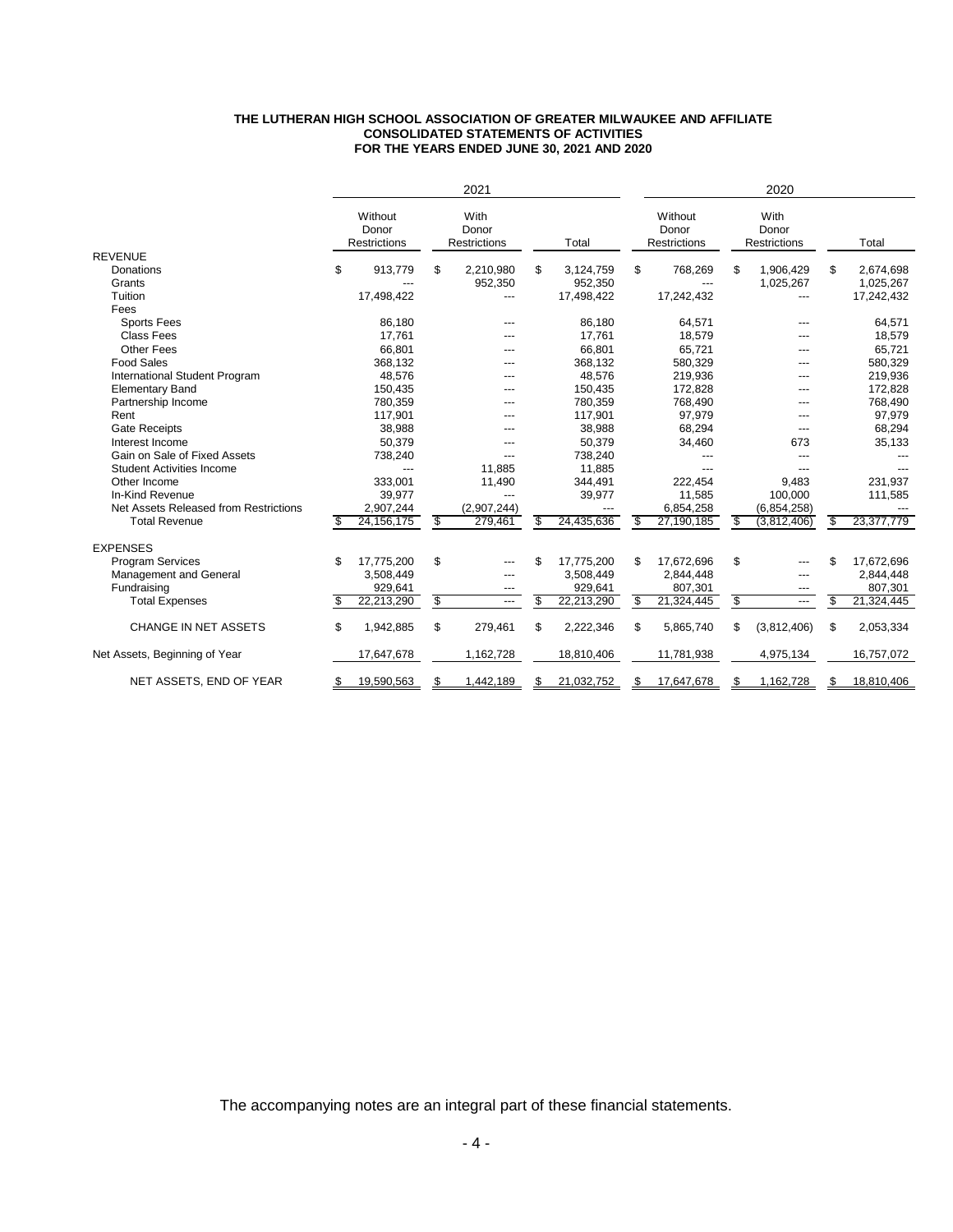#### **THE LUTHERAN HIGH SCHOOL ASSOCIATION OF GREATER MILWAUKEE AND AFFILIATE CONSOLIDATED STATEMENT OF FUNCTIONAL EXPENSES FOR THE YEAR ENDED JUNE 30, 2021**

|                                         | Program<br>Services | Management<br>and<br>General | Fundraising   | 2021<br>Total    |
|-----------------------------------------|---------------------|------------------------------|---------------|------------------|
| Salaries and Wages                      | \$<br>8,896,821     | \$<br>1,442,050              | \$<br>442,043 | \$<br>10,780,914 |
| Retirement                              | 655,521             | 111,769                      | 43,336        | 810,626          |
| <b>Employee Benefits</b>                | 2,478,083           | 217,262                      | 124,407       | 2,819,752        |
| Payroll Taxes                           | 530,933             | 66,676                       | 13,342        | 610,951          |
| Stipends                                | 520,112             | 3,375                        | 1,500         | 524,987          |
| <b>Professional Fees</b>                | 257,242             | 238,593                      | 74,700        | 570,535          |
| Supplies                                | 743,650             | 148,699                      | 48,267        | 940,616          |
| Telephone                               | 47,927              | 46,606                       | 1,300         | 95,833           |
| Postage                                 | 6,752               | 693                          | 19,247        | 26,692           |
| Printing                                | 8,023               | 1,136                        | 53,637        | 62,796           |
| Occupancy                               | 520,242             | 141,122                      | 31,490        | 692,854          |
| <b>Equipment Rental and Maintenance</b> | 235,549             | 1,685                        | 1,222         | 238,456          |
| Depreciation                            | 1,635,155           | 161,315                      | ---           | 1,796,470        |
| Travel                                  | 52,153              | 20,948                       | 15,979        | 89,080           |
| Conferences, Conventions and Meetings   | 20,370              | 19,658                       | ---           | 40,028           |
| <b>Graduation Materials</b>             | 22,927              | ---                          |               | 22,927           |
| Awards                                  | 8,642               | 18,966                       |               | 27,608           |
| Food                                    | 212,743             | ---                          | ---           | 212,743          |
| Promotions                              | 31,561              | 5,835                        | 8,291         | 45,687           |
| International Student Program           | 21,173              | ---                          | ---           | 21,173           |
| Capital Outlay                          | 13,252              | 7,902                        |               | 21,154           |
| Recruitment                             | 150                 | 545                          |               | 695              |
| Moving Fees                             | 525                 | ---                          |               | 525              |
| Write-Off                               | 55,663              |                              |               | 55,663           |
| Student Aid                             | 677,881             | ---                          |               | 677,881          |
| <b>Interest Expense</b>                 | ---                 | 635,640                      |               | 635,640          |
| Insurance                               | 7,285               | 148,699                      | ---           | 155,984          |
| Membership Dues                         | 45,242              | 6,487                        | 2,224         | 53,953           |
| Donations                               | 20,709              | 6,684                        | 2,961         | 30,354           |
| <b>School Events</b>                    | ---                 |                              | 13,769        | 13,769           |
| <b>Field Trips</b>                      | 361                 |                              | ---           | 361              |
| <b>Student Housing Expenses</b>         | 1,025               | ---                          | ---           | 1,025            |
| Meals and Entertainment                 | 15,203              | 32,580                       | 31,926        | 79,709           |
| <b>Sports Fees</b>                      | 13,443              | ---                          | ---           | 13,443           |
| Testing                                 | 16,834              | ---                          | ---           | 16,834           |
| <b>Other Expense</b>                    | 2,048               | 23,524                       | ---           | 25,572           |
| <b>TOTALS</b>                           | \$<br>17,775,200    | \$<br>3,508,449              | \$<br>929,641 | \$<br>22,213,290 |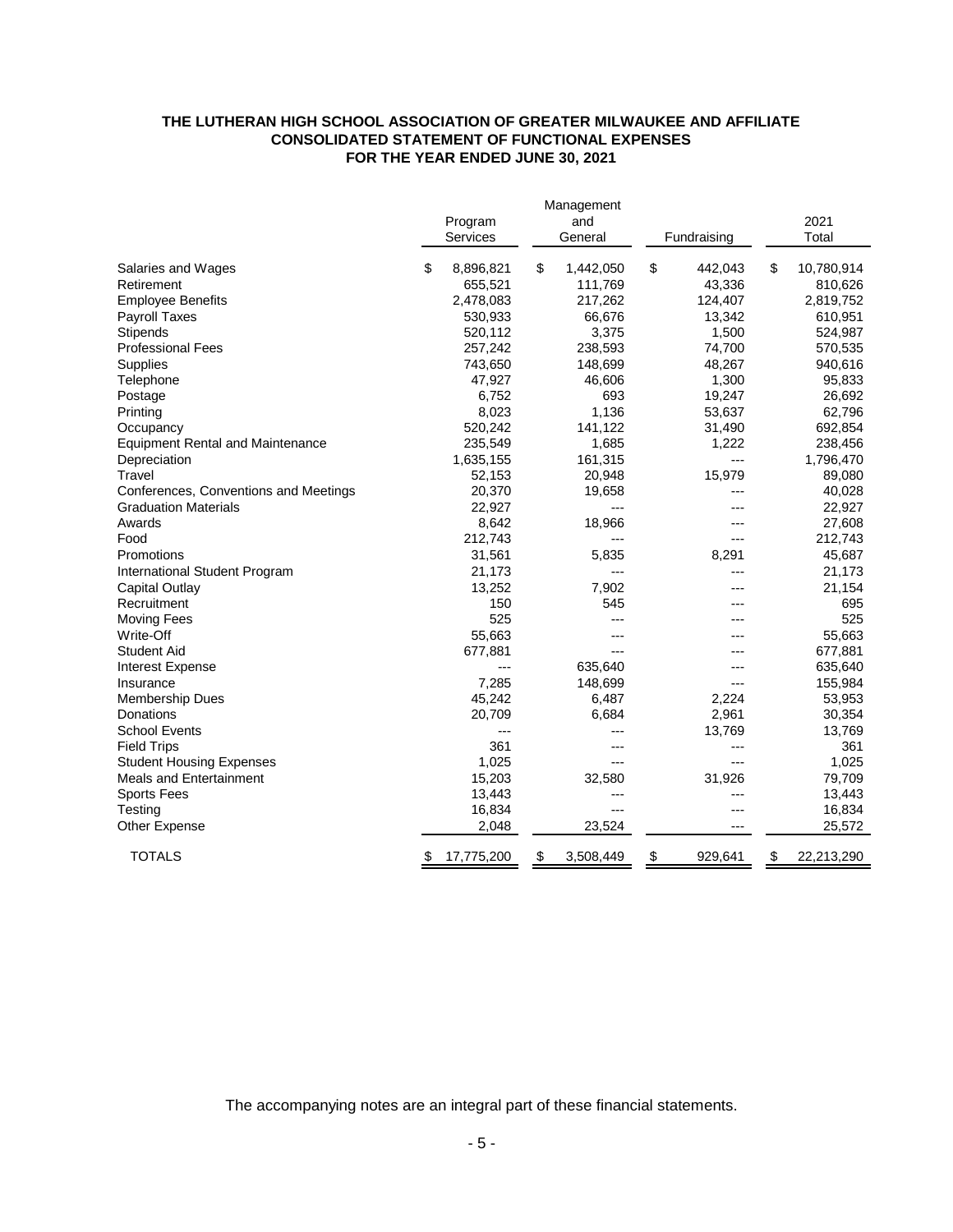#### **CONSOLIDATED STATEMENT OF FUNCTIONAL EXPENSES THE LUTHERAN HIGH SCHOOL ASSOCIATION OF GREATER MILWAUKEE AND AFFILIATE FOR THE YEAR ENDED JUNE 30, 2020**

|                                         |                  | Management      |               |                  |
|-----------------------------------------|------------------|-----------------|---------------|------------------|
|                                         | Program          | and             |               | 2020             |
|                                         | Services         | General         | Fundraising   | Total            |
| Salaries and Wages                      | \$<br>8,611,556  | \$<br>1,300,842 | \$<br>433,978 | \$<br>10,346,376 |
| Retirement                              | 749,921          | 163,308         | 3,661         | 916,890          |
| <b>Employee Benefits</b>                | 2,330,767        | 188,800         | 106,622       | 2,626,189        |
| <b>Payroll Taxes</b>                    | 506,029          | 70,990          | 13,476        | 590,495          |
| Stipends                                | 531,617          | 3,750           | 1,700         | 537,067          |
| <b>Professional Fees</b>                | 264,515          | 208,280         | 10            | 472,805          |
| <b>Supplies</b>                         | 852,244          | 112,562         | 46,693        | 1,011,499        |
| Telephone                               | 40,780           | 30,476          | 600           | 71,856           |
| Postage                                 | 6,638            | 818             | 25,002        | 32,458           |
| Printing                                | 17,276           | 7,780           | 55,897        | 80,953           |
| Occupancy                               | 469,971          | 74,325          | 29,603        | 573,899          |
| <b>Equipment Rental and Maintenance</b> | 271,028          | 1,955           | 1,491         | 274,474          |
| Depreciation                            | 1,393,138        | 17,224          | ---           | 1,410,362        |
| Travel                                  | 56,634           | 25,548          | 17,179        | 99,361           |
| Conferences, Conventions and Meetings   | 21,318           | 12,048          | ---           | 33,366           |
| <b>Graduation Materials</b>             | 13,761           | 51              |               | 13,812           |
| Awards                                  | 8,388            | 17,611          |               | 25,999           |
| Food                                    | 334,217          | $---$           | ---           | 334,217          |
| Promotions                              | 27,868           | 8,585           | 3,903         | 40,356           |
| International Student Program           | 29,621           | $---$           | ---           | 29,621           |
| <b>Student Activities</b>               | 90,958           | ---             | ---           | 90,958           |
| Capital Outlay                          | 56,070           | 8,850           |               | 64,920           |
| Recruitment                             | 50               | 1,571           |               | 1,621            |
| <b>Moving Fees</b>                      | 2,500            |                 |               | 2,500            |
| Write-Off                               | 60,181           |                 |               | 60,181           |
| <b>Student Aid</b>                      | 767,827          | $---$           |               | 767,827          |
| <b>Interest Expense</b>                 | $---$            | 384,437         |               | 384,437          |
| Insurance                               | $---$            | 100,331         | ---           | 100,331          |
| <b>Membership Dues</b>                  | 52,595           | 4,509           | 107           | 57,211           |
| Donations                               | 14,855           | 1,800           | 13,077        | 29,732           |
| <b>School Events</b>                    | ---              | $---$           | 31,949        | 31,949           |
| <b>Field Trips</b>                      | 11,523           | ---             | ---           | 11,523           |
| <b>Meals and Entertainment</b>          | 30,924           | 80,992          | 21,789        | 133,705          |
| <b>Sports Fees</b>                      | 17,629           | ---             | ---           | 17,629           |
| Testing                                 | 26,568           | $---$           | ---           | 26,568           |
| <b>Other Expense</b>                    | 3,729            | 17,005          | 564           | 21,298           |
| <b>TOTALS</b>                           | \$<br>17,672,696 | \$<br>2,844,448 | \$<br>807,301 | \$<br>21,324,445 |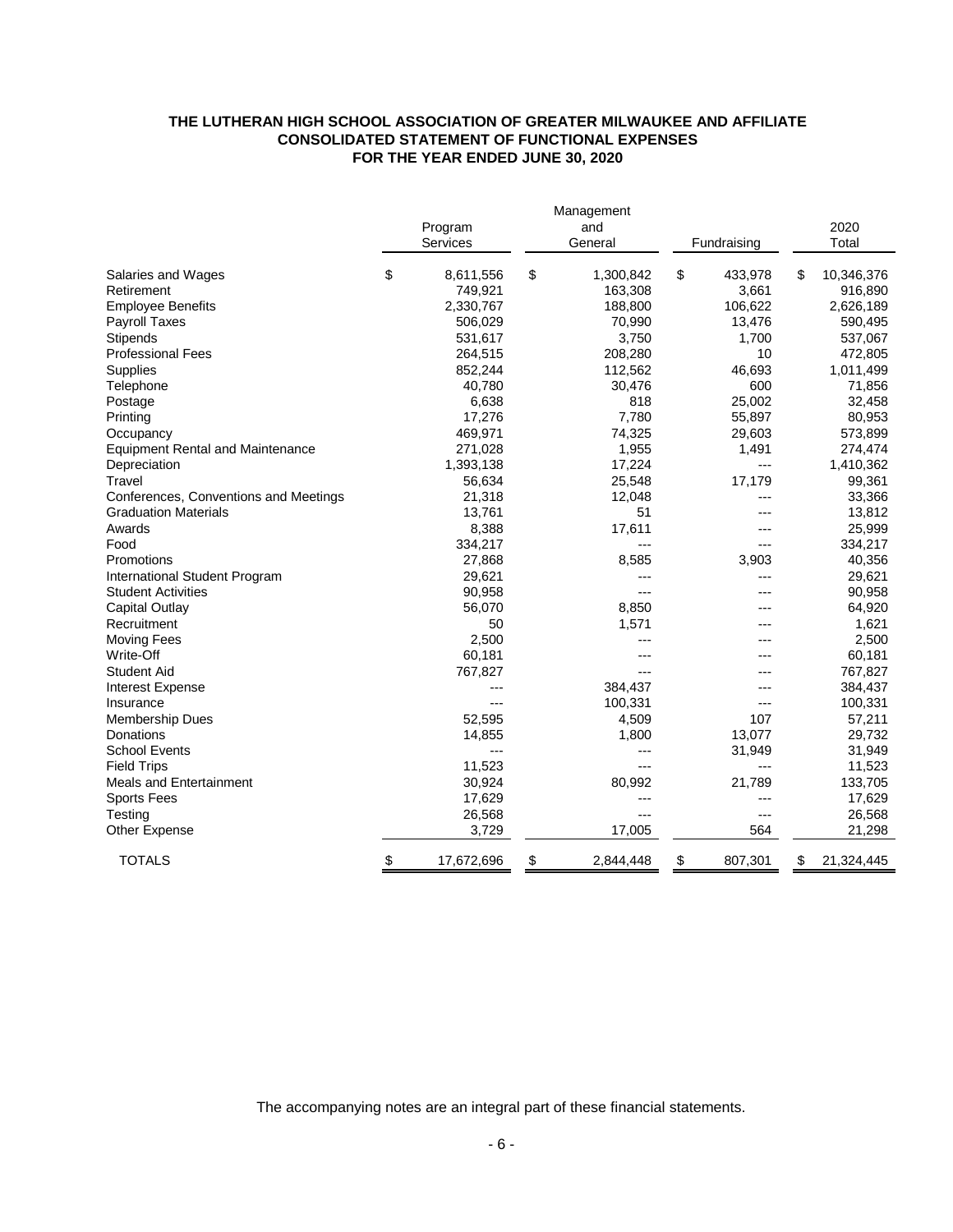#### **THE LUTHERAN HIGH SCHOOL ASSOCIATION OF GREATER MILWAUKEE AND AFFILIATE CONSOLIDATED STATEMENTS OF CASH FLOWS FOR THE YEARS ENDED JUNE 30, 2021 AND 2020**

|                                                                                                                                                               | 2021                               |                | 2020                                 |
|---------------------------------------------------------------------------------------------------------------------------------------------------------------|------------------------------------|----------------|--------------------------------------|
| CASH FLOWS FROM OPERATING ACTIVITIES<br>Change in Net Assets<br>Adjustments to Reconcile Change in Net Assets to<br>Net Cash Provided by Operating Activities | \$<br>2,222,346                    | \$             | 2,053,334                            |
| Depreciation<br>Gain on Sale of Fixed Assets                                                                                                                  | 1,796,470<br>(738, 240)            |                | 1,410,362                            |
| (Increase) Decrease in Accounts Receivable<br>(Increase) Decrease in Pledges Receivable<br>(Increase) Decrease in Other Asset                                 | 167,292<br>60,472<br>18,055        |                | (63, 503)<br>(589, 027)<br>16,808    |
| (Increase) Decrease in Prepaid Expenses<br>(Increase) Decrease in Credit Card Holding                                                                         | 278,194<br>397                     |                | (255, 977)                           |
| Increase (Decrease) in Accounts Payable<br>Increase (Decrease) in Accrued Payroll<br>Increase (Decrease) in Deferred Revenue                                  | (1, 112, 749)<br>439,121<br>47,811 |                | 873,322<br>(24, 329)<br>(111,000)    |
| Net Cash Provided by Operating Activities                                                                                                                     | 3,179,169                          | \$             | 3,309,990                            |
| CASH FLOWS FROM INVESTING ACTIVITIES<br><b>Purchase of Fixed Assets</b><br>Proceeds from Sale of Fixed Assets                                                 | \$<br>(5,981,677)<br>999,045       | \$.            | (7, 345, 175)                        |
| Net Cash Used by Investing Activities                                                                                                                         | (4,982,632)                        | \$             | (7, 345, 175)                        |
| CASH FLOWS FROM FINANCING ACTIVITIES<br>Payments on Mortgages<br>Proceeds from LCEF Loans<br>Proceeds from CARES Act PPP Loan                                 | \$ (2,891,990)<br>4,861,133        | $\mathfrak{S}$ | (641, 814)<br>5,014,855<br>2,857,500 |
| Net Cash Provided by Financing Activities                                                                                                                     | \$<br>1,969,143                    | \$             | 7,230,541                            |
| Net Increase in Cash and Cash Equivalents                                                                                                                     | \$<br>165,680                      | \$             | 3,195,356                            |
| CASH AND CASH EQUIVALENTS AT BEGINNING OF YEAR                                                                                                                | 5,349,022                          |                | 2,153,666                            |
| CASH AND CASH EQUIVALENTS AT END OF YEAR                                                                                                                      | \$<br>5,514,702                    | <u>\$</u>      | 5,349,022                            |
| SUPPLEMENTAL DISCLOSURE OF CASH FLOW INFORMATION<br><b>Interest Paid</b>                                                                                      | \$<br>635,640                      | \$             | 384,437                              |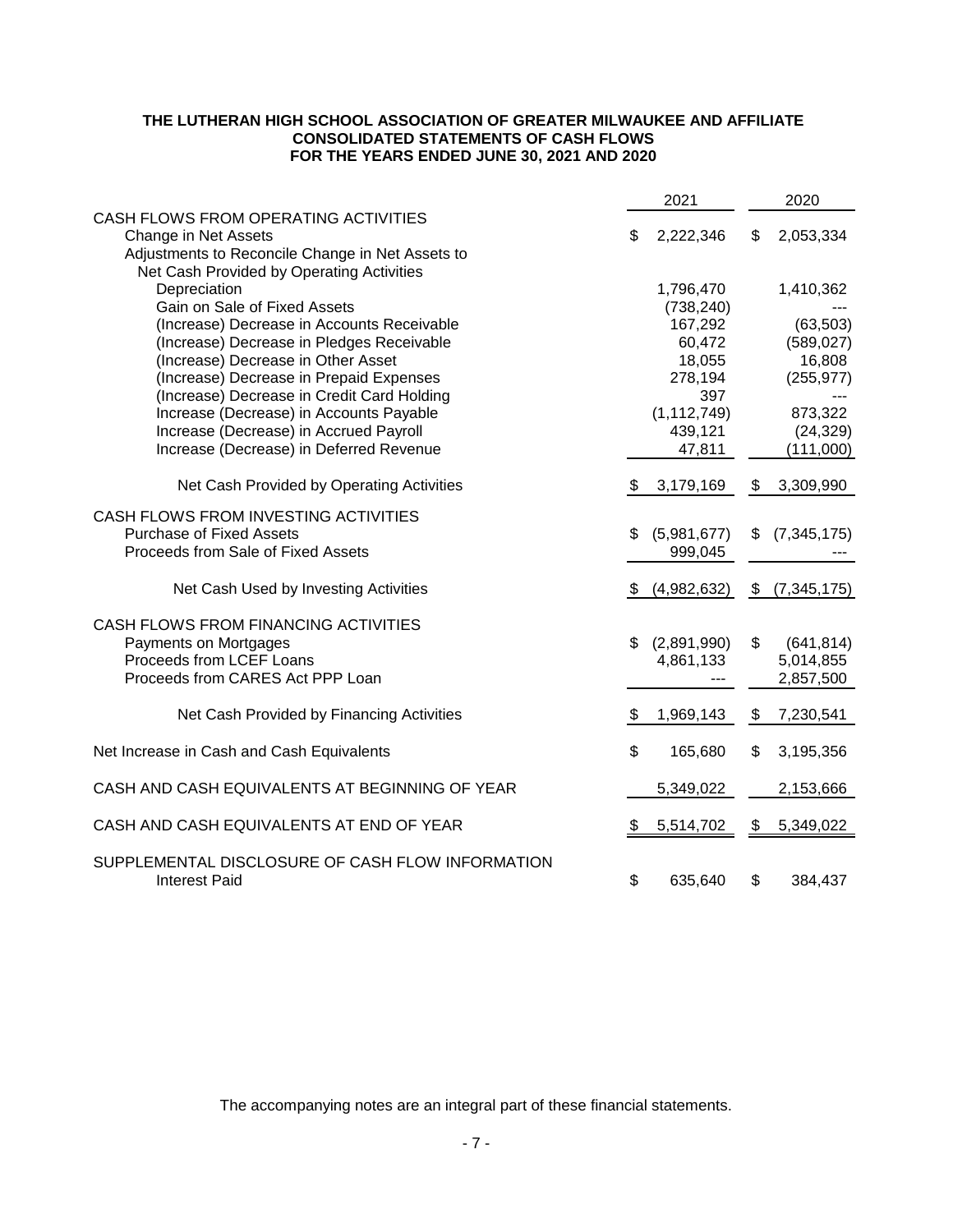### **THE LUTHERAN HIGH SCHOOL ASSOCIATION OF GREATER MILWAUKEE AND AFFILIATE**

**NOTES TO CONSOLIDATED FINANCIAL STATEMENTS**

**JUNE 30, 2021 AND 2020**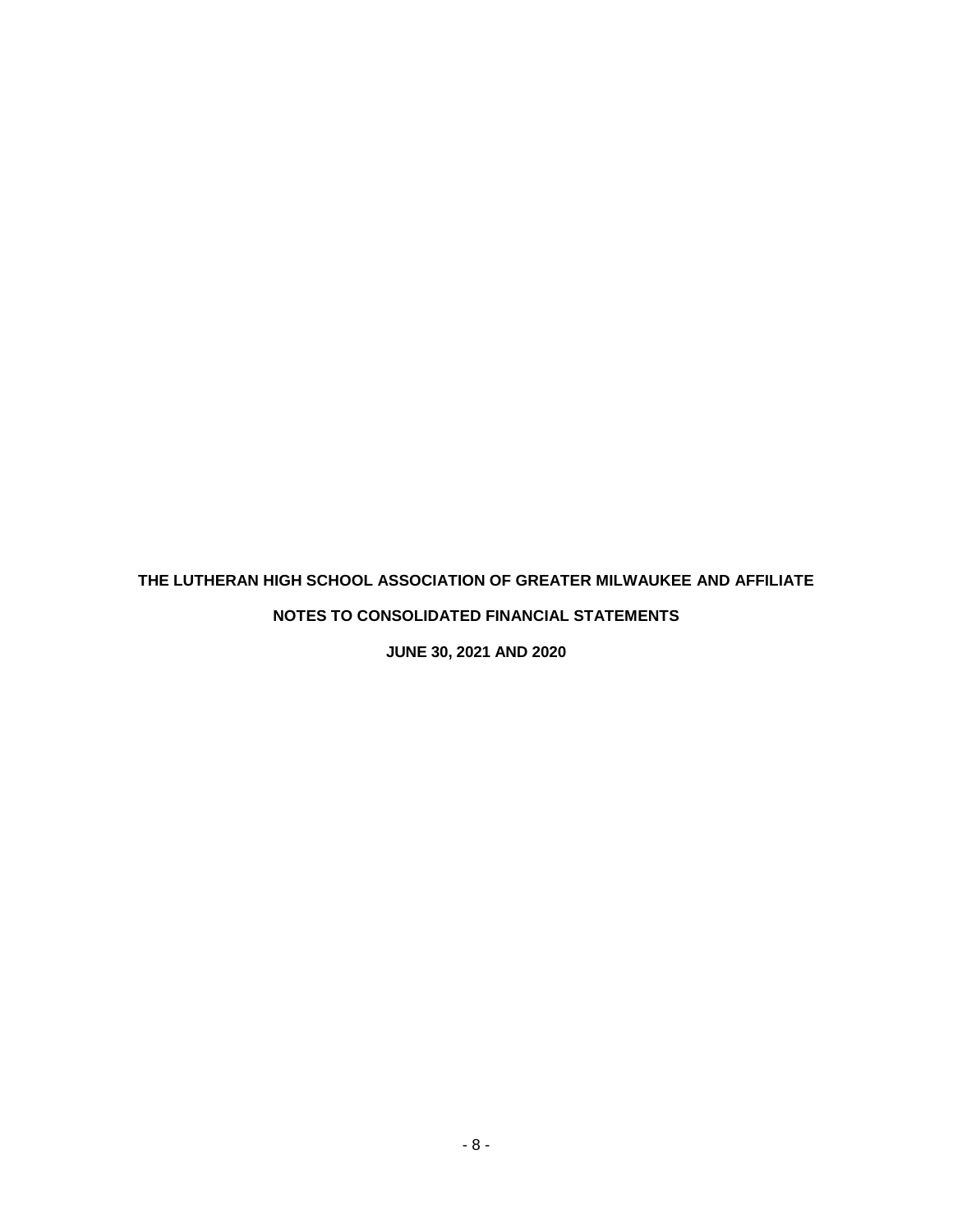#### **NOTE A - Summary of Significant Accounting Policies**

#### **Association**

The Lutheran High School Association of Greater Milwaukee and Affiliate (Association) is a group of premier schools dedicated to sharing Jesus, shaping lives and developing leaders; built on Jesus Christ and His Word, ensuring exceptional experiences in four pillars of focus: Spiritual Growth, Academics, Athletics, and the Arts.

#### **Consolidated Financial Statements**

The consolidated financial statements include the accounts of Lutheran High School Association of Greater Milwaukee and Spartan Development, LLC. The Association owns a 56% controlling interest in Spartan Development, LLC. The minority share is owned by Burow Holdings, LLC. Certain transactions between the entities have been eliminated for financial statement presentation.

#### **Lightning Holdings, Inc.**

A parcel of land at Lake Country Lutheran High School to the east of Campus Drive totaling 16.9 Acres to be developed for multi-family luxury apartments (LOT 2 OF CSM 10497) was contributed to Lightning Development, LLC on November 18, 2020, for a value of \$1,300,000 granting an 18.45% ownership interest in Lightning Development, LLC. In order to preserve the non-profit status of the Association as well as for proper unrelated business tax considerations of investment in a for-profit multi-family housing development, the Association's ownership interest in Lightning Development, LLC was assigned by the Association to a newly created holding company, Lightning Holdings, Inc. The Association is the sole shareholder of Lightning Holdings, Inc. The Board of Lightning Holdings Inc. consists of three (3) independent members with any new member requiring approval of the Association. As part of the agreement with Lightning Development, LLC, Lightning Holdings, Inc. shall receive a preferred guaranteed minimum rate of return on investment of at least 10% annually to be paid upon completion of a rent stabilization period.

#### **Minority Interest**

The Association owns a 56% controlling interest in Spartan Development, LLC. The minority share is owned by Burow Holdings, LLC. All significant intercompany transactions and accounts are eliminated.

#### **Accounting Method**

The accompanying consolidated financial statements of The Lutheran High School Association of Greater Milwaukee have been prepared on the accrual basis of accounting.

#### **Basis of Presentation**

The Association reports information regarding its financial position and activities according to two classes of net assets: net assets without donor restrictions, and net assets with donor restrictions.

#### **Cash and Cash Equivalents**

For purposes of the statement of cash flows, cash and cash equivalents include all highly liquid debt instruments with original maturities of three months or less. The cash equivalents of investments are included in the total of investments.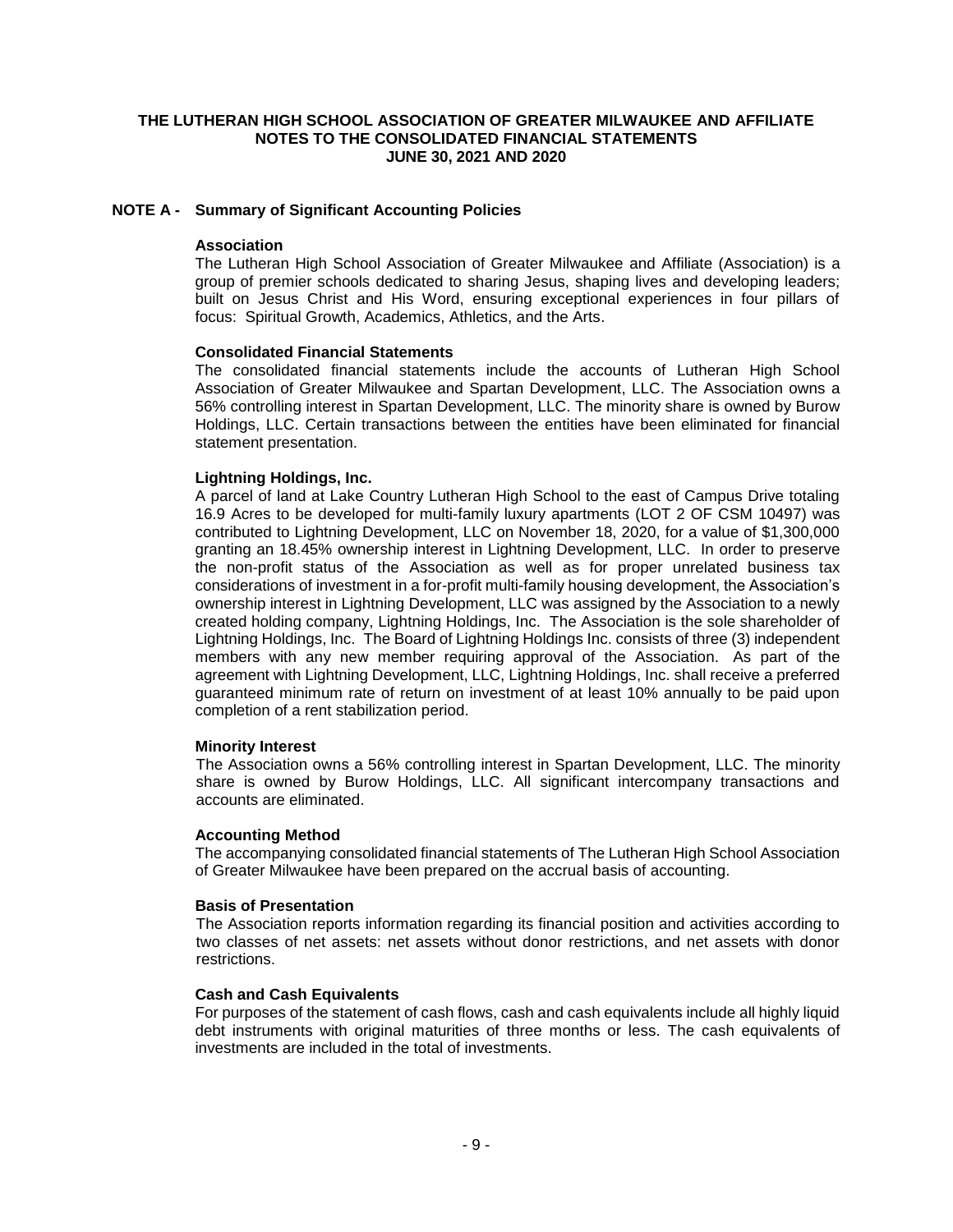### **NOTE A - Summary of Significant Accounting Policies (continued)**

#### **Estimates**

The preparation of consolidated financial statements in conformity with generally accepted accounting principles requires management to make estimates and assumptions that affect the reported amounts of assets and liabilities and disclosure of contingent assets and liabilities at the date of the financial statements and the reported amounts of revenues and expenses during the reporting period. Actual results could differ from those estimates.

#### **Functional Expenses**

The Association allocates costs based on their functional and natural classification in the statement of functional expenses. Program costs are those associated with carrying out the mission of the Association; management costs are those for management of the Association including accounting, office expense, human resources, budgeting or board of directors costs; and fundraising costs are those attributed to the solicitation of contributions. Whenever possible, the Association allocates costs directly to program, management or fundraising. The cost of individuals that participate in more than one function are allocated to each function based on that individual's time in each function. Other costs that relate to more than one function are allocated based on their estimated share in each function.

#### **Contributions and Grant Revenue**

Contributions received and unconditional promises to give are measured at fair value and are reported as increases in net assets. Contributions are considered available for the Association's general operations and included in net assets without donor restrictions unless specifically restricted by a donor. A restricted contribution is reported in revenue and net assets without donor restrictions when the restriction is met within the same reporting period as the contribution is received. Contributions received restricted for a purpose not yet met or to support a future period are included in net assets with donor restrictions. When a donor restriction from a prior year expires, net assets with donor restrictions are reclassified to net assets without donor restrictions and reported in the statement of activities as net assets released from restrictions. Conditional contributions are not recognized as revenue until they become unconditional. A conditional contribution is one that has both a barrier that must be overcome and an agreement requiring advance payment to be returned or future payment not to be obligated if the barrier is not overcome.

Net assets restricted for acquisition of building or equipment are reported as net assets with donor restrictions until the specified asset is placed in service when the net assets are released to net assets without donor restrictions.

When a donor requires the investment of a contribution and restricts the use of investment income, the investment income is reported as net assets with donor restrictions until appropriated for the designated time or use when the net assets are released to net assets without donor restrictions

Contributions of assets other than cash are recorded at their estimated fair value at the date of the gift. Donated services are recognized as contributions if the services create or enhance nonfinancial assets or the services require specialized skills, are performed by people with those skills, and would otherwise be purchased by the Association. Accordingly, the value of contributed time that does not meet these requirements has not been determined and is not reflected in the accompanying consolidated financial statements.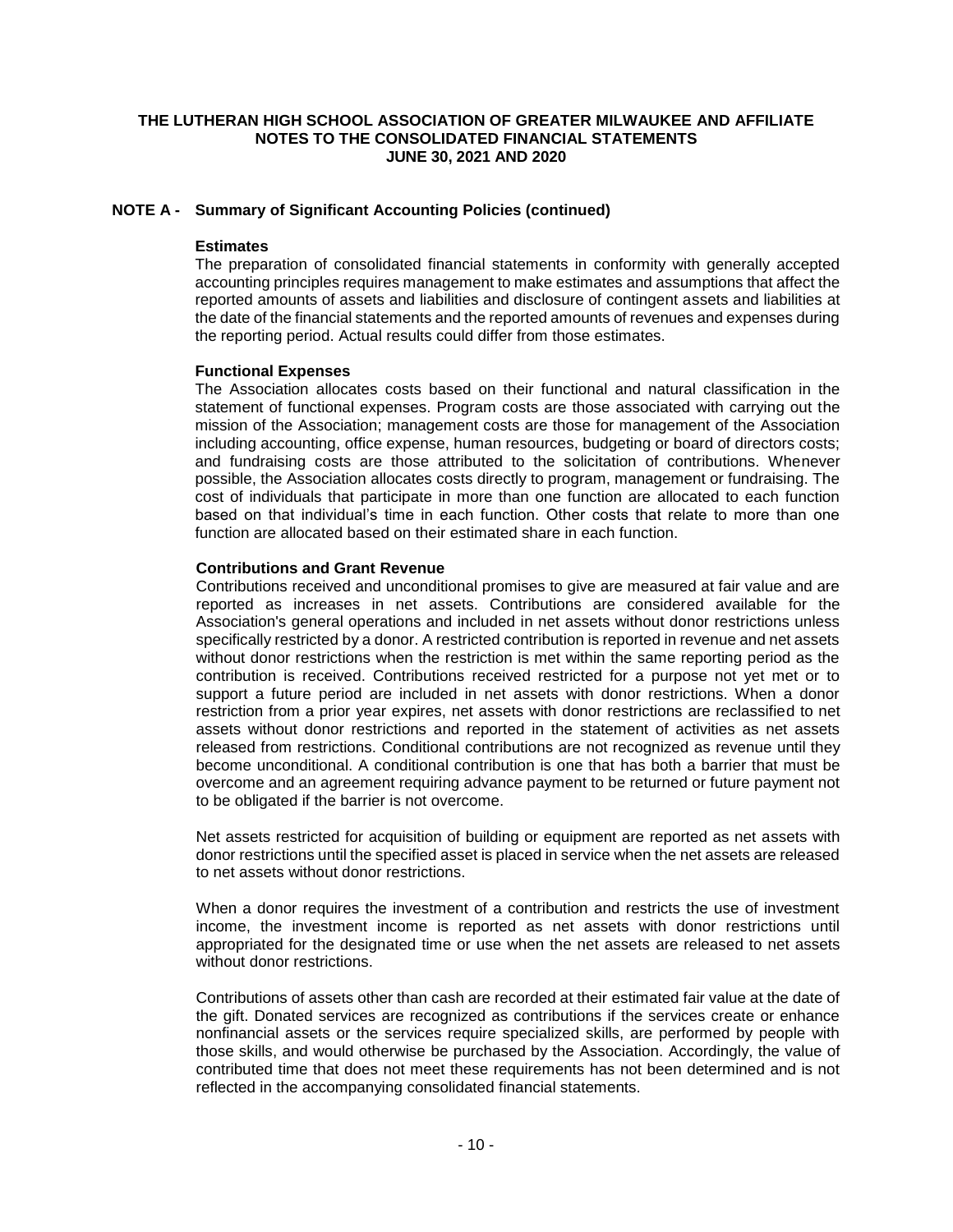#### **NOTE A - Summary of Significant Accounting Policies (continued)**

#### **Government Grants and Contract Revenue**

Government grants and contract revenue are recognized when earned. Revenue is earned when eligible expenditures, as defined in each grant, contract or other allowable cost manual, are made. Any cash received for revenue not yet earned is considered to be deferred revenue. Revenue earned but not yet paid to the Association is included in grants receivable. Expenditures under government contracts are subject to review by the granting authority. To the extent, if any, that such review reduces expenditures allowable under these grants or contracts, the Association records the disallowance at the time the final assessment is made. Management believes that disallowances, if any, would not have a significant effect on the consolidated financial statements.

#### **Agency Accounts and Student Activities**

The cash of auxiliary groups and student organizations is included on the consolidated financial statements of The Lutheran High School Association of Greater Milwaukee and Affiliate. The groups and student organizations' cash is included in the cash of the Association. Additionally, the revenue and expenses are also included in the Association's consolidated financial statements as these activities are now under the control of the Association.

#### **Fixed Assets**

Fixed assets are recorded at cost. Depreciation is provided over the estimated useful lives of the assets using the straight-line method. The Association capitalizes assets with an original cost of \$5,000 or greater.

#### **Deferred Revenue**

Deferred revenue consists of tuition and other revenue that has been prepaid for the 2021 - 2022 year.

### **NOTE B - Accounting Changes**

*Accounting Standards Update 2020-07, Presentation and Disclosures by Not-for-Profit Entities for Contributed Nonfinancial Assets (Topic 958)* will be effective for fiscal years beginning after June 15, 2021. The amendments in this update are required and provide new presentation and disclosure requirements about contributed nonfinancial assets to nonprofits, including additional disclosure requirements for recognized contributed services. Contributed nonfinancial assets will be required to be reported as a separate line in the statement of activities. A financial statement note will be required to provide disaggregated contributed nonfinancial assets by category including: the type of contributed nonfinancial asset; qualitative information about the monetization or utilization of the nonfinancial assets; the policy about the monetization or utilization of nonfinancial assets; a description of restrictions, valuation, and the market used to determine the fair value. The amendments, required to be presented retrospectively to all periods presented, will not change the recognition and measurement requirements for those assets.

*Accounting Standards Update 2016-02, Leases (Topic 842)* will be effective for fiscal years beginning after December 15, 2021. This update requires the recognition of lease assets and lease liabilities on the statement of financial position measured at the present value of lease payments and requires disclosure of key information about the leasing arrangements.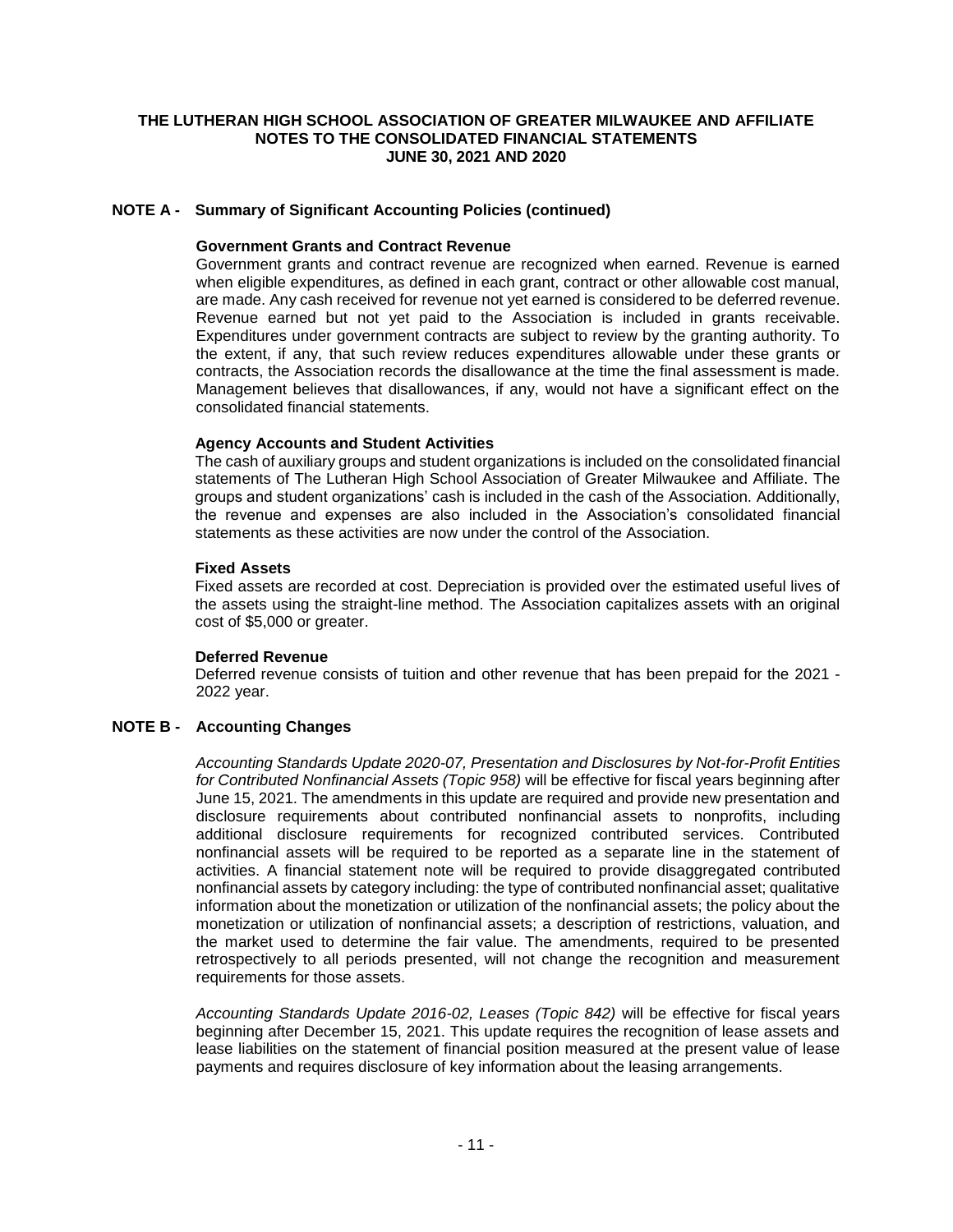### **NOTE B - Accounting Changes (continued)**

*Accounting Standards Update 2020-08, Receivables – Nonrefundable Fees and Other Costs (Topic 310-20)* will be effective for fiscal years beginning after December 15, 2021. The amendments in this update represent changes to clarify the codification. An organization shall apply the amendment prospectively. This amendment impacts the effective yield of an existing individual callable debt security.

*Accounting Standards Update 2016-13, Financial Instruments - Credit Losses (Topic 326)* will be effective for fiscal years beginning after December 15, 2023. The main objective of this update is to provide financial statement users with more decision-useful information about the expected credit losses on financial instruments and other commitments to extend credit held by a reporting entity at each reporting date. To achieve this objective, the amendments in this update replace the incurred loss impairment methodology in current GAAP with a methodology that reflects expected credit losses and requires consideration of a broader range of reasonable and supportable information to inform credit loss estimates, including exploring more forwardlooking alternatives.

#### **NOTE C - Concentration of Risk**

The Association maintains its cash balances at two financial institutions. Accounts at each institution are insured by the Federal Deposit Insurance Corporation up to \$250,000. At June 30, 2021 and 2020, the Association's uninsured cash balances totaled \$4,966,204 and \$4,941,288 respectively.

#### **NOTE D - Liquidity**

The Association has financial assets available to meet cash needs for general expenditure consisting of the following:

|                            | 2021        | 2020        |
|----------------------------|-------------|-------------|
| Cash and Cash Equivalents  | \$5,514,702 | \$5,349,022 |
| <b>Accounts Receivable</b> | 485.709     | 657,743     |
| Pledges Receivable         | 524.036     | 456,357     |
| Available for Use          | \$6,524,447 | \$6,463,122 |

Financial assets of \$1,442,189 are subject to donor or other contractual restrictions that make them unavailable for general expenditure within one year of the statement of financial position date. The accounts and pledges receivable are subject to implied time restrictions but are expected to be collected within one year. The Association structures its financial assets to be available as its general expenditures, liabilities, and other obligations become due. As more fully described in Note H, the Association also has committed lines of credit in the amount of \$1,500,000, which it could draw upon in the event of an unanticipated liquidity need.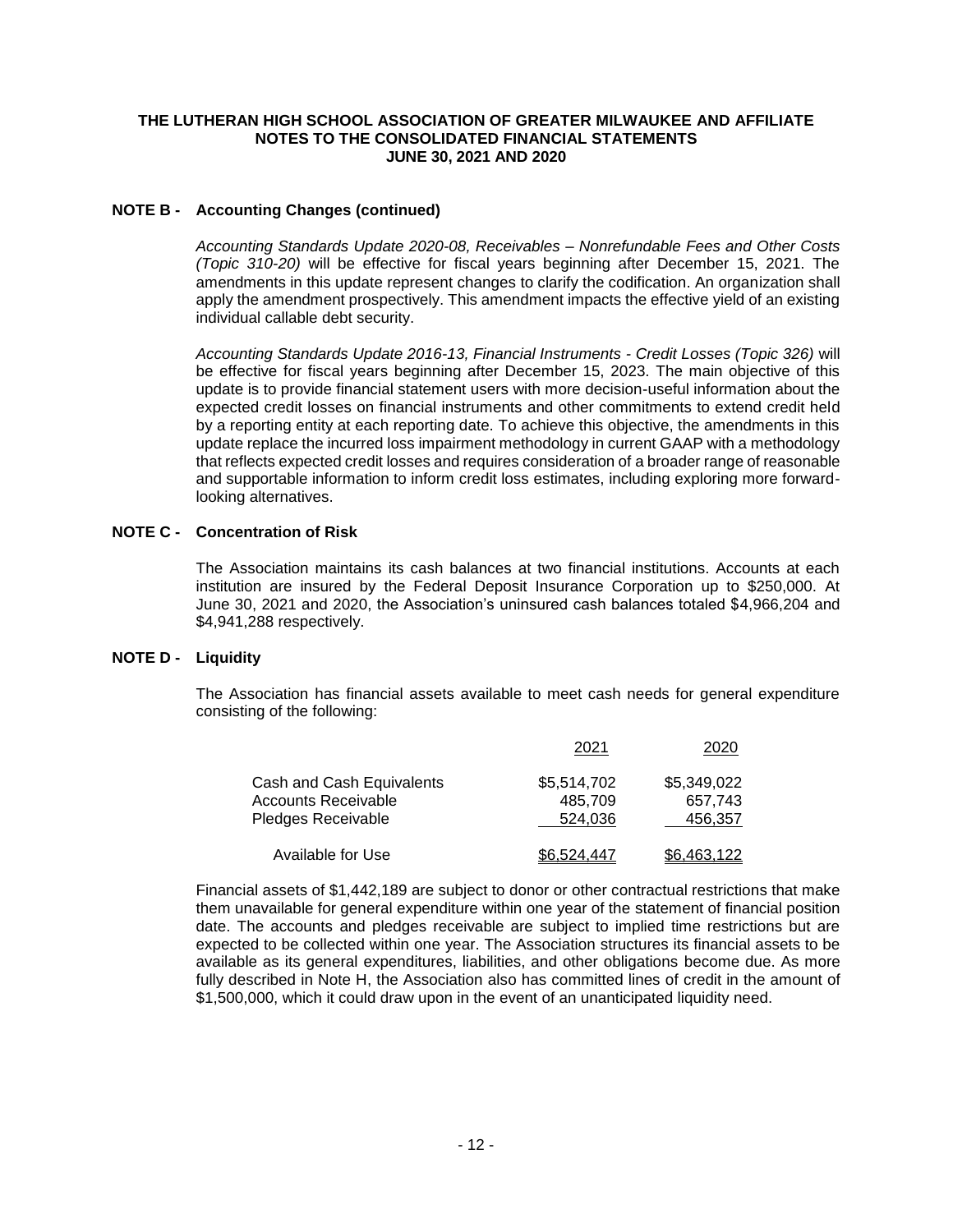### **NOTE E - Accounts Receivable - Net**

Accounts receivable - net consists of the following as of June 30, 2021 and 2020:

| Source                                                                                                                                                               | 2021                                                                          | 2020                                               |
|----------------------------------------------------------------------------------------------------------------------------------------------------------------------|-------------------------------------------------------------------------------|----------------------------------------------------|
| Tuition<br>Partnership<br>Other<br>School Donations and Activities from Foundation<br>3in1 Thrift Store<br>Triun3<br>Burow Holdings, LLC<br>Lightning Holdings, Inc. | \$686,185<br>43,999<br>635<br>150,004<br>179,578<br>25,623<br>72,643<br>5,647 | \$640,093<br>26,451<br>4,530<br>454,687<br>179,754 |
| Cooperative Educational Service Agency No. 6<br>We Play for Him<br><b>Restricted Grants</b><br>Allowance for Uncollectible Accounts                                  | 39,773<br>57,600<br>(616, 400)                                                | 63,082<br>7,382<br>(563,400)                       |
| Net Accounts Receivable                                                                                                                                              | \$645,287<br>2021                                                             | <u>\$812,579</u><br>2020                           |
| <b>Current Gross Accounts Receivable</b><br>Long-Term Gross Accounts Receivable                                                                                      | \$1,102,109<br><u>159,578</u>                                                 | \$1,221,143<br>154,836                             |
| <b>Total Accounts Receivable</b>                                                                                                                                     | \$1,261,687                                                                   | \$1,375,979                                        |
| Less: Allowance for Doubtful Accounts                                                                                                                                | (616, 400)                                                                    | (563, 400)                                         |
| <b>Total Net Accounts Receivable</b>                                                                                                                                 | 645,287<br>\$                                                                 | 812,579<br>\$                                      |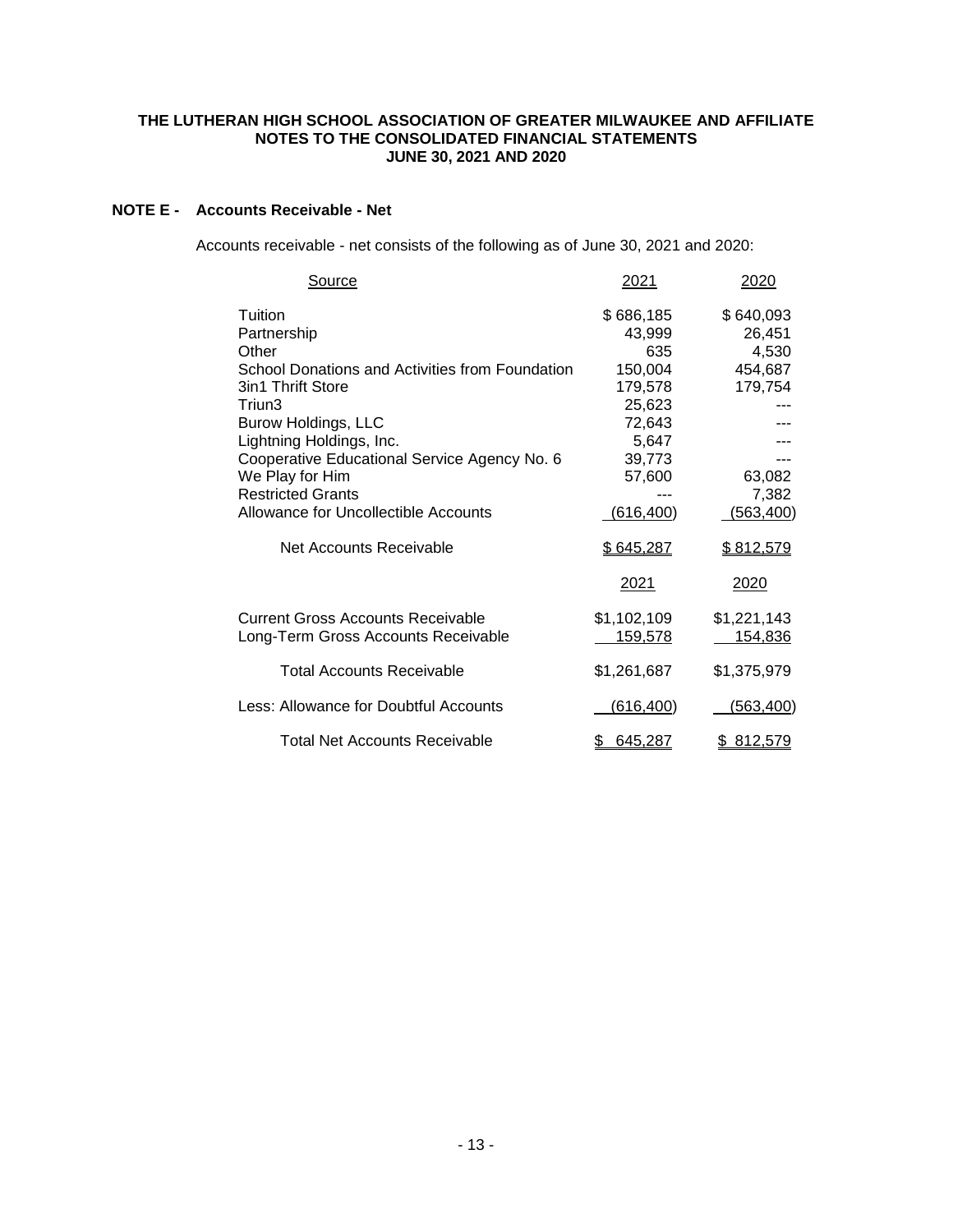#### **NOTE F - Net Pledges Receivable**

Net pledges receivable consists of the following as of June 30, 2021 and 2020:

|                                         | 2021 I      | ∠∪∠∪        |
|-----------------------------------------|-------------|-------------|
| <b>Current Gross Pledges Receivable</b> | 524,036     | \$456,357   |
| Long-Term Gross Pledges Receivable      | 771,065     | 889,333     |
| <b>Total Pledges Receivable</b>         | \$1,295,101 | \$1,345,690 |
| Less: Allowance for Doubtful Accounts   | (259, 020)  | (249, 138)  |
| <b>Total Net Pledges Receivable</b>     | \$1,036,081 | \$1,096,552 |

2021 2020

Gross pledges receivable are expected to be collected as follows:

| In the Year Ending June 30,           | Amount       |
|---------------------------------------|--------------|
| 2022                                  | 524,036<br>S |
| 2023                                  | 559,600      |
| 2024                                  | 123,250      |
| 2025                                  | 80,000       |
| 2026                                  | 8,215        |
| <b>Total Gross Pledges Receivable</b> | .295.101     |

#### **NOTE G - Officer Housing Advance**

The Association entered into an employment agreement with an officer of the Association. The terms of this agreement provide for an advance in the amount of \$200,000 for the purpose of housing assistance. Starting April 1, 2019, the advance requires monthly interest and principal repayments with a maturity on April 1, 2029. The monthly payments are forgiven and recognized as compensation for each month the officer remains employed. If the officer is no longer employed by the Association, the advance then becomes payable by the officer for the remaining duration of the ten-year agreement. The advance is secured by the officer's home. The balance on the advance at June 30, 2021 and 2020, was \$159,870 and \$177,926, respectively. The interest rate on the advance is 3%. Interest on the advance as of June 30, 2021 and 2020, was \$5,091 and \$5,639, respectively.

Future principal payments to be received are as follows:

| Year                         | Amount    |
|------------------------------|-----------|
| 2022                         | \$18,605  |
| 2023                         | 19,171    |
| 2024                         | 19,745    |
| 2025                         | 20,354    |
| 2026                         | 20,973    |
| Thereafter                   | 61,023    |
| <b>Total Future Payments</b> | \$159.871 |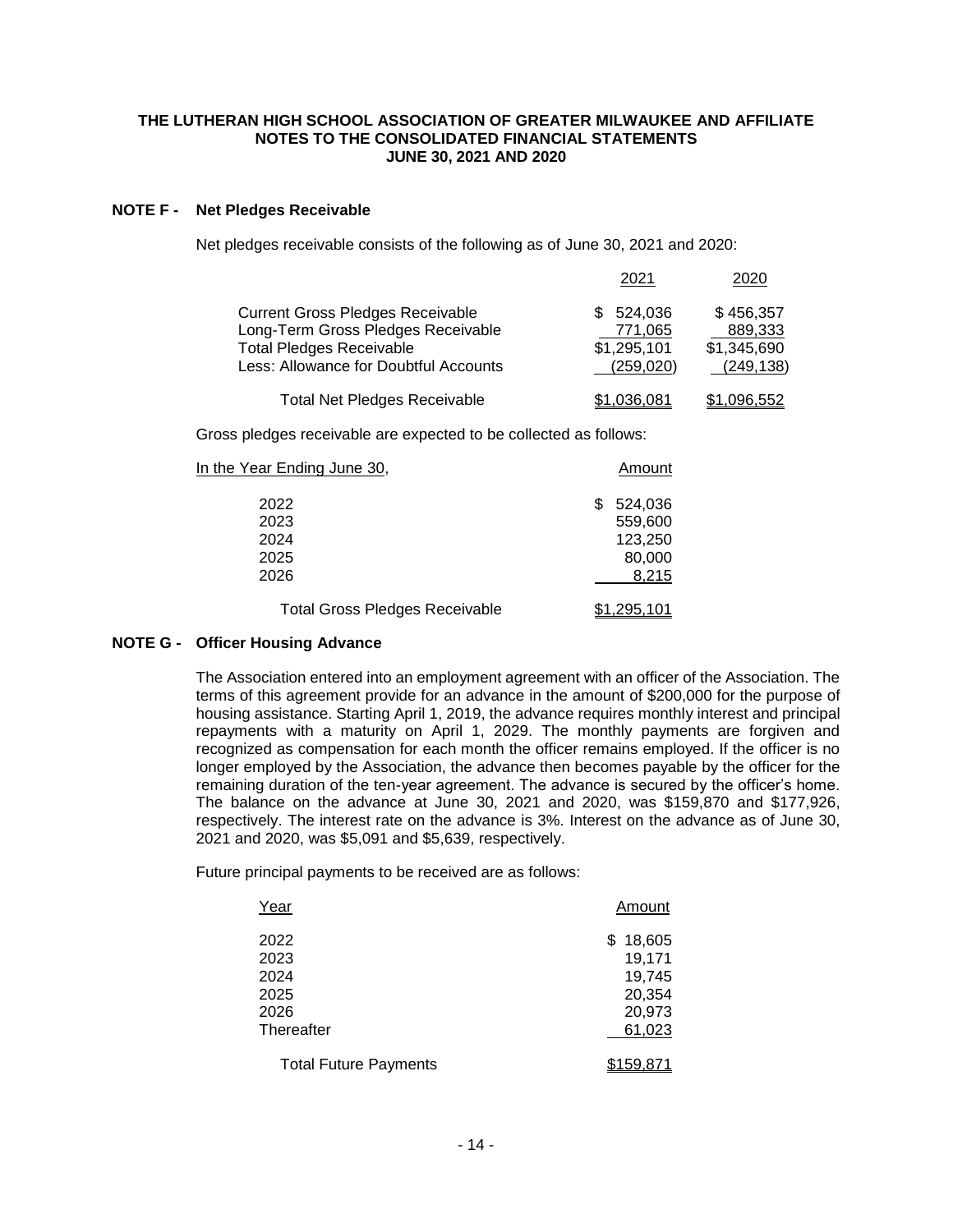#### **NOTE H - Line of Credit**

The Association has a \$1,500,000 revolving line of credit bearing a variable rate, which was 4.375%, which matures on September 28, 2021. As of June 30, 2021 and June 30, 2020, the line of credit did not have an outstanding balance. The line of credit is secured by the Association's real estate.

#### **NOTE I - Mortgages Payable**

The Association entered into a long-term mortgage loan commitment for \$15,000,000. The loan requires monthly interest only payments beginning on October 30, 2015, and continuing through September 30, 2017. Starting October 30, 2017, the loan requires monthly interest and principal payments with the loan maturity on September 30, 2035. Payments are due monthly for 20 years with a final balloon payment while the loan is amortized over 30 years. The loan is secured by the Association's real estate. The balance of the mortgage at June 30, 2021 and June 30, 2020, was \$13,530,108 and \$13,911,560, respectively. The interest rate at June 30, 2021, was 3.125%.

The Association entered into a long-term construction mortgage loan commitment for the purpose of an expansion at Lake Country Lutheran High School. The loan has an available principal amount of \$3,674,100 of which \$901,727 and \$2,678,786 have been drawn as of June 30, 2021 and 2020, respectively. Interest-only payments are due monthly until the maturity date of August 9, 2023. On that date the full unpaid principal and interest are due one balloon payment. The interest rate is variable based on the weighted annual average rate of interest plus up to an additional 2.5 percentage points. As of June 30, 2021, the interest rate was 4.125%. The loan is secured by the Association's real estate.

The Affiliate entered into a long-term construction mortgage loan commitment in November 2019 for the purpose of a student housing development at Martin Luther High School. The loan has an available principal amount of \$7,862,062 of which \$7,862,062 and \$3,734,426 have been drawn as of June 30, 2021 and 2020, respectively. The loan carries a variable interest rate. The interest rate as of June 30, 2021, was 4.05%. The loan is set to mature on November 21, 2051. The loan is secured by the Association's real estate.

Interest expense for the years ended June 30, 2021 and 2020, was \$406,093 and \$384,437, respectively.

Future principal payments are as follows:

| Year                                               | Amount                                                                    |
|----------------------------------------------------|---------------------------------------------------------------------------|
| 2022<br>2023<br>2024<br>2025<br>2026<br>Thereafter | 379,416<br>\$<br>391,444<br>1,305,580<br>416,656<br>429,865<br>19,370,935 |
| <b>Total Future Payments</b>                       | \$22,293,896                                                              |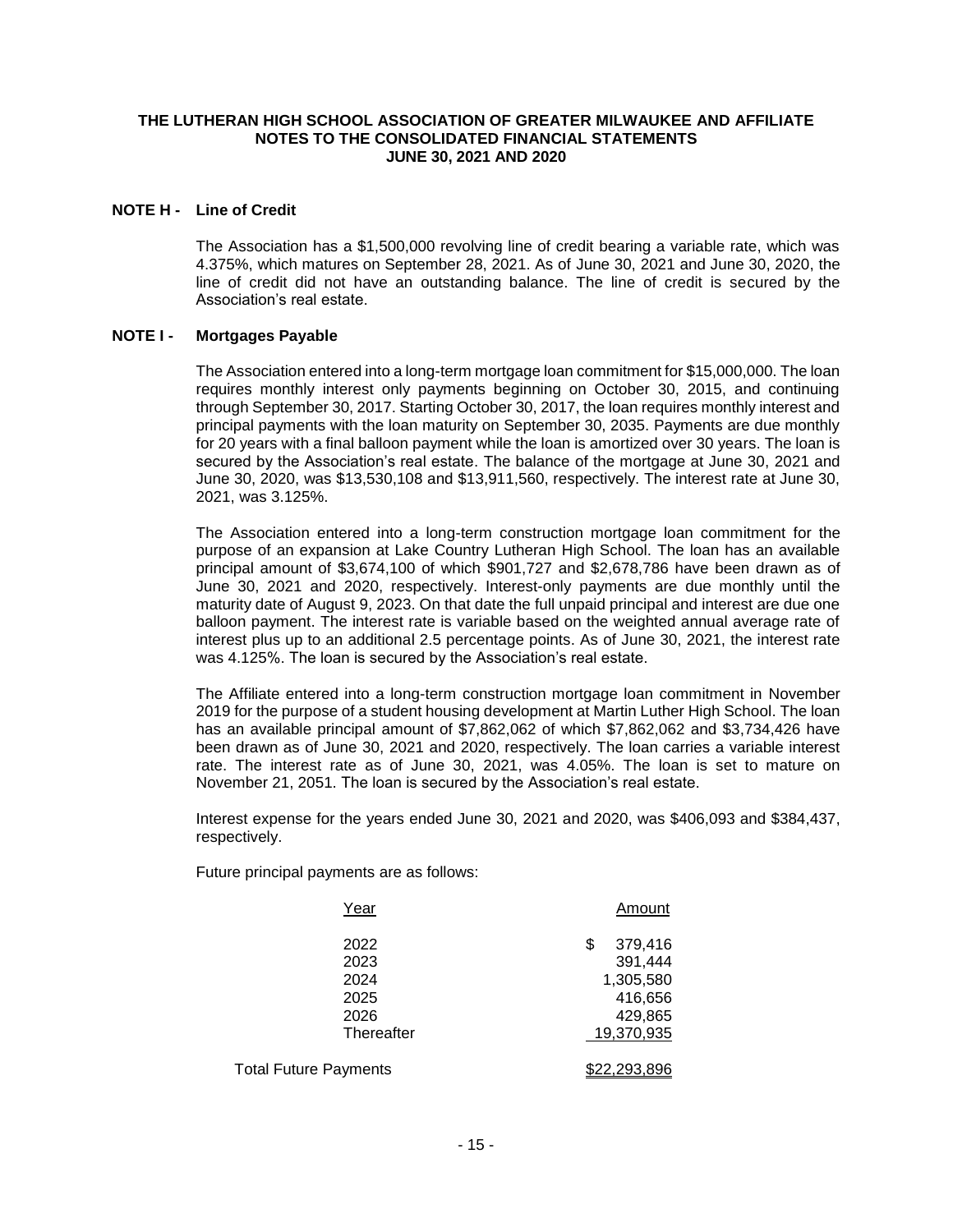### **NOTE J - CARES Act Paycheck Protection Program Loan**

The Association received a CARES Act Paycheck Protection Program (PPP) Loan on April 16, 2020, in the amount of \$2,857,500. As of June 30, 2021, the interest rate was 1%. The balance of the loan as of June 30, 2021 and 2020, was \$2,857,500 and \$2,857,500, respectively. The principal and interest on the loan may be forgiven for the Paycheck Protection Program in accordance with the guidelines of the Small Business Administration. The amount of forgiveness, if any, is not known at this time, however the Association anticipates it will be fully forgiven. If the loan is not forgiven, future minimum payments required under the note are \$2,857,500 due April 16, 2022.

In addition, the Association has deferred payroll taxes for the remainder of 2020 and a portion of 2021. Deferred payroll taxes as of June 30, 2021 and 2020, are \$313,107 and \$46,546, respectively. Half of this amount is to be paid by December 31, 2021, and the other half by December 31, 2022.

### **NOTE K - Revenue From Contracts with Customers**

#### **Tuition and Fees Revenue**

Tuition revenue is reported at the amount that reflects the consideration to which the Association expects to be entitled in exchange for tuition services. The Association bills the student's family for tuition at the beginning of the semester the services will be provided. Revenue is recognized as the performance obligations are satisfied. Performance obligations are considered to be satisfied over the time period the services are performed.

| <b>Beginning Deferred Revenue</b>           | \$1,249,681    |
|---------------------------------------------|----------------|
| Revenue Recognized From Prior Year Deferred | (1,249,681)    |
| New Fee Revenue Collected                   | 17.546.632     |
| Revenue Recognized on Tuition and Fees      | (16, 255, 541) |
| <b>Ending Deferred</b>                      | \$ 1.291.091   |

#### **Student Activity Fees**

The Association requests annual activity fees from students for sports, classes, and other activities. The fees are recorded as revenue at the point in time when the fee is used for a specific purpose. Activity fee revenue is reported at the amount that reflects the consideration to which the Association expects to be entitled in exchange for the student activity fees. Total revenue from student activity fees for the years ended June 30, 2021 and 2020, was \$170,742 and \$148,871, respectively.

#### **Elementary Band and International Student Program Fees**

The Association collects revenue from individuals seeking to participate in the elementary band program and international student program. Revenue is recognized as it is earned as collected and subsequently no deferred amounts have been recorded. Revenue for these programs are reported at the amount that reflects the consideration to which the Association expects to be entitled in exchange for the access to these programs. Total revenue from elementary band and international student program fees for the years ended June 30, 2021 and 2020, was \$199,011 and \$392,764, respectively.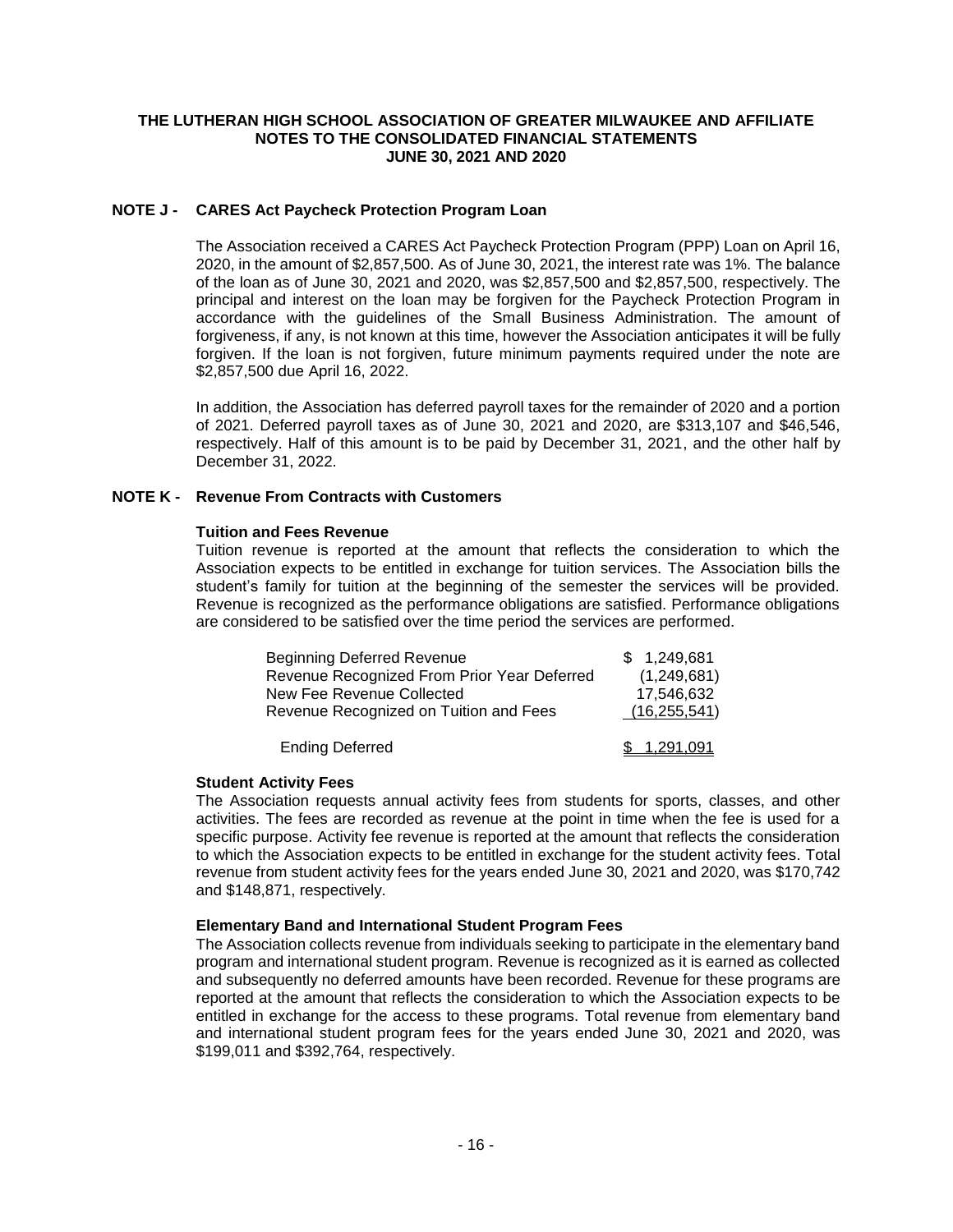#### **NOTE K - Revenue From Contracts with Customers (continued)**

#### **Food Sales**

The Association requests money from students for lunch and other food services. The fees are recorded as revenue at the point in time when the money is collected. Food sales revenue is reported at the amount that reflects the consideration to which the Association expects to be entitled in exchange for the food sales fees. Total revenue from food sales for the years ended June 30, 2021 and 2020, was \$368,132 and \$580,329, respectively.

#### **Rental Income**

The Association leases space to other organizations in the buildings that it owns. Rental income is reported at the amount that reflects the consideration to which the Association expects to be entitled in exchange for providing the use of the Association's property. Rental income for the years ended June 30, 2021 and 2020, totaled \$117,901 and \$97,979 respectively. The Association, receives monthly payments between \$310 and \$1,842.

| Beginning Deferred Revenue          | $---$      |
|-------------------------------------|------------|
| New Rental Revenue Collected        | 124.301    |
| Revenue Recognized on Rental Income | (117, 901) |
|                                     |            |

| <b>Ending Deferred</b> | \$6,400 |
|------------------------|---------|
|------------------------|---------|

#### **NOTE L - Operating Leases**

The Association leased ten copiers in fiscal year 2021 with monthly payments totaling \$3,817. The lease expense for the years ended June 30, 2021 and 2020, totaled \$46,485 and \$43,963, respectively.

The Association leased four postage meters with monthly payments totaling \$592 in fiscal year 2021. The lease expense for the years ended June 30, 2021 and 2020, totaled \$6,694 and \$6,782 respectively.

The Association leased two vehicles with monthly payments totaling \$655 in fiscal year 2021. The lease expense for the years ended June 30, 2021 and 2020, totaled \$5,222 and \$4,582, respectively.

In July 2020, the Association signed into a lease for cubicles and office furniture. The lease expense for the years ended June 30, 2021 and 2020, totaled \$8,545 and \$-0-, respectively.

In July 2016, the Association signed a lease and sublease agreement for additional office space. The sublease began September 1, 2016, and continues through March 31, 2025. Rent expense for the years ended June 30, 2021 and 2020, totaled \$76,960 and \$72,818, respectively.

The Association signed a lease with Spartan Development LLC to occupy the second, third and basement floors of the Spartan Condominium. The lease began on August 12, 2020, and ends on July 1, 2035. Rent expense for the years ended June 30, 2021 and 2020, totaled \$378,000 and \$-0-, respectively. All transactions are eliminated with this lease.

In June 2021, the Association signed into a lease to occupy and operate a school. The lease began on July 1, 2021, and ends on July 1, 2024.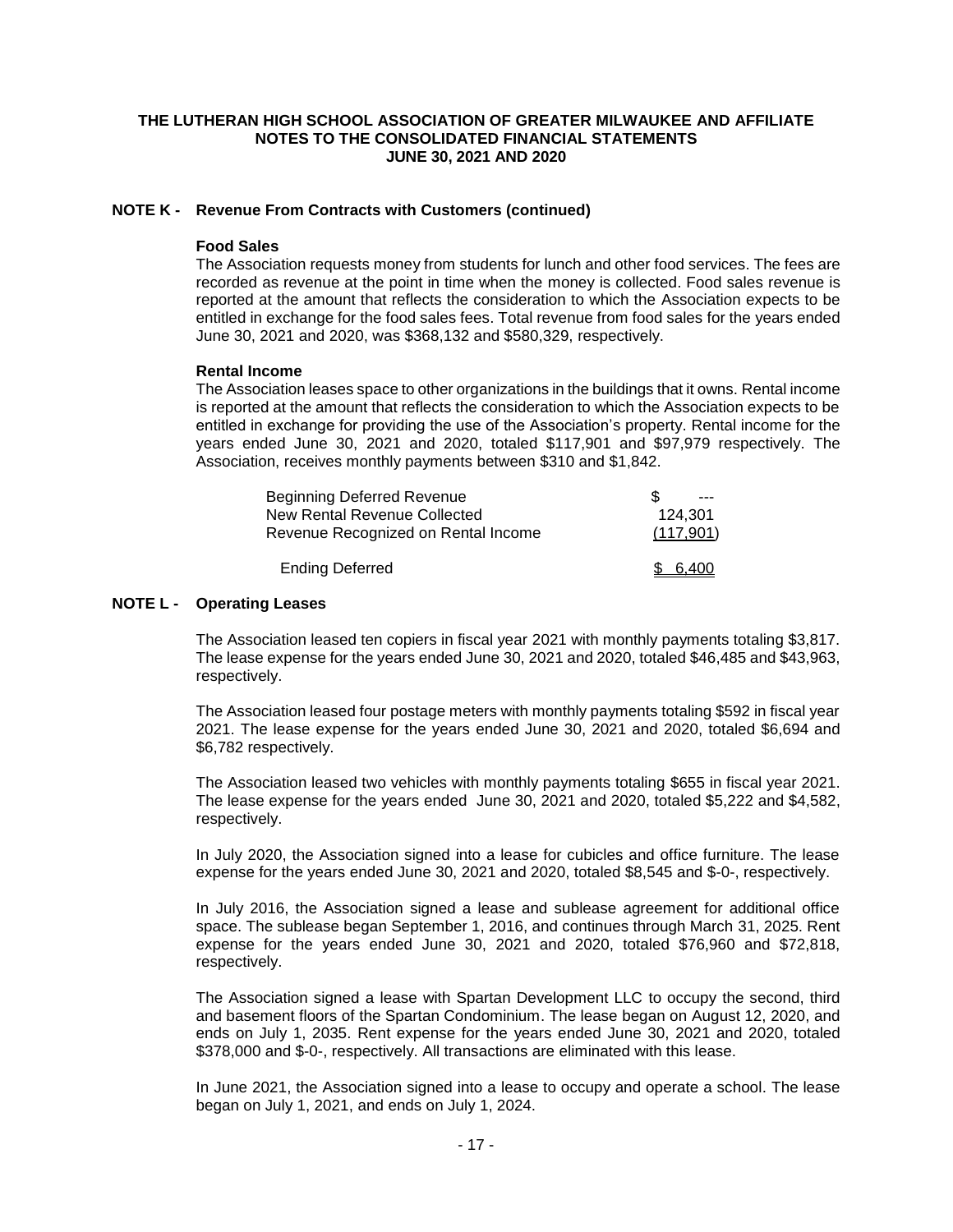#### **NOTE L - Operating Leases (continued)**

Future payments are as follows:

| Year                                               | Amount                                                                |
|----------------------------------------------------|-----------------------------------------------------------------------|
| 2022<br>2023<br>2024<br>2025<br>2026<br>Thereafter | 610,825<br>S<br>645,775<br>655,733<br>605,192<br>545,301<br>5,015,630 |
| <b>Total Future Payments</b>                       | \$8,078,456                                                           |

### **NOTE M - Deferred Revenue**

Deferred revenue consists of the following at June 30, 2021 and 2020:

| Source                   | 2021                 | 2020        |
|--------------------------|----------------------|-------------|
| Tuition<br>Rental Income | \$1,291,091<br>6.400 | \$1,249,681 |
| Total                    | \$1.297.491          | \$1.249.681 |

#### **NOTE N - Long-Term Accrued Payroll**

Long-term accrued payroll consists of banked benefit days and paid time off accrual. The value of banked benefit days and paid time off accrual was \$582,880 and \$610,976 at June 30, 2021 and 2020, respectively. In addition, the Association has \$313,107 and \$46,547 of deferred payroll taxes as discussed in Note J as of June 30, 2021 and 2020, respectively.

As of June 30, 2021 and 2020, the banked benefit days account contains a present value discount of \$75,202 which was calculated based on the expected age of retirement for beneficiaries, the expected rate of growth in Medicare Part B, and a net present value rate of 3.125% and 3.125%, respectively.

#### **NOTE O - Net Assets With Donor Restrictions**

The Association had \$1,036,081 of time and purpose net assets with donor restrictions and \$406,108 of purpose net assets with donor restrictions, which consists of the following:

| Source                                          | 2021        | 2020        |
|-------------------------------------------------|-------------|-------------|
| Pledges Receivable                              | \$1,036,081 | \$1,096,552 |
| Milwaukee Lutheran Free Enterprise              | 136,519     |             |
| Milwaukee Lutheran School Donations             | 94,775      |             |
| Lake County Lutheran School Donations           | 61,385      |             |
| Milwaukee Lutheran Scholarships                 | 113,429     | 66,176      |
| <b>Total Net Assets With Donor Restrictions</b> | \$1.442.189 | \$1,162,728 |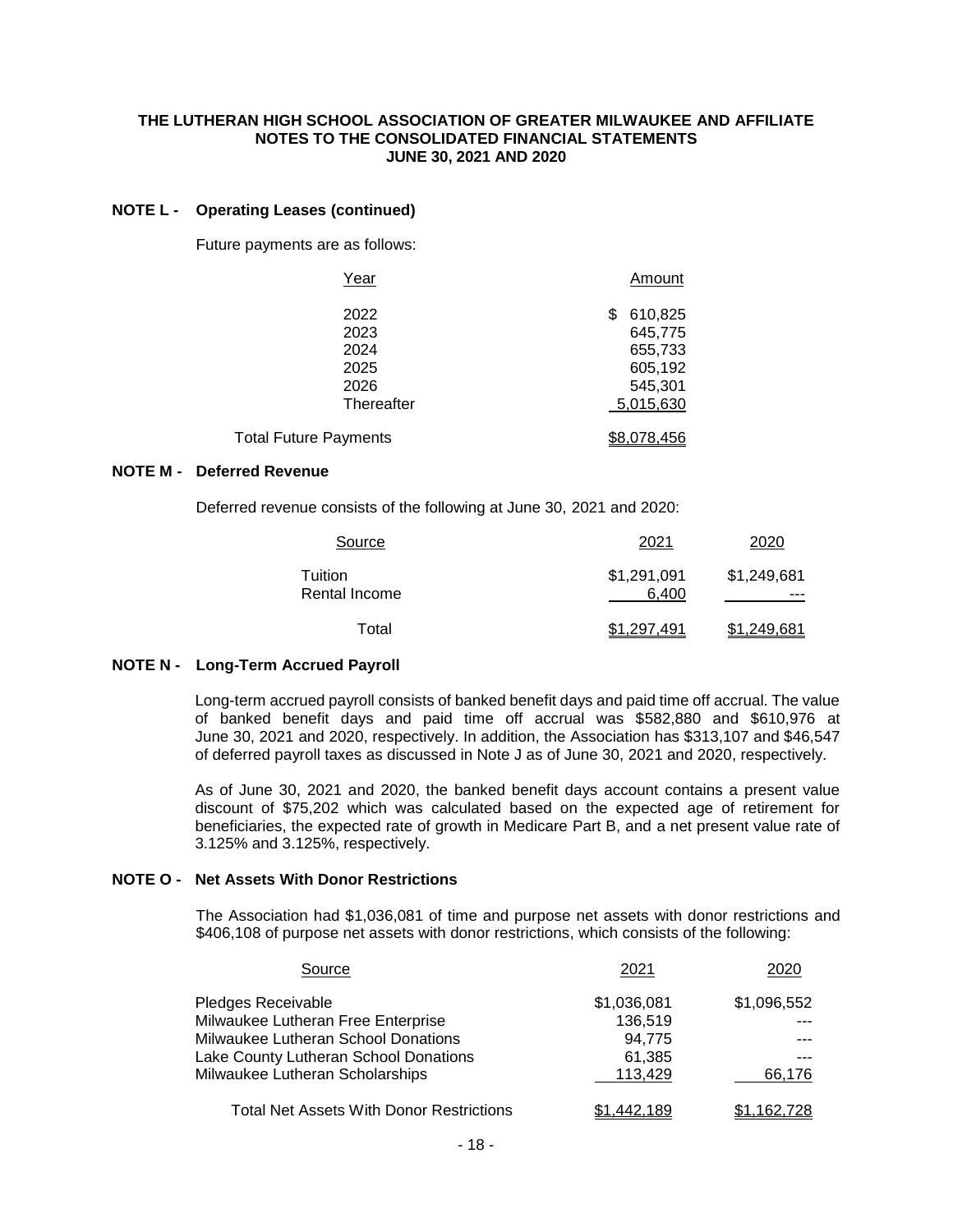### **NOTE P - Ground Lease Asset**

The Association signed a ground lease with Spartan Development, LLC to lease land to build a student residence. The lease period is 98 years after the date of completion of construction, which was August 12, 2020. The initial rent was \$1,100,000 capital contribution from Spartan Development, LLC. The yearly lease payment is \$1 per year. The value of the ground lease asset was \$1,100,000 and \$-0- as of June 30, 2021 and 2020, respectively. The transactions are eliminated with this lease.

### **NOTE Q - In-Kind Donations**

The Association received \$39,977 and \$111,585 of donated goods and services, which consisted of the following for the years ended June 30, 2021 and 2020:

| Source                    | 2021     | 2020      |
|---------------------------|----------|-----------|
| <b>Classroom Supplies</b> | \$18,829 | \$1,765   |
| Auction                   | 1,000    |           |
| Sewer and Water Lines     | ---      | 100,000   |
| Chair Lift Replacement    |          | 5.270     |
| <b>Band Equipment</b>     | 20.148   | 4,100     |
| Total                     | \$39.977 | \$111,585 |

#### **NOTE R - COVID Funding**

Between March of 2020 and 2021, Congress passed three stimulus bills. These bills included the following funding that was available to the schools:

The Emergency Assistance for Non-Public Schools (EANS) program was established in the Coronavirus Response and Relief Supplemental Appropriations Act, 2021 (CRRSA Act) to provide services or assistance to eligible non-public schools to address educational disruptions caused by COVID-19. The school was reimbursed for certain expenses through the EANS program. The following chart provides information on these reimbursed expenses:

| <b>School Year</b> | Amount     | <b>Amount Related</b> | Amount of           | Included in       | Reserve        |
|--------------------|------------|-----------------------|---------------------|-------------------|----------------|
|                    | Reimbursed | to K-12 Grade         | Reimbursem          | Financial         | <b>Balance</b> |
|                    |            | Educational           | ent Used for        | <b>Statements</b> | Schedule       |
|                    |            | Programming           | <b>Fixed Assets</b> |                   |                |
|                    |            |                       |                     |                   |                |
|                    |            |                       |                     | Expense           |                |
|                    |            |                       |                     | excluded          |                |
|                    |            |                       |                     | from financial    |                |
| 2020-21            | 39,772.82  | 39,772.82             | {-0-}               | statements        | <b>N/A</b>     |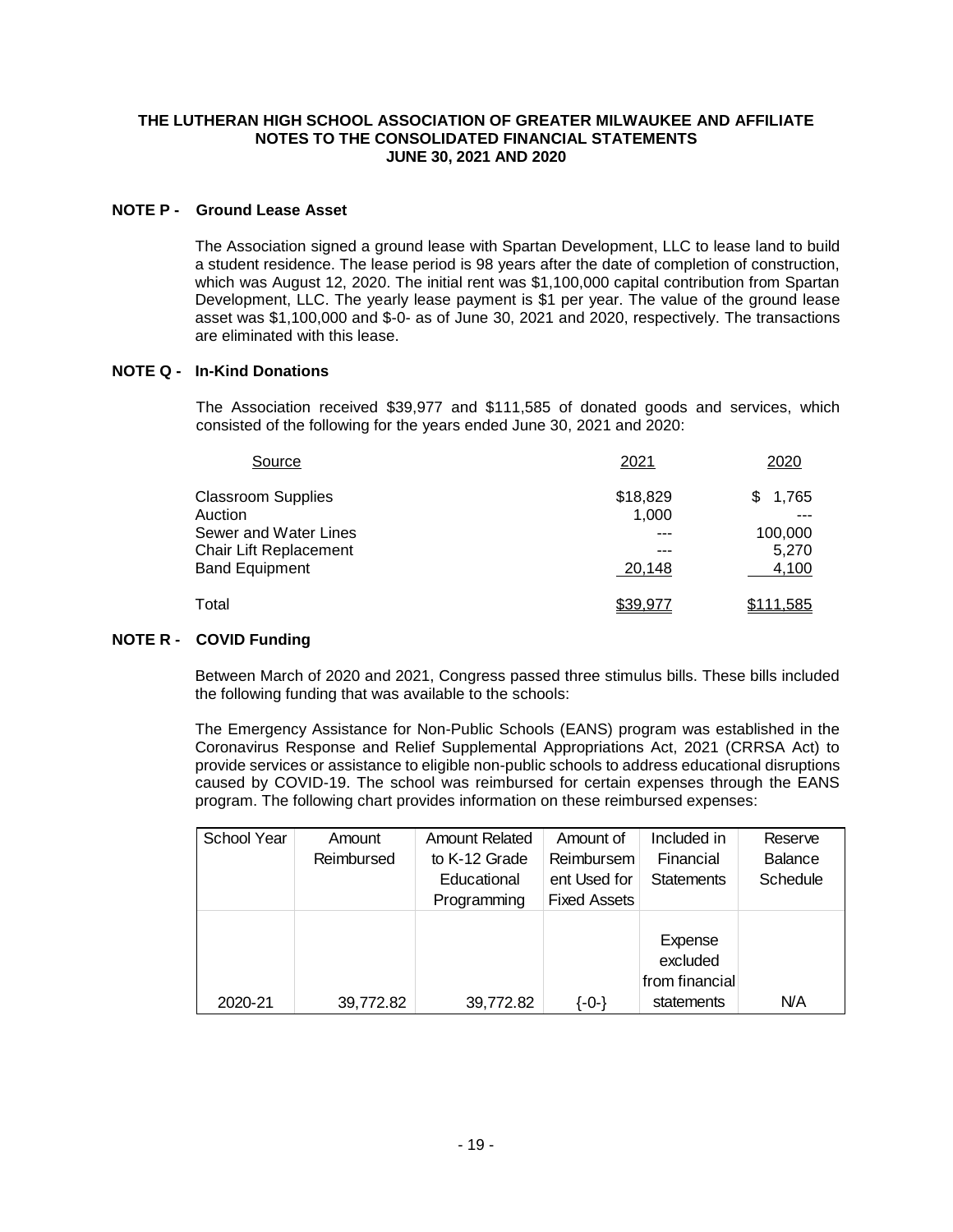#### **NOTE S - Retirement Plans**

The Association participates in Concordia Retirement Plan which is a defined benefit plan operated by a related party, Concordia Plan Services. This plan includes the Concordia Retirement Plan (CRP) with Retiree Medical Supplement (RMS).

Employees are eligible for the plan if they are hired to work over 20 hours per week for more than five consecutive months. Pension benefits are based on years of service and compensation. Employees are vested in the retirement plan after five years. Employees are eligible to receive the RMS benefit upon retirement if he/she completed 15 years or more of credible service and the employee is either age 60 or older or the employee's age plus years of creditable service equals or exceeds 85. Concordia Plan Services determines the percentage of salary for eligible workers that the Association is required to pay into the plan which is based on years of tenure and age. Contributions for the defined benefit plan are intended to provide not only for benefits attributed to service to date but also for those expected to be earned in the future.

Newly enrollees to the CRP after December 1, 2020, who are non-faculty/non-LCMS called church workers are enrolled in the Account Option rather than the Traditional CRP. The Account Option provides a Retirement Cash Account (RCA) that vests after three (3) years. Employees receive compensation credits that are deposited into their RCA annually with amount of contribution based on years of service. The RCA is portable upon termination of employment once an employee is vested.

The Association also participates in Concordia Retirement Savings Plan (CRSP) which is a defined contribution plan. Employees are eligible to contribute to the plan if they are hired to work over 20 hours per week for more than five consecutive months. The Association matches 50% of an employee's contribution to the plan, not to exceed 1% of the employee's regular, annual compensation.

The total retirement expense for the Concordia Plans was \$810,626 and \$916,890 for the years ended June 30, 2021 and 2020, respectively. No amounts were due to/from Concordia Plan Services as of June 30, 2021 and June 30, 2020.

#### **NOTE T - Related Party Transactions**

The Association entered into an employment agreement with an individual that is a relative of the CEO.

The Association entered into an agreement with a company owned by the CFO where they share employees to perform services to benefit both parties. The company also rents cubicle space from the Association.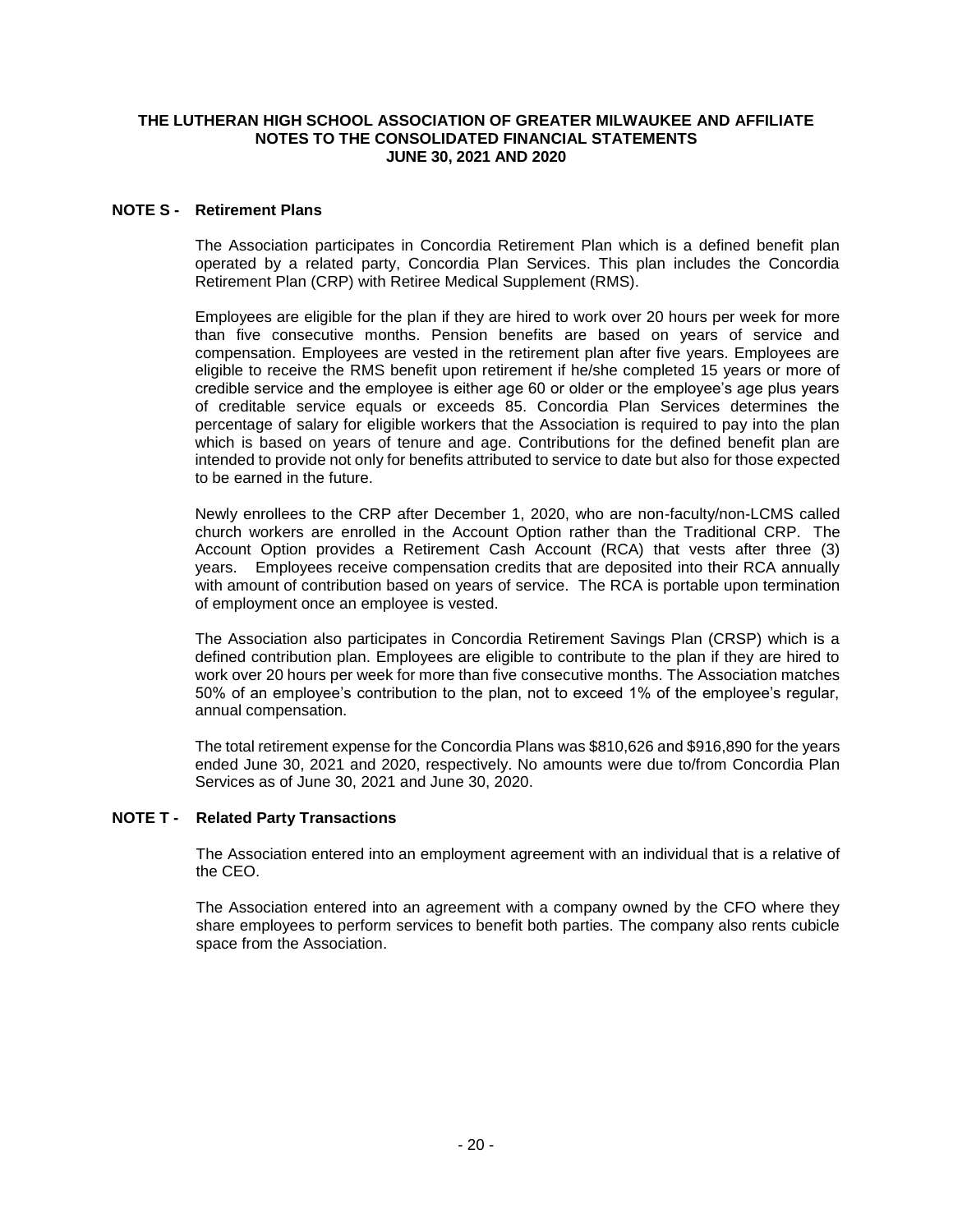### **NOTE T - Related Party Transactions (continued)**

The Lutheran High School Association of Greater Milwaukee Foundation (the "Foundation") was created to support the charitable activities of the Association. Governance within the Foundation consists of nine (9) board members consisting of three (3) key employees of the Association (Chief Executive Officer, Chief Financial Officer, and the most senior member of Mission Advancement), three (3) members as appointed by the Association and up to six (6) other members as elected by the Foundation Board of Directors. The Association provides office facilities, management, event planning, record keeping, accounting services, and related overhead costs to the Foundation for which is it paid a management fee. The Foundation makes donations to the Association each year as approved by the Foundation Board primarily for the purpose of funding student aid, scholarships, and other costs associated with advancement efforts for the benefit of the Association. Each month, the Association invoices the Foundation. Total payments by the Foundation to the Association during the years ended June 30, 2021 and 2020, were \$319,661 and \$1,032,655 respectively. The Foundation receives all donations and passes them on to the Association if the donation is designated for a specific school in the Association. Total donations received by the Association from the Foundation during the years ended June 30, 2021 and 2020, were \$2,178,430 and \$1,424,421 respectively. Total amounts receivable from the Foundation at the years ended June 30, 2021 and 2020, were \$150,004 and \$453,377, respectively.

### **NOTE U - Income Taxes**

The Association is exempt from income tax under Section  $501(c)(3)$  of the Internal Revenue Code and is classified as other than a private foundation. Management has reviewed all tax positions taken in previous fiscal years and those expected to be taken in future fiscal years. As of June 30, 2021 and June 30, 2020, the Association had no amounts related to unrecognized income tax benefits and no amounts related to accrued interest and penalties. The Association does not anticipate any significant changes to unrecognized income tax benefits over the next year.

### **NOTE V - Subsequent Events**

The Association has evaluated events and transactions occurring after June 30, 2021, through October 15, 2021, the date the consolidated financial statements are available to be issued, for possible adjustments to the consolidated financial statements or disclosures. The Association has determined that the following subsequent events need to be disclosed:

The COVID-19 outbreak in the United States has caused business disruption through mandated and voluntary closings of many businesses and nonprofit organizations. While the disruption is expected to be temporary, there is considerable uncertainty around the duration of the closings. The Association has less global studies students attending the schools. It is unknown at this time what, if any, negative impact on the Association's financial position may be.

Starting July 1, 2021, the Association signed an agreement for \$1 to purchase substantially all of the assets of the Mt. Calvary Lutheran School used in and related to the operation of this school.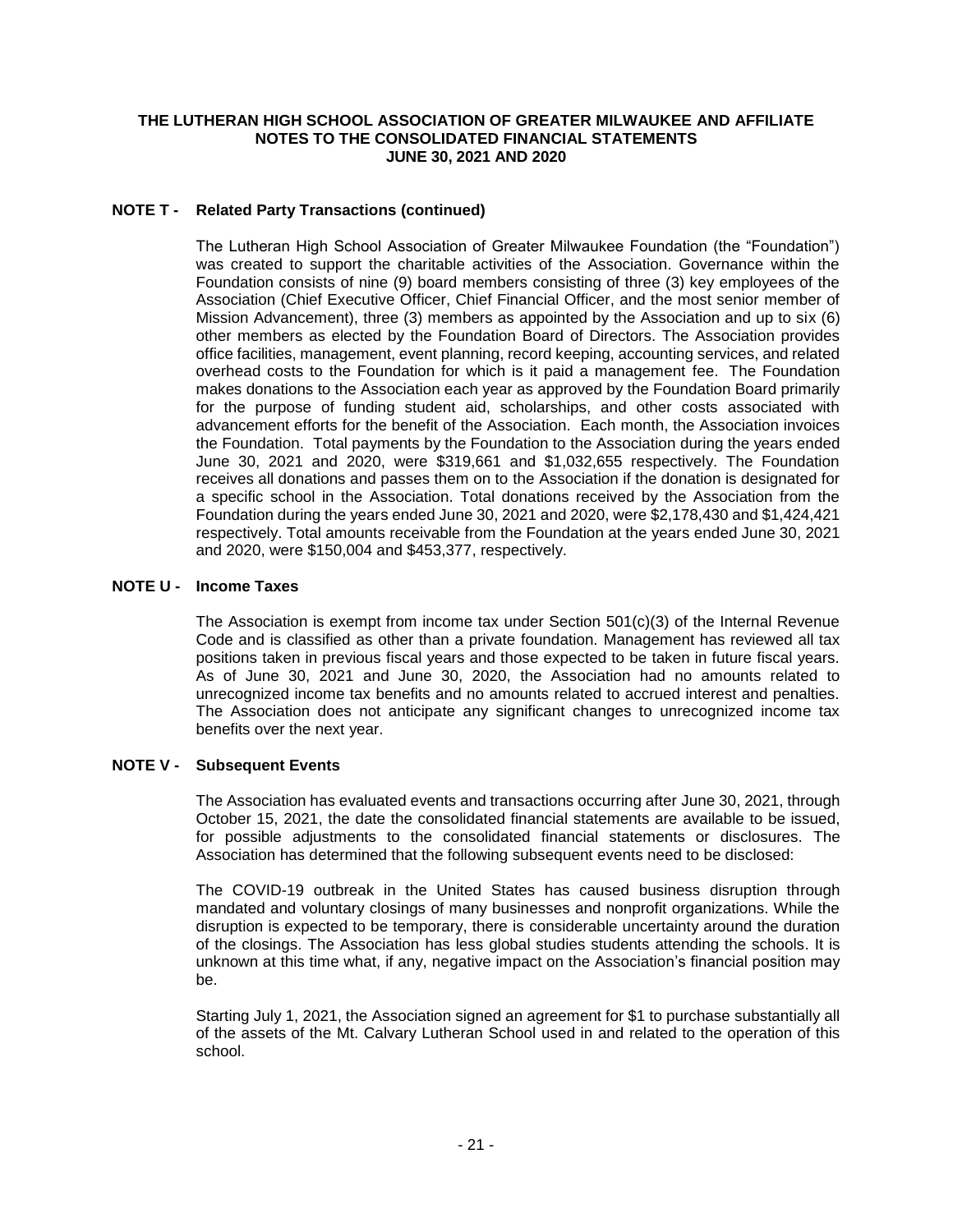#### **NOTE W - Eligible Education Expenses**

Eligible education expenses are used in the reserve schedules of the Private School Choice Program and the Special Needs Scholarship Program for each member school. Eligible education expenses from the association are allocated to each member school based on the student count as of May 2021 and 2020. See below for each member school's calculation of the eligible education expenses as of June 30, 2021 and June 30, 2020.

| Martin Luther High School                                                                 | 2021                                | 2020                              |
|-------------------------------------------------------------------------------------------|-------------------------------------|-----------------------------------|
| <b>Expenses per Functional Schedule</b><br><b>Association Allocations</b><br>Depreciation | \$5,268,105<br>725,809<br>166,457   | \$5,045,535<br>524,108<br>154,189 |
| Total                                                                                     | \$6,160,371                         | \$5,723,832                       |
| Milwaukee Lutheran High School                                                            | 2021                                | 2020                              |
| <b>Expenses per Functional Schedule</b><br><b>Association Allocations</b><br>Depreciation | \$6,973,495<br>1,099,672<br>325,641 | \$7,437,249<br>774,186<br>363,176 |
| Total                                                                                     | \$8,398,808                         | \$8,574,611                       |
| Lake Country Lutheran High School                                                         | 2021                                | 2020                              |
| <b>Expenses per Functional Schedule</b><br><b>Association Allocations</b><br>Depreciation | \$3,623,239<br>440,900<br>967,656   | \$3,479,005<br>369,846<br>875,773 |
| Total                                                                                     | \$5,031,795                         | \$4,724,624                       |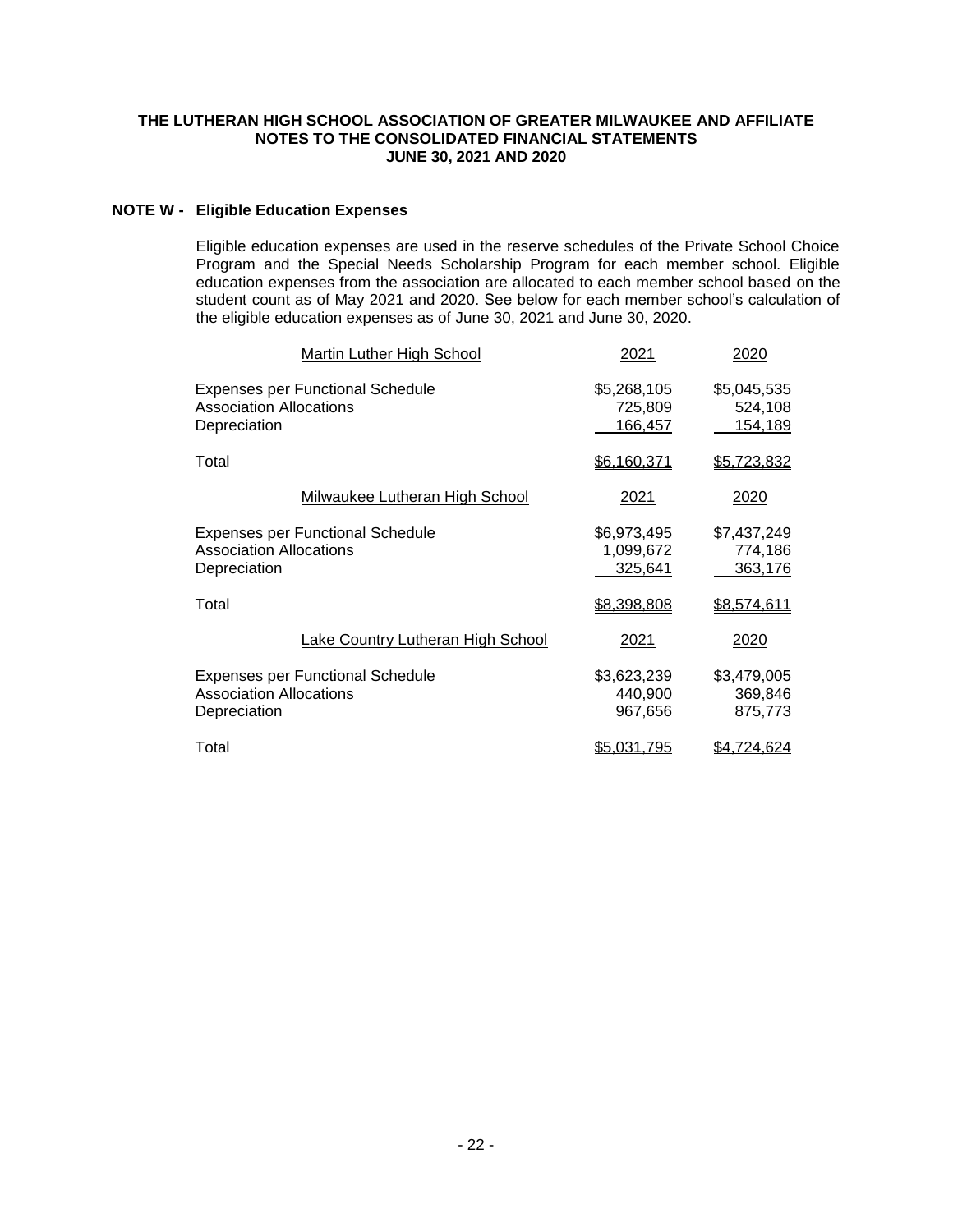#### **THE LUTHERAN HIGH SCHOOL ASSOCIATION OF GREATER MILWAUKEE AND AFFILIATE CONSOLIDATED SCHEDULE OF REVENUE AND EXPENSES WITHOUT DONOR RESTRICTIONS BY SCHOOL FOR THE YEAR ENDED JUNE 30, 2021 (With Summarized Totals for the Year Ended June 30, 2020)**

|                                        | 2021 |                                            |        |                                          |         |                                           |          |             |         |            | 2020    |            |
|----------------------------------------|------|--------------------------------------------|--------|------------------------------------------|---------|-------------------------------------------|----------|-------------|---------|------------|---------|------------|
|                                        |      | <b>Martin Luther</b><br><b>High School</b> |        | Milwaukee Lutheran<br><b>High School</b> |         | <b>Lake Country</b><br><b>High School</b> |          | Association |         | Total      | Total   |            |
| REVENUE                                |      |                                            |        |                                          |         |                                           |          |             |         |            |         |            |
| Donations                              | \$   | 2,900                                      | \$     | 400                                      | \$.     | 3,500                                     | \$       | 906,979     | \$      | 913,779    | \$      | 768,269    |
| Grants                                 |      | ---                                        |        | $---$                                    |         | ---                                       |          | $\cdots$    |         | ---        |         | $\cdots$   |
| Tuition                                |      | 5,585,235                                  |        | 7,863,861                                |         | 4,049,326                                 |          | $\cdots$    |         | 17,498,422 |         | 17,242,432 |
| Fees                                   |      |                                            |        |                                          |         |                                           |          |             |         |            |         |            |
| Sports Fees                            |      | 35,336                                     |        | 15,935                                   |         | 34,909                                    |          | $\cdots$    |         | 86,180     |         | 64,571     |
| Class Fees                             |      | 6,761                                      |        | $---$                                    |         | 11,000                                    |          | $\cdots$    |         | 17,761     |         | 18,579     |
| <b>Other Fees</b>                      |      | 4,543                                      |        | 8,819                                    |         | 53,439                                    |          | $\cdots$    |         | 66,801     |         | 65,721     |
| Food Sales                             |      | 144,445                                    | 63,652 |                                          | 160,035 |                                           | $\cdots$ |             | 368,132 |            | 580,329 |            |
| International Student Program          |      | 39,226                                     |        | $---$                                    |         | 9,350                                     |          | $\cdots$    |         | 48,576     |         | 219,936    |
| <b>Elementary Band</b>                 |      | ---                                        |        | $---$                                    |         | ---                                       |          | 150,435     |         | 150,435    |         | 172,828    |
| Partnership Income                     |      | ---                                        |        | $---$                                    |         | ---                                       |          | 780,359     |         | 780,359    |         | 768,490    |
| Rent                                   |      | 70,967                                     |        | 26,419                                   |         | 13,475                                    |          | 7,040       |         | 117,901    |         | 97,979     |
| <b>Gate Receipts</b>                   |      | 21,544                                     |        | 2,587                                    |         | 14,857                                    |          | $\cdots$    |         | 38,988     |         | 68,294     |
| Interest Income                        |      | 400                                        |        | $---$                                    |         | ---                                       |          | 49,979      |         | 50,379     |         | 34,460     |
| Gain on Sale of Fixed Assets           |      | ---                                        |        | $---$                                    |         | 738,240                                   |          | $\cdots$    |         | 738,240    |         | $\cdots$   |
| Other Income                           |      | 13,041                                     |        | 19,915                                   |         | 5,917                                     |          | 294,128     |         | 333,001    |         | 222,454    |
| In-Kind Revenue                        |      | ---                                        |        | 7,477                                    |         | 30,300                                    |          | 2,200       |         | 39,977     |         | 11,585     |
| Net Assets Released from Restrictions  |      | 366,498                                    |        | 969,257                                  |         | 1,533,697                                 |          | 37,792      |         | 2,907,244  |         | 6,854,258  |
| <b>Total Revenue (Carried Forward)</b> |      | 6,290,896                                  |        | 8,978,322                                |         | 6,658,045                                 |          | 2,228,912   |         | 24,156,175 |         | 27,190,185 |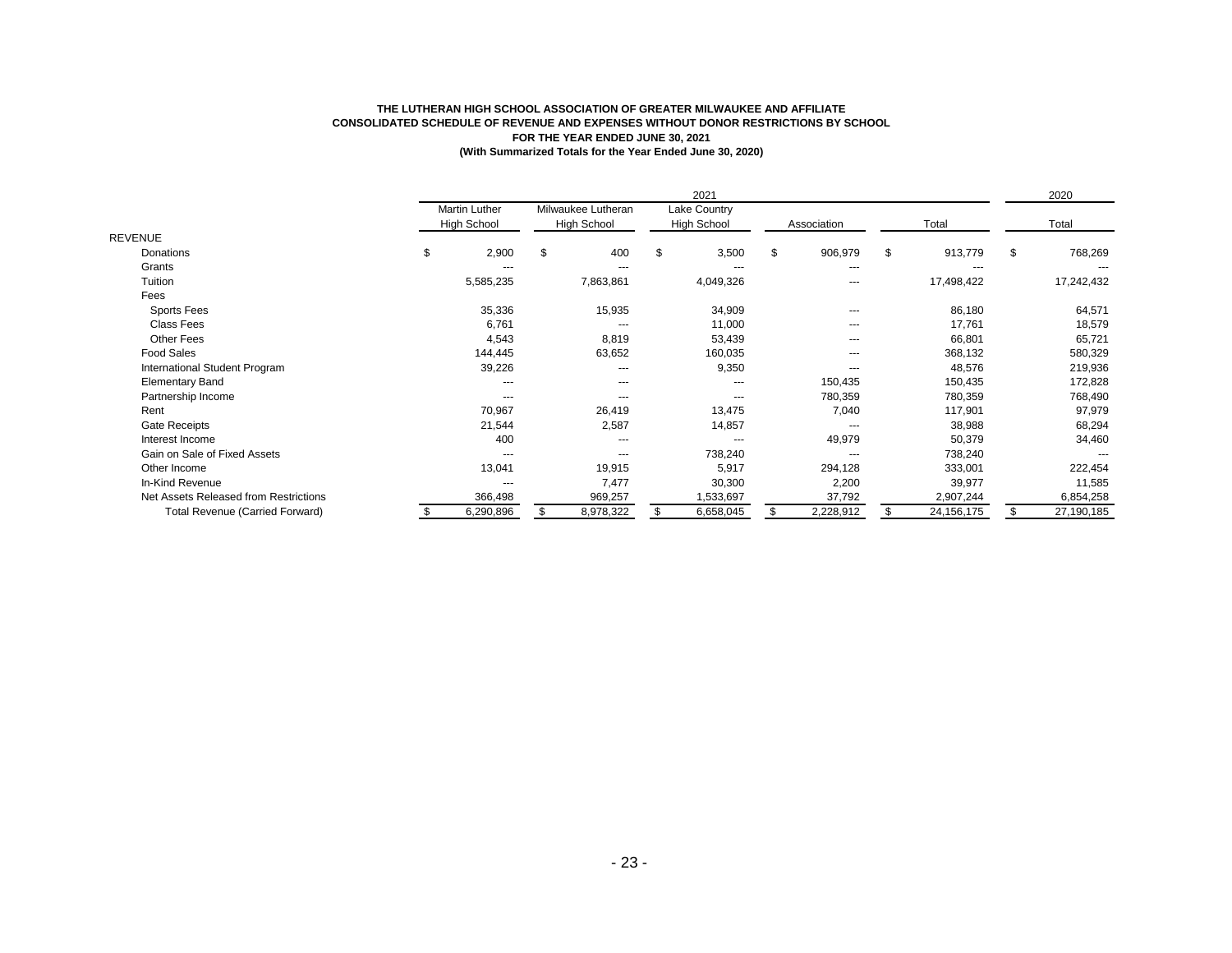#### **THE LUTHERAN HIGH SCHOOL ASSOCIATION OF GREATER MILWAUKEE AND AFFILIATE FOR THE YEAR ENDED JUNE 30, 2021 CONSOLIDATED SCHEDULE OF REVENUE AND EXPENSES WITHOUT DONOR RESTRICTIONS BY SCHOOL**

**(With Summarized Totals for the Year Ended June 30, 2020)**

|                                         |    |                                     |              |                    |     | 2021                |            |                |              |                          |                | 2020        |  |
|-----------------------------------------|----|-------------------------------------|--------------|--------------------|-----|---------------------|------------|----------------|--------------|--------------------------|----------------|-------------|--|
|                                         |    | Martin Luther<br>Milwaukee Lutheran |              |                    |     | <b>Lake Country</b> |            |                |              |                          |                |             |  |
|                                         |    | <b>High School</b>                  |              | <b>High School</b> |     | <b>High School</b>  |            | Association    |              | Total                    |                | Total       |  |
| Total Revenue (Brought Forward)         | \$ | 6,290,896                           | \$           | 8,978,322          | \$  | 6,658,045           | \$         | 2,228,912      | \$           | 24, 156, 175             | $\mathfrak{s}$ | 27,190,185  |  |
| <b>EXPENSES</b>                         |    |                                     |              |                    |     |                     |            |                |              |                          |                |             |  |
| Salaries and Wages                      | \$ | 2,901,679                           | \$           | 4,010,483          | \$  | 1,702,272           | \$         | 2,166,480      | \$           | 10,780,914               | s.             | 10,346,376  |  |
| Retirement                              |    | 242,290                             |              | 313,621            |     | 126.552             |            | 128,163        |              | 810,626                  |                | 916.890     |  |
| <b>Employee Benefits</b>                |    | 786,585                             |              | 1,172,154          |     | 575,208             |            | 285,805        |              | 2,819,752                |                | 2,626,189   |  |
| Payroll Taxes                           |    | 177,667                             |              | 245,414            |     | 84,884              |            | 102,986        |              | 610,951                  |                | 590,496     |  |
| Stipends                                |    | 213,964                             |              | 190,099            |     | 107,445             |            | 13,479         |              | 524,987                  |                | 537,067     |  |
| Professional Fees                       |    | 73,815                              |              | 102,780            |     | 77,082              |            | 316,858        |              | 570,535                  |                | 472,806     |  |
|                                         |    | 248,302                             |              | 341,026            |     | 162,070             |            | 189,218        |              | 940,616                  |                |             |  |
| Supplies                                |    |                                     |              |                    |     |                     |            |                |              |                          |                | 1,011,499   |  |
| Telephone                               |    | 19,131                              |              | 19,322             |     | 8,988               |            | 48,392         |              | 95,833                   |                | 71,856      |  |
| Postage                                 |    | 2,500                               |              | 4,340              |     | 252                 |            | 19,600         |              | 26,692                   |                | 32,458      |  |
| Printing                                |    | 192                                 |              | 7,799              |     | 31                  |            | 54,774         |              | 62,796                   |                | 80,953      |  |
| Occupancy                               |    | 129,153                             |              | 215,688            |     | 174,920             |            | 173,093        |              | 692,854                  |                | 573,899     |  |
| <b>Equipment Rental and Maintenance</b> |    | 48,007                              |              | 114,227            |     | 73,315              |            | 2,907          |              | 238,456                  |                | 274,475     |  |
| Travel                                  |    | 18,269                              |              | 18,334             |     | 7,485               |            | 44,992         |              | 89,080                   |                | 99,361      |  |
| Conferences, Conventions and Meetings   |    | 16,357                              |              | 2,895              |     | 1,118               |            | 19,658         |              | 40,028                   |                | 33,365      |  |
| <b>Graduation Materials</b>             |    | 13,300                              |              | 7,720              |     | 1,907               |            | $\overline{a}$ |              | 22,927                   |                | 13,812      |  |
| Awards                                  |    | 6,048                               |              | 1,545              |     | 670                 |            | 19,345         |              | 27,608                   |                | 25,999      |  |
| Food                                    |    | 84,470                              |              | 36,448             |     | 91,825              |            |                |              | 212,743                  |                | 334,217     |  |
| Promotions                              |    | 7,495                               |              | 11,361             |     | 18,608              |            | 8,223          |              | 45,687                   |                | 40,356      |  |
| International Student Program           |    | 21,173                              |              | $\overline{a}$     |     | ---                 |            | $\overline{a}$ |              | 21,173                   |                | 29,621      |  |
| Capital Outlay                          |    | 880                                 |              | 3,765              |     | 8,607               |            | 7,902          |              | 21,154                   |                | 64,920      |  |
| Recruitment                             |    | $\overline{a}$                      |              | 150                |     | $\overline{a}$      |            | 545            |              | 695                      |                | 1,621       |  |
| <b>Moving Fees</b>                      |    | $\sim$                              |              | 525                |     | ---                 |            | $\overline{a}$ |              | 525                      |                | 2,500       |  |
| Student Aid                             |    | 225,560                             |              | 113,879            |     | 338,442             |            | ---            |              | 677,881                  |                | 767,827     |  |
| <b>Interest Expense</b>                 |    | ---                                 |              | ---                |     |                     |            | 635,640        |              | 635,640                  |                | 384,437     |  |
| Insurance                               |    | $\overline{a}$                      |              | $\overline{a}$     |     | 7,285               |            | 148,699        |              | 155,984                  |                | 100,331     |  |
| Membership Dues                         |    | 15,682                              |              | 14,767             |     | 14,734              |            | 8,770          |              | 53,953                   |                | 57,210      |  |
| Donations                               |    | 324                                 |              | 10,000             |     | 9,848               |            | 10,182         |              | 30,354                   |                | 29,732      |  |
| <b>Special Events</b>                   |    | $\overline{a}$                      |              | 341                |     |                     |            | 1,139          |              |                          |                | 31,949      |  |
|                                         |    |                                     |              |                    |     | 12,289              |            |                |              | 13,769                   |                |             |  |
| <b>Field Trips</b>                      |    | 321                                 |              | $\overline{a}$     |     | 40                  |            | $\overline{a}$ |              | 361                      |                | 11,523      |  |
| Meals and Entertainment                 |    | 8,051                               |              | 3,251              |     | 3,489               |            | 64,918         |              | 79,709                   |                | 133,704     |  |
| Sports Fees                             |    | 4,584                               |              | 1,520              |     | 7,339               |            | ---            |              | 13,443                   |                | 17,629      |  |
| Testing                                 |    | 2,050                               |              | 9,913              |     | 4,871               |            | $\sim$         |              | 16,834                   |                | 26,569      |  |
| Other Expense                           |    | 256                                 |              | 128                |     | 1,663               |            | 23,525         |              | 25,572                   |                | 21,300      |  |
| <b>Total Expenses</b>                   | \$ | 5,268,105                           | $\sqrt{2}$   | 6,973,495          | \$  | 3,623,239           | $\sqrt{3}$ | 4,495,293      | $\mathbb{S}$ | 20,360,132               | \$             | 19,762,947  |  |
| CHANGES IN NET ASSETS BEFORE            |    |                                     |              |                    |     |                     |            |                |              |                          |                |             |  |
| ASSOCIATION ALLOCATIONS                 | S  | 1,022,791                           | \$           | 2,004,827          | S   | 3,034,806           | \$         | (2,266,381)    | \$           | 3,796,043                | \$             | 7,427,238   |  |
| <b>Association Allocations</b>          |    | (725, 809)                          |              | (1,099,672)        |     | (440,900)           |            | 2,266,381      |              |                          |                | ---         |  |
| CHANGES IN NET ASSETS AFTER             |    |                                     |              |                    |     |                     |            |                |              |                          |                |             |  |
| ASSOCIATION ALLOCATIONS                 | £. | 296,982                             | \$           | 905,155            | -\$ | 2,593,906           | \$         |                | - \$         | 3,796,043                | \$             | 7,427,238   |  |
|                                         |    |                                     |              |                    |     |                     |            |                |              |                          |                |             |  |
| CHANGES IN NET ASSETS RELATED           |    |                                     |              |                    |     |                     |            |                |              |                          |                |             |  |
| TO NON-OPERATING INCOME (EXPENSE)       |    |                                     |              |                    |     |                     |            |                |              |                          |                |             |  |
| <b>Student Activities</b>               | \$ | $\overline{a}$                      | \$           | $\overline{a}$     | \$  |                     | \$         | ---            | \$           | $\overline{\phantom{a}}$ | \$             | (90, 958)   |  |
| <b>Student Housing Expense</b>          |    | $\overline{a}$                      |              | $\overline{a}$     |     | ---                 |            | (1,025)        |              | (1,025)                  |                |             |  |
| Write-Off                               |    | (22, 140)                           |              | (11, 280)          |     | (21, 280)           |            | (963)          |              | (55,663)                 |                |             |  |
| Depreciation                            |    | (166, 457)                          |              | (325, 641)         |     | (967, 656)          |            | (336, 716)     |              | (1,796,470)              |                | (1,410,362) |  |
| Total Change From Non-Operating Items   | \$ | (188, 597)                          | $\mathbb{S}$ | (336, 921)         | \$  | (988, 936)          | \$         | (338, 704)     | \$           | (1,853,158)              | \$             | (1,501,320) |  |
| <b>CHANGES IN NET ASSETS</b>            |    | 108,385                             |              | 568,234            |     | 1,604,970           |            | (338, 704)     |              | 1,942,885                |                | 5,925,918   |  |
|                                         |    |                                     |              |                    |     |                     |            |                |              |                          |                |             |  |
| <b>Capital Additions</b>                | \$ | 695,402                             | \$           | 110,766            | \$  | 2,514,684           | \$         | 2,660,825      | \$           | 5,981,677                | \$             |             |  |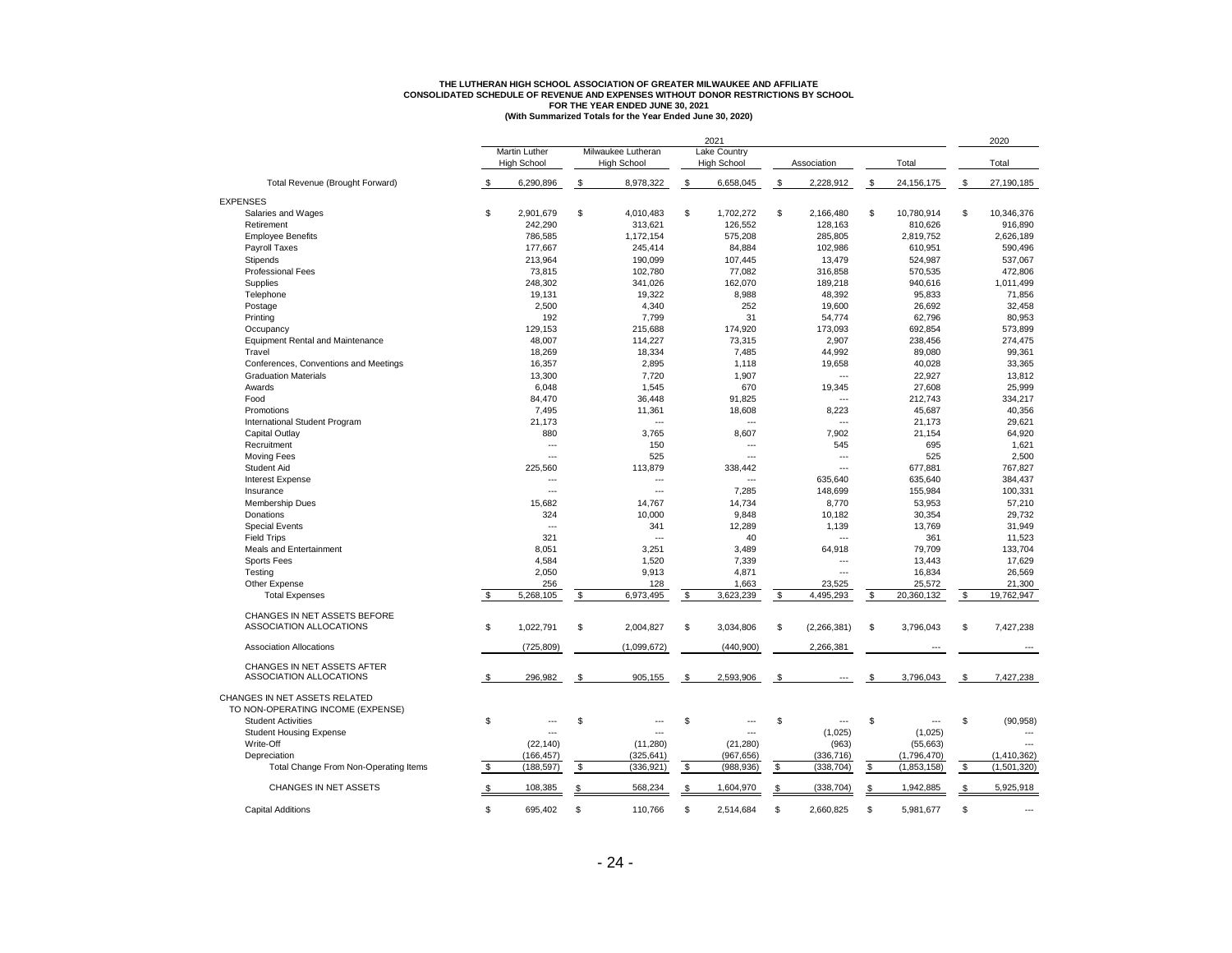#### **THE LUTHERAN HIGH SCHOOL ASSOCIATION OF GREATER MILWAUKEE CONSOLIDATING SCHEDULE OF FINANCIAL POSITION JUNE 30, 2021**

of Greater Milwaukee The Lutheran High School Association

| <b>CURRENT ASSETS</b><br>\$<br>\$<br>\$<br>Cash<br>4,481,394<br>\$<br>864,475<br>168,833<br>\$<br>5,514,702<br>98,875<br>485,709<br>Accounts Receivable - Net<br>368.537<br>72,643<br>(54.346)<br>524,036<br>Pledges Receivable<br>524,036<br>---<br>$---$<br><b>Other Asset</b><br>18,605<br>18,605<br>$---$<br>$---$<br>$\overline{a}$<br>36,210<br><b>Prepaid Expenses</b><br>36,210<br>---<br><b>Total Current Assets</b><br>\$<br>\$<br>241,476<br>\$<br>6,579,262<br>4,904,746<br>\$<br>1,487,386<br>(54, 346)<br>\$<br><b>FIXED ASSETS</b><br>\$<br>\$<br>Land<br>1,734,305<br>\$<br>1,100,000<br>\$<br>(1,100,000)<br>\$<br>1,734,305<br><b>Construction in Progress</b><br>259,747<br>259,747<br>$---$<br>---<br>Land Improvements<br>5,329,920<br>5,329,920<br>$\overline{a}$<br>---<br><b>Building and Building Improvements</b><br>44,542,254<br>7,832,742<br>52,374,996<br>---<br>Furniture, Fixtures and Equipment<br>92,002<br>2,373,381<br>2,281,379<br>---<br>Vehicles<br>302,412<br>302,412<br>---<br>\$<br>\$<br>9,024,744<br>\$<br>$\overline{\mathcal{S}}$<br><b>Total Fixed Assets</b><br>54,190,270<br>\$<br>259,747<br>(1,100,000)<br>62,374,761<br><b>Accumulated Depreciation</b><br>(19,330,592)<br>(269, 589)<br>(19,600,181)<br>$\mathsf{\$}$<br>\$<br>259,747<br>\$<br><b>Net Fixed Assets</b><br>\$<br>34,859,678<br>8,755,155<br>(1,100,000)<br>\$<br>42,774,580<br><b>LONG-TERM ASSETS</b><br>\$<br>\$<br>\$<br><b>Accounts Receivable</b><br>159,578<br>\$<br>\$<br>159,578<br>512,044<br>Pledges Receivable - Net<br>512,044<br>$---$<br>$---$<br><b>Other Asset</b><br>141,266<br>141,266<br>\$<br>\$<br><b>Total Long-Term Assets</b><br>300,844<br>\$<br>512,044<br>\$<br>\$<br>812,888<br>$---$<br>$---$<br><b>OTHER ASSETS</b><br>\$<br><b>Security Deposit</b><br>\$<br>15,700<br>$rac{1}{3}$<br>\$<br>15,700<br>\$<br>\$<br>\$<br>\$<br>S<br>15,700<br>15.700<br><b>Total Other Assets</b><br>$\overline{a}$<br>$-$<br>$-$<br><b>TOTAL ASSETS</b><br>\$<br>2,259,177<br>8,996,631<br>40,080,968<br>\$<br>\$<br>\$<br>(1, 154, 346)<br>\$<br>50,182,430<br><b>LIABILITIES AND NET ASSETS</b><br><b>CURRENT LIABILITIES</b><br>\$<br>422,813<br>\$<br>\$<br>553,768<br><b>Accounts Payable</b><br>64,678<br>120,623<br>(54, 346)<br>\$<br><b>Accrued Payroll</b><br>1,251,035<br>1,251,035<br>$---$<br>---<br>Current Portion of CARES Act PPP Loan<br>2,857,500<br>2,857,500<br>$---$<br>---<br><b>Current Portion of Mortgages Payable</b><br>379,416<br>379,416<br>$\overline{a}$<br>$---$<br>$---$<br>Deferred Revenue<br>1,291,091<br>6,400<br>1,297,491<br>\$<br>\$<br>64,678<br>S<br>\$<br>S<br>6,339,210<br><b>Total Current Liabilities</b><br>6,201,855<br>127.023<br>(54, 346)<br>LONG-TERM LIABILITIES<br>CARES Act PPP Loan<br>\$<br>\$<br>\$<br>\$<br>2,857,500<br>\$<br>2,857,500<br>---<br>---<br>Less: Current Portion of CARES Act PPP Loan<br>(2,857,500)<br>(2,857,500)<br>$---$<br>---<br>Mortgages Payable<br>13,530,108<br>901,727<br>7,862,062<br>22,293,897<br>---<br>Less: Current Portion of Mortgages Payable<br>(379, 416)<br>(379, 416)<br>$---$<br>$---$<br>---<br><b>Accrued Payroll</b><br>895,987<br>895,987<br>---<br>$---$<br>---<br>Student Activities - Auxiliary<br>149,417<br>(149, 417)<br>$\overline{a}$<br>---<br>22.810.468<br><b>Total Long-Term Liabilities</b><br>\$<br>14,196,096<br>\$<br>752,310<br>\$<br>7,862,062<br>\$<br>$\overline{a}$<br>\$<br>\$<br>\$<br>\$<br>\$<br>20,397,951<br>\$<br>7,989,085<br>29,149,678<br><b>Total Liabilities</b><br>816,988<br>(54, 346)<br><b>NET ASSETS</b><br><b>Without Donor Restrictions</b><br>\$<br>\$<br>(92, 454)<br>Operating<br>19,683,017<br>\$<br>\$<br>\$<br>19,590,563<br>---<br><b>Capital Contributions</b><br>1,100,000<br>(1,100,000)<br>s<br>\$<br>1,007,546<br>S<br>S<br><b>Total Without Donor Restrictions</b><br>19,683,017<br>\$<br>(1,100,000)<br>19,590,563<br><b>With Donor Restrictions</b><br>1,442,189<br>1,442,189<br><b>Total Net Assets</b><br>\$<br>\$<br>\$<br>\$<br>21,032,752<br>19,683,017<br>1,442,189<br>1,007,546<br>(1,100,000)<br>\$<br>2,259,177<br>8,996,631<br>TOTAL LIABILITIES AND NET ASSETS<br>\$<br>40,080,968<br>(1, 154, 346)<br>50,182,430<br>- \$<br>\$<br>\$<br>- \$ |               | Without<br><b>Donor Restrictions</b> | With<br><b>Donor Restrictions</b> | Spartan Development,<br><b>LLC</b> | Eliminations | Total |
|--------------------------------------------------------------------------------------------------------------------------------------------------------------------------------------------------------------------------------------------------------------------------------------------------------------------------------------------------------------------------------------------------------------------------------------------------------------------------------------------------------------------------------------------------------------------------------------------------------------------------------------------------------------------------------------------------------------------------------------------------------------------------------------------------------------------------------------------------------------------------------------------------------------------------------------------------------------------------------------------------------------------------------------------------------------------------------------------------------------------------------------------------------------------------------------------------------------------------------------------------------------------------------------------------------------------------------------------------------------------------------------------------------------------------------------------------------------------------------------------------------------------------------------------------------------------------------------------------------------------------------------------------------------------------------------------------------------------------------------------------------------------------------------------------------------------------------------------------------------------------------------------------------------------------------------------------------------------------------------------------------------------------------------------------------------------------------------------------------------------------------------------------------------------------------------------------------------------------------------------------------------------------------------------------------------------------------------------------------------------------------------------------------------------------------------------------------------------------------------------------------------------------------------------------------------------------------------------------------------------------------------------------------------------------------------------------------------------------------------------------------------------------------------------------------------------------------------------------------------------------------------------------------------------------------------------------------------------------------------------------------------------------------------------------------------------------------------------------------------------------------------------------------------------------------------------------------------------------------------------------------------------------------------------------------------------------------------------------------------------------------------------------------------------------------------------------------------------------------------------------------------------------------------------------------------------------------------------------------------------------------------------------------------------------------------------------------------------------------------------------------------------------------------------------------------------------------------------------------------------------------------------------------------------------------------------------------------------------------------------------------------------------------------------------------------------------------------------------------------------------------------------------------------------------------------------------------------------------------------------------------------|---------------|--------------------------------------|-----------------------------------|------------------------------------|--------------|-------|
|                                                                                                                                                                                                                                                                                                                                                                                                                                                                                                                                                                                                                                                                                                                                                                                                                                                                                                                                                                                                                                                                                                                                                                                                                                                                                                                                                                                                                                                                                                                                                                                                                                                                                                                                                                                                                                                                                                                                                                                                                                                                                                                                                                                                                                                                                                                                                                                                                                                                                                                                                                                                                                                                                                                                                                                                                                                                                                                                                                                                                                                                                                                                                                                                                                                                                                                                                                                                                                                                                                                                                                                                                                                                                                                                                                                                                                                                                                                                                                                                                                                                                                                                                                                                                                                              | <b>ASSETS</b> |                                      |                                   |                                    |              |       |
|                                                                                                                                                                                                                                                                                                                                                                                                                                                                                                                                                                                                                                                                                                                                                                                                                                                                                                                                                                                                                                                                                                                                                                                                                                                                                                                                                                                                                                                                                                                                                                                                                                                                                                                                                                                                                                                                                                                                                                                                                                                                                                                                                                                                                                                                                                                                                                                                                                                                                                                                                                                                                                                                                                                                                                                                                                                                                                                                                                                                                                                                                                                                                                                                                                                                                                                                                                                                                                                                                                                                                                                                                                                                                                                                                                                                                                                                                                                                                                                                                                                                                                                                                                                                                                                              |               |                                      |                                   |                                    |              |       |
|                                                                                                                                                                                                                                                                                                                                                                                                                                                                                                                                                                                                                                                                                                                                                                                                                                                                                                                                                                                                                                                                                                                                                                                                                                                                                                                                                                                                                                                                                                                                                                                                                                                                                                                                                                                                                                                                                                                                                                                                                                                                                                                                                                                                                                                                                                                                                                                                                                                                                                                                                                                                                                                                                                                                                                                                                                                                                                                                                                                                                                                                                                                                                                                                                                                                                                                                                                                                                                                                                                                                                                                                                                                                                                                                                                                                                                                                                                                                                                                                                                                                                                                                                                                                                                                              |               |                                      |                                   |                                    |              |       |
|                                                                                                                                                                                                                                                                                                                                                                                                                                                                                                                                                                                                                                                                                                                                                                                                                                                                                                                                                                                                                                                                                                                                                                                                                                                                                                                                                                                                                                                                                                                                                                                                                                                                                                                                                                                                                                                                                                                                                                                                                                                                                                                                                                                                                                                                                                                                                                                                                                                                                                                                                                                                                                                                                                                                                                                                                                                                                                                                                                                                                                                                                                                                                                                                                                                                                                                                                                                                                                                                                                                                                                                                                                                                                                                                                                                                                                                                                                                                                                                                                                                                                                                                                                                                                                                              |               |                                      |                                   |                                    |              |       |
|                                                                                                                                                                                                                                                                                                                                                                                                                                                                                                                                                                                                                                                                                                                                                                                                                                                                                                                                                                                                                                                                                                                                                                                                                                                                                                                                                                                                                                                                                                                                                                                                                                                                                                                                                                                                                                                                                                                                                                                                                                                                                                                                                                                                                                                                                                                                                                                                                                                                                                                                                                                                                                                                                                                                                                                                                                                                                                                                                                                                                                                                                                                                                                                                                                                                                                                                                                                                                                                                                                                                                                                                                                                                                                                                                                                                                                                                                                                                                                                                                                                                                                                                                                                                                                                              |               |                                      |                                   |                                    |              |       |
|                                                                                                                                                                                                                                                                                                                                                                                                                                                                                                                                                                                                                                                                                                                                                                                                                                                                                                                                                                                                                                                                                                                                                                                                                                                                                                                                                                                                                                                                                                                                                                                                                                                                                                                                                                                                                                                                                                                                                                                                                                                                                                                                                                                                                                                                                                                                                                                                                                                                                                                                                                                                                                                                                                                                                                                                                                                                                                                                                                                                                                                                                                                                                                                                                                                                                                                                                                                                                                                                                                                                                                                                                                                                                                                                                                                                                                                                                                                                                                                                                                                                                                                                                                                                                                                              |               |                                      |                                   |                                    |              |       |
|                                                                                                                                                                                                                                                                                                                                                                                                                                                                                                                                                                                                                                                                                                                                                                                                                                                                                                                                                                                                                                                                                                                                                                                                                                                                                                                                                                                                                                                                                                                                                                                                                                                                                                                                                                                                                                                                                                                                                                                                                                                                                                                                                                                                                                                                                                                                                                                                                                                                                                                                                                                                                                                                                                                                                                                                                                                                                                                                                                                                                                                                                                                                                                                                                                                                                                                                                                                                                                                                                                                                                                                                                                                                                                                                                                                                                                                                                                                                                                                                                                                                                                                                                                                                                                                              |               |                                      |                                   |                                    |              |       |
|                                                                                                                                                                                                                                                                                                                                                                                                                                                                                                                                                                                                                                                                                                                                                                                                                                                                                                                                                                                                                                                                                                                                                                                                                                                                                                                                                                                                                                                                                                                                                                                                                                                                                                                                                                                                                                                                                                                                                                                                                                                                                                                                                                                                                                                                                                                                                                                                                                                                                                                                                                                                                                                                                                                                                                                                                                                                                                                                                                                                                                                                                                                                                                                                                                                                                                                                                                                                                                                                                                                                                                                                                                                                                                                                                                                                                                                                                                                                                                                                                                                                                                                                                                                                                                                              |               |                                      |                                   |                                    |              |       |
|                                                                                                                                                                                                                                                                                                                                                                                                                                                                                                                                                                                                                                                                                                                                                                                                                                                                                                                                                                                                                                                                                                                                                                                                                                                                                                                                                                                                                                                                                                                                                                                                                                                                                                                                                                                                                                                                                                                                                                                                                                                                                                                                                                                                                                                                                                                                                                                                                                                                                                                                                                                                                                                                                                                                                                                                                                                                                                                                                                                                                                                                                                                                                                                                                                                                                                                                                                                                                                                                                                                                                                                                                                                                                                                                                                                                                                                                                                                                                                                                                                                                                                                                                                                                                                                              |               |                                      |                                   |                                    |              |       |
|                                                                                                                                                                                                                                                                                                                                                                                                                                                                                                                                                                                                                                                                                                                                                                                                                                                                                                                                                                                                                                                                                                                                                                                                                                                                                                                                                                                                                                                                                                                                                                                                                                                                                                                                                                                                                                                                                                                                                                                                                                                                                                                                                                                                                                                                                                                                                                                                                                                                                                                                                                                                                                                                                                                                                                                                                                                                                                                                                                                                                                                                                                                                                                                                                                                                                                                                                                                                                                                                                                                                                                                                                                                                                                                                                                                                                                                                                                                                                                                                                                                                                                                                                                                                                                                              |               |                                      |                                   |                                    |              |       |
|                                                                                                                                                                                                                                                                                                                                                                                                                                                                                                                                                                                                                                                                                                                                                                                                                                                                                                                                                                                                                                                                                                                                                                                                                                                                                                                                                                                                                                                                                                                                                                                                                                                                                                                                                                                                                                                                                                                                                                                                                                                                                                                                                                                                                                                                                                                                                                                                                                                                                                                                                                                                                                                                                                                                                                                                                                                                                                                                                                                                                                                                                                                                                                                                                                                                                                                                                                                                                                                                                                                                                                                                                                                                                                                                                                                                                                                                                                                                                                                                                                                                                                                                                                                                                                                              |               |                                      |                                   |                                    |              |       |
|                                                                                                                                                                                                                                                                                                                                                                                                                                                                                                                                                                                                                                                                                                                                                                                                                                                                                                                                                                                                                                                                                                                                                                                                                                                                                                                                                                                                                                                                                                                                                                                                                                                                                                                                                                                                                                                                                                                                                                                                                                                                                                                                                                                                                                                                                                                                                                                                                                                                                                                                                                                                                                                                                                                                                                                                                                                                                                                                                                                                                                                                                                                                                                                                                                                                                                                                                                                                                                                                                                                                                                                                                                                                                                                                                                                                                                                                                                                                                                                                                                                                                                                                                                                                                                                              |               |                                      |                                   |                                    |              |       |
|                                                                                                                                                                                                                                                                                                                                                                                                                                                                                                                                                                                                                                                                                                                                                                                                                                                                                                                                                                                                                                                                                                                                                                                                                                                                                                                                                                                                                                                                                                                                                                                                                                                                                                                                                                                                                                                                                                                                                                                                                                                                                                                                                                                                                                                                                                                                                                                                                                                                                                                                                                                                                                                                                                                                                                                                                                                                                                                                                                                                                                                                                                                                                                                                                                                                                                                                                                                                                                                                                                                                                                                                                                                                                                                                                                                                                                                                                                                                                                                                                                                                                                                                                                                                                                                              |               |                                      |                                   |                                    |              |       |
|                                                                                                                                                                                                                                                                                                                                                                                                                                                                                                                                                                                                                                                                                                                                                                                                                                                                                                                                                                                                                                                                                                                                                                                                                                                                                                                                                                                                                                                                                                                                                                                                                                                                                                                                                                                                                                                                                                                                                                                                                                                                                                                                                                                                                                                                                                                                                                                                                                                                                                                                                                                                                                                                                                                                                                                                                                                                                                                                                                                                                                                                                                                                                                                                                                                                                                                                                                                                                                                                                                                                                                                                                                                                                                                                                                                                                                                                                                                                                                                                                                                                                                                                                                                                                                                              |               |                                      |                                   |                                    |              |       |
|                                                                                                                                                                                                                                                                                                                                                                                                                                                                                                                                                                                                                                                                                                                                                                                                                                                                                                                                                                                                                                                                                                                                                                                                                                                                                                                                                                                                                                                                                                                                                                                                                                                                                                                                                                                                                                                                                                                                                                                                                                                                                                                                                                                                                                                                                                                                                                                                                                                                                                                                                                                                                                                                                                                                                                                                                                                                                                                                                                                                                                                                                                                                                                                                                                                                                                                                                                                                                                                                                                                                                                                                                                                                                                                                                                                                                                                                                                                                                                                                                                                                                                                                                                                                                                                              |               |                                      |                                   |                                    |              |       |
|                                                                                                                                                                                                                                                                                                                                                                                                                                                                                                                                                                                                                                                                                                                                                                                                                                                                                                                                                                                                                                                                                                                                                                                                                                                                                                                                                                                                                                                                                                                                                                                                                                                                                                                                                                                                                                                                                                                                                                                                                                                                                                                                                                                                                                                                                                                                                                                                                                                                                                                                                                                                                                                                                                                                                                                                                                                                                                                                                                                                                                                                                                                                                                                                                                                                                                                                                                                                                                                                                                                                                                                                                                                                                                                                                                                                                                                                                                                                                                                                                                                                                                                                                                                                                                                              |               |                                      |                                   |                                    |              |       |
|                                                                                                                                                                                                                                                                                                                                                                                                                                                                                                                                                                                                                                                                                                                                                                                                                                                                                                                                                                                                                                                                                                                                                                                                                                                                                                                                                                                                                                                                                                                                                                                                                                                                                                                                                                                                                                                                                                                                                                                                                                                                                                                                                                                                                                                                                                                                                                                                                                                                                                                                                                                                                                                                                                                                                                                                                                                                                                                                                                                                                                                                                                                                                                                                                                                                                                                                                                                                                                                                                                                                                                                                                                                                                                                                                                                                                                                                                                                                                                                                                                                                                                                                                                                                                                                              |               |                                      |                                   |                                    |              |       |
|                                                                                                                                                                                                                                                                                                                                                                                                                                                                                                                                                                                                                                                                                                                                                                                                                                                                                                                                                                                                                                                                                                                                                                                                                                                                                                                                                                                                                                                                                                                                                                                                                                                                                                                                                                                                                                                                                                                                                                                                                                                                                                                                                                                                                                                                                                                                                                                                                                                                                                                                                                                                                                                                                                                                                                                                                                                                                                                                                                                                                                                                                                                                                                                                                                                                                                                                                                                                                                                                                                                                                                                                                                                                                                                                                                                                                                                                                                                                                                                                                                                                                                                                                                                                                                                              |               |                                      |                                   |                                    |              |       |
|                                                                                                                                                                                                                                                                                                                                                                                                                                                                                                                                                                                                                                                                                                                                                                                                                                                                                                                                                                                                                                                                                                                                                                                                                                                                                                                                                                                                                                                                                                                                                                                                                                                                                                                                                                                                                                                                                                                                                                                                                                                                                                                                                                                                                                                                                                                                                                                                                                                                                                                                                                                                                                                                                                                                                                                                                                                                                                                                                                                                                                                                                                                                                                                                                                                                                                                                                                                                                                                                                                                                                                                                                                                                                                                                                                                                                                                                                                                                                                                                                                                                                                                                                                                                                                                              |               |                                      |                                   |                                    |              |       |
|                                                                                                                                                                                                                                                                                                                                                                                                                                                                                                                                                                                                                                                                                                                                                                                                                                                                                                                                                                                                                                                                                                                                                                                                                                                                                                                                                                                                                                                                                                                                                                                                                                                                                                                                                                                                                                                                                                                                                                                                                                                                                                                                                                                                                                                                                                                                                                                                                                                                                                                                                                                                                                                                                                                                                                                                                                                                                                                                                                                                                                                                                                                                                                                                                                                                                                                                                                                                                                                                                                                                                                                                                                                                                                                                                                                                                                                                                                                                                                                                                                                                                                                                                                                                                                                              |               |                                      |                                   |                                    |              |       |
|                                                                                                                                                                                                                                                                                                                                                                                                                                                                                                                                                                                                                                                                                                                                                                                                                                                                                                                                                                                                                                                                                                                                                                                                                                                                                                                                                                                                                                                                                                                                                                                                                                                                                                                                                                                                                                                                                                                                                                                                                                                                                                                                                                                                                                                                                                                                                                                                                                                                                                                                                                                                                                                                                                                                                                                                                                                                                                                                                                                                                                                                                                                                                                                                                                                                                                                                                                                                                                                                                                                                                                                                                                                                                                                                                                                                                                                                                                                                                                                                                                                                                                                                                                                                                                                              |               |                                      |                                   |                                    |              |       |
|                                                                                                                                                                                                                                                                                                                                                                                                                                                                                                                                                                                                                                                                                                                                                                                                                                                                                                                                                                                                                                                                                                                                                                                                                                                                                                                                                                                                                                                                                                                                                                                                                                                                                                                                                                                                                                                                                                                                                                                                                                                                                                                                                                                                                                                                                                                                                                                                                                                                                                                                                                                                                                                                                                                                                                                                                                                                                                                                                                                                                                                                                                                                                                                                                                                                                                                                                                                                                                                                                                                                                                                                                                                                                                                                                                                                                                                                                                                                                                                                                                                                                                                                                                                                                                                              |               |                                      |                                   |                                    |              |       |
|                                                                                                                                                                                                                                                                                                                                                                                                                                                                                                                                                                                                                                                                                                                                                                                                                                                                                                                                                                                                                                                                                                                                                                                                                                                                                                                                                                                                                                                                                                                                                                                                                                                                                                                                                                                                                                                                                                                                                                                                                                                                                                                                                                                                                                                                                                                                                                                                                                                                                                                                                                                                                                                                                                                                                                                                                                                                                                                                                                                                                                                                                                                                                                                                                                                                                                                                                                                                                                                                                                                                                                                                                                                                                                                                                                                                                                                                                                                                                                                                                                                                                                                                                                                                                                                              |               |                                      |                                   |                                    |              |       |
|                                                                                                                                                                                                                                                                                                                                                                                                                                                                                                                                                                                                                                                                                                                                                                                                                                                                                                                                                                                                                                                                                                                                                                                                                                                                                                                                                                                                                                                                                                                                                                                                                                                                                                                                                                                                                                                                                                                                                                                                                                                                                                                                                                                                                                                                                                                                                                                                                                                                                                                                                                                                                                                                                                                                                                                                                                                                                                                                                                                                                                                                                                                                                                                                                                                                                                                                                                                                                                                                                                                                                                                                                                                                                                                                                                                                                                                                                                                                                                                                                                                                                                                                                                                                                                                              |               |                                      |                                   |                                    |              |       |
|                                                                                                                                                                                                                                                                                                                                                                                                                                                                                                                                                                                                                                                                                                                                                                                                                                                                                                                                                                                                                                                                                                                                                                                                                                                                                                                                                                                                                                                                                                                                                                                                                                                                                                                                                                                                                                                                                                                                                                                                                                                                                                                                                                                                                                                                                                                                                                                                                                                                                                                                                                                                                                                                                                                                                                                                                                                                                                                                                                                                                                                                                                                                                                                                                                                                                                                                                                                                                                                                                                                                                                                                                                                                                                                                                                                                                                                                                                                                                                                                                                                                                                                                                                                                                                                              |               |                                      |                                   |                                    |              |       |
|                                                                                                                                                                                                                                                                                                                                                                                                                                                                                                                                                                                                                                                                                                                                                                                                                                                                                                                                                                                                                                                                                                                                                                                                                                                                                                                                                                                                                                                                                                                                                                                                                                                                                                                                                                                                                                                                                                                                                                                                                                                                                                                                                                                                                                                                                                                                                                                                                                                                                                                                                                                                                                                                                                                                                                                                                                                                                                                                                                                                                                                                                                                                                                                                                                                                                                                                                                                                                                                                                                                                                                                                                                                                                                                                                                                                                                                                                                                                                                                                                                                                                                                                                                                                                                                              |               |                                      |                                   |                                    |              |       |
|                                                                                                                                                                                                                                                                                                                                                                                                                                                                                                                                                                                                                                                                                                                                                                                                                                                                                                                                                                                                                                                                                                                                                                                                                                                                                                                                                                                                                                                                                                                                                                                                                                                                                                                                                                                                                                                                                                                                                                                                                                                                                                                                                                                                                                                                                                                                                                                                                                                                                                                                                                                                                                                                                                                                                                                                                                                                                                                                                                                                                                                                                                                                                                                                                                                                                                                                                                                                                                                                                                                                                                                                                                                                                                                                                                                                                                                                                                                                                                                                                                                                                                                                                                                                                                                              |               |                                      |                                   |                                    |              |       |
|                                                                                                                                                                                                                                                                                                                                                                                                                                                                                                                                                                                                                                                                                                                                                                                                                                                                                                                                                                                                                                                                                                                                                                                                                                                                                                                                                                                                                                                                                                                                                                                                                                                                                                                                                                                                                                                                                                                                                                                                                                                                                                                                                                                                                                                                                                                                                                                                                                                                                                                                                                                                                                                                                                                                                                                                                                                                                                                                                                                                                                                                                                                                                                                                                                                                                                                                                                                                                                                                                                                                                                                                                                                                                                                                                                                                                                                                                                                                                                                                                                                                                                                                                                                                                                                              |               |                                      |                                   |                                    |              |       |
|                                                                                                                                                                                                                                                                                                                                                                                                                                                                                                                                                                                                                                                                                                                                                                                                                                                                                                                                                                                                                                                                                                                                                                                                                                                                                                                                                                                                                                                                                                                                                                                                                                                                                                                                                                                                                                                                                                                                                                                                                                                                                                                                                                                                                                                                                                                                                                                                                                                                                                                                                                                                                                                                                                                                                                                                                                                                                                                                                                                                                                                                                                                                                                                                                                                                                                                                                                                                                                                                                                                                                                                                                                                                                                                                                                                                                                                                                                                                                                                                                                                                                                                                                                                                                                                              |               |                                      |                                   |                                    |              |       |
|                                                                                                                                                                                                                                                                                                                                                                                                                                                                                                                                                                                                                                                                                                                                                                                                                                                                                                                                                                                                                                                                                                                                                                                                                                                                                                                                                                                                                                                                                                                                                                                                                                                                                                                                                                                                                                                                                                                                                                                                                                                                                                                                                                                                                                                                                                                                                                                                                                                                                                                                                                                                                                                                                                                                                                                                                                                                                                                                                                                                                                                                                                                                                                                                                                                                                                                                                                                                                                                                                                                                                                                                                                                                                                                                                                                                                                                                                                                                                                                                                                                                                                                                                                                                                                                              |               |                                      |                                   |                                    |              |       |
|                                                                                                                                                                                                                                                                                                                                                                                                                                                                                                                                                                                                                                                                                                                                                                                                                                                                                                                                                                                                                                                                                                                                                                                                                                                                                                                                                                                                                                                                                                                                                                                                                                                                                                                                                                                                                                                                                                                                                                                                                                                                                                                                                                                                                                                                                                                                                                                                                                                                                                                                                                                                                                                                                                                                                                                                                                                                                                                                                                                                                                                                                                                                                                                                                                                                                                                                                                                                                                                                                                                                                                                                                                                                                                                                                                                                                                                                                                                                                                                                                                                                                                                                                                                                                                                              |               |                                      |                                   |                                    |              |       |
|                                                                                                                                                                                                                                                                                                                                                                                                                                                                                                                                                                                                                                                                                                                                                                                                                                                                                                                                                                                                                                                                                                                                                                                                                                                                                                                                                                                                                                                                                                                                                                                                                                                                                                                                                                                                                                                                                                                                                                                                                                                                                                                                                                                                                                                                                                                                                                                                                                                                                                                                                                                                                                                                                                                                                                                                                                                                                                                                                                                                                                                                                                                                                                                                                                                                                                                                                                                                                                                                                                                                                                                                                                                                                                                                                                                                                                                                                                                                                                                                                                                                                                                                                                                                                                                              |               |                                      |                                   |                                    |              |       |
|                                                                                                                                                                                                                                                                                                                                                                                                                                                                                                                                                                                                                                                                                                                                                                                                                                                                                                                                                                                                                                                                                                                                                                                                                                                                                                                                                                                                                                                                                                                                                                                                                                                                                                                                                                                                                                                                                                                                                                                                                                                                                                                                                                                                                                                                                                                                                                                                                                                                                                                                                                                                                                                                                                                                                                                                                                                                                                                                                                                                                                                                                                                                                                                                                                                                                                                                                                                                                                                                                                                                                                                                                                                                                                                                                                                                                                                                                                                                                                                                                                                                                                                                                                                                                                                              |               |                                      |                                   |                                    |              |       |
|                                                                                                                                                                                                                                                                                                                                                                                                                                                                                                                                                                                                                                                                                                                                                                                                                                                                                                                                                                                                                                                                                                                                                                                                                                                                                                                                                                                                                                                                                                                                                                                                                                                                                                                                                                                                                                                                                                                                                                                                                                                                                                                                                                                                                                                                                                                                                                                                                                                                                                                                                                                                                                                                                                                                                                                                                                                                                                                                                                                                                                                                                                                                                                                                                                                                                                                                                                                                                                                                                                                                                                                                                                                                                                                                                                                                                                                                                                                                                                                                                                                                                                                                                                                                                                                              |               |                                      |                                   |                                    |              |       |
|                                                                                                                                                                                                                                                                                                                                                                                                                                                                                                                                                                                                                                                                                                                                                                                                                                                                                                                                                                                                                                                                                                                                                                                                                                                                                                                                                                                                                                                                                                                                                                                                                                                                                                                                                                                                                                                                                                                                                                                                                                                                                                                                                                                                                                                                                                                                                                                                                                                                                                                                                                                                                                                                                                                                                                                                                                                                                                                                                                                                                                                                                                                                                                                                                                                                                                                                                                                                                                                                                                                                                                                                                                                                                                                                                                                                                                                                                                                                                                                                                                                                                                                                                                                                                                                              |               |                                      |                                   |                                    |              |       |
|                                                                                                                                                                                                                                                                                                                                                                                                                                                                                                                                                                                                                                                                                                                                                                                                                                                                                                                                                                                                                                                                                                                                                                                                                                                                                                                                                                                                                                                                                                                                                                                                                                                                                                                                                                                                                                                                                                                                                                                                                                                                                                                                                                                                                                                                                                                                                                                                                                                                                                                                                                                                                                                                                                                                                                                                                                                                                                                                                                                                                                                                                                                                                                                                                                                                                                                                                                                                                                                                                                                                                                                                                                                                                                                                                                                                                                                                                                                                                                                                                                                                                                                                                                                                                                                              |               |                                      |                                   |                                    |              |       |
|                                                                                                                                                                                                                                                                                                                                                                                                                                                                                                                                                                                                                                                                                                                                                                                                                                                                                                                                                                                                                                                                                                                                                                                                                                                                                                                                                                                                                                                                                                                                                                                                                                                                                                                                                                                                                                                                                                                                                                                                                                                                                                                                                                                                                                                                                                                                                                                                                                                                                                                                                                                                                                                                                                                                                                                                                                                                                                                                                                                                                                                                                                                                                                                                                                                                                                                                                                                                                                                                                                                                                                                                                                                                                                                                                                                                                                                                                                                                                                                                                                                                                                                                                                                                                                                              |               |                                      |                                   |                                    |              |       |
|                                                                                                                                                                                                                                                                                                                                                                                                                                                                                                                                                                                                                                                                                                                                                                                                                                                                                                                                                                                                                                                                                                                                                                                                                                                                                                                                                                                                                                                                                                                                                                                                                                                                                                                                                                                                                                                                                                                                                                                                                                                                                                                                                                                                                                                                                                                                                                                                                                                                                                                                                                                                                                                                                                                                                                                                                                                                                                                                                                                                                                                                                                                                                                                                                                                                                                                                                                                                                                                                                                                                                                                                                                                                                                                                                                                                                                                                                                                                                                                                                                                                                                                                                                                                                                                              |               |                                      |                                   |                                    |              |       |
|                                                                                                                                                                                                                                                                                                                                                                                                                                                                                                                                                                                                                                                                                                                                                                                                                                                                                                                                                                                                                                                                                                                                                                                                                                                                                                                                                                                                                                                                                                                                                                                                                                                                                                                                                                                                                                                                                                                                                                                                                                                                                                                                                                                                                                                                                                                                                                                                                                                                                                                                                                                                                                                                                                                                                                                                                                                                                                                                                                                                                                                                                                                                                                                                                                                                                                                                                                                                                                                                                                                                                                                                                                                                                                                                                                                                                                                                                                                                                                                                                                                                                                                                                                                                                                                              |               |                                      |                                   |                                    |              |       |
|                                                                                                                                                                                                                                                                                                                                                                                                                                                                                                                                                                                                                                                                                                                                                                                                                                                                                                                                                                                                                                                                                                                                                                                                                                                                                                                                                                                                                                                                                                                                                                                                                                                                                                                                                                                                                                                                                                                                                                                                                                                                                                                                                                                                                                                                                                                                                                                                                                                                                                                                                                                                                                                                                                                                                                                                                                                                                                                                                                                                                                                                                                                                                                                                                                                                                                                                                                                                                                                                                                                                                                                                                                                                                                                                                                                                                                                                                                                                                                                                                                                                                                                                                                                                                                                              |               |                                      |                                   |                                    |              |       |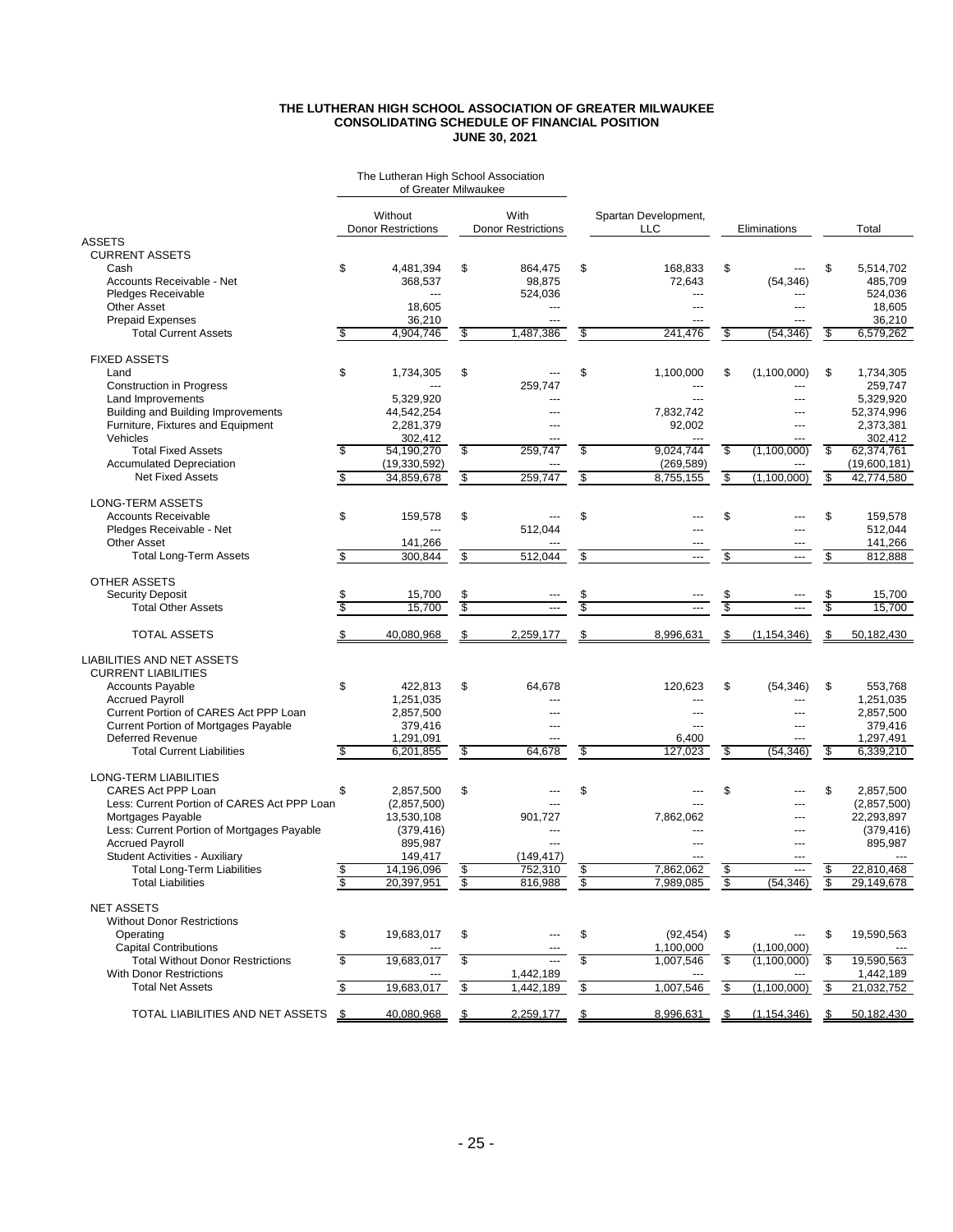#### **THE LUTHERAN HIGH SCHOOL ASSOCIATION OF GREATER MILWAUKEE CONSOLIDATING SCHEDULE OF ACTIVITIES FOR THE YEAR ENDED JUNE 30, 2021**

|                                       |                                  | of Greater Milwaukee                 |    |                                    |    |              |     |            |
|---------------------------------------|----------------------------------|--------------------------------------|----|------------------------------------|----|--------------|-----|------------|
|                                       | Without<br>Donor<br>Restrictions | With<br>Donor<br><b>Restrictions</b> |    | Spartan Development,<br><b>LLC</b> |    | Eliminations |     | Total      |
| <b>REVENUE</b>                        |                                  |                                      |    |                                    |    |              |     |            |
| Donations                             | \$<br>913,779                    | \$<br>2,210,980                      | \$ | $- - -$                            | \$ | $- - -$      | \$  | 3,124,759  |
| Grants                                | ---                              | 952,350                              |    | ---                                |    | ---          |     | 952,350    |
| Tuition                               | 17,498,422                       | ---                                  |    | ---                                |    | $---$        |     | 17,498,422 |
| Fees                                  |                                  |                                      |    |                                    |    |              |     |            |
| <b>Sports Fees</b>                    | 86,180                           | ---                                  |    | ---                                |    | $---$        |     | 86,180     |
| <b>Class Fees</b>                     | 17,761                           |                                      |    |                                    |    |              |     | 17,761     |
| <b>Gate Receipts</b>                  | 38,988                           |                                      |    |                                    |    |              |     | 38,988     |
| Other Fees                            | 66,801                           |                                      |    | ---                                |    | ---          |     | 66,801     |
| <b>Food Sales</b>                     | 368,132                          |                                      |    | ---                                |    | $---$        |     | 368,132    |
| International Student Program         | 48,576                           |                                      |    |                                    |    | ---          |     | 48,576     |
| <b>Elementary Band</b>                | 150,435                          |                                      |    |                                    |    |              |     | 150,435    |
| Partnership Income                    | 780,359                          |                                      |    |                                    |    |              |     | 780,359    |
| Rent                                  | 117,901                          |                                      |    |                                    |    |              |     | 117,901    |
| Interest Income                       | 50,379                           |                                      |    | ---                                |    | ---          |     | 50,379     |
| Gain on Sale of Fixed Assets          | 738,240                          | ---                                  |    |                                    |    | ---          |     | 738,240    |
| <b>Student Activities Income</b>      | ---                              | 11,885                               |    |                                    |    | ---          |     | 11,885     |
| Other Income                          | 230.464                          | 11,490                               |    | 480,537                            |    | (378,000)    |     | 344,491    |
| In-Kind Revenue                       | 39,977                           | ---                                  |    | ---                                |    | $---$        |     | 39,977     |
| Net Assets Released from Restrictions | 2,907,244                        | (2,907,244)                          |    |                                    |    |              |     |            |
| <b>Total Revenue</b>                  | 24,053,638                       | \$<br>279,461                        | \$ | 480,537                            | \$ | (378,000)    | \$. | 24,435,636 |
| <b>EXPENSES</b>                       |                                  |                                      |    |                                    |    |              |     |            |
| <b>Program Services</b>               | \$<br>17,580,209                 | \$                                   | \$ | 572,991                            | \$ | (378,000)    | S   | 17,775,200 |
| Management and General                | 3,508,449                        | ---                                  |    | ---                                |    | ---          |     | 3,508,449  |
| Fundraising                           | 929,641                          | ---                                  |    |                                    |    |              |     | 929,641    |
| <b>Total Expenses</b>                 | 22,018,299                       | \$<br>$---$                          | S  | 572,991                            | S  | (378,000)    | \$  | 22,213,290 |
| <b>CHANGE IN NET ASSETS</b>           | \$<br>2,035,339                  | \$<br>279,461                        | \$ | (92, 454)                          | \$ |              | \$  | 2,222,346  |
| Net Assets, Beginning of Year         | 17,647,678                       | 1,162,728                            |    |                                    |    | $---$        |     | 18,810,406 |
| NET ASSETS, END OF YEAR               | \$<br>19,683,017                 | \$<br>1,442,189                      | \$ | (92, 454)                          | \$ | $---$        | \$  | 21,032,752 |

The Lutheran High School Association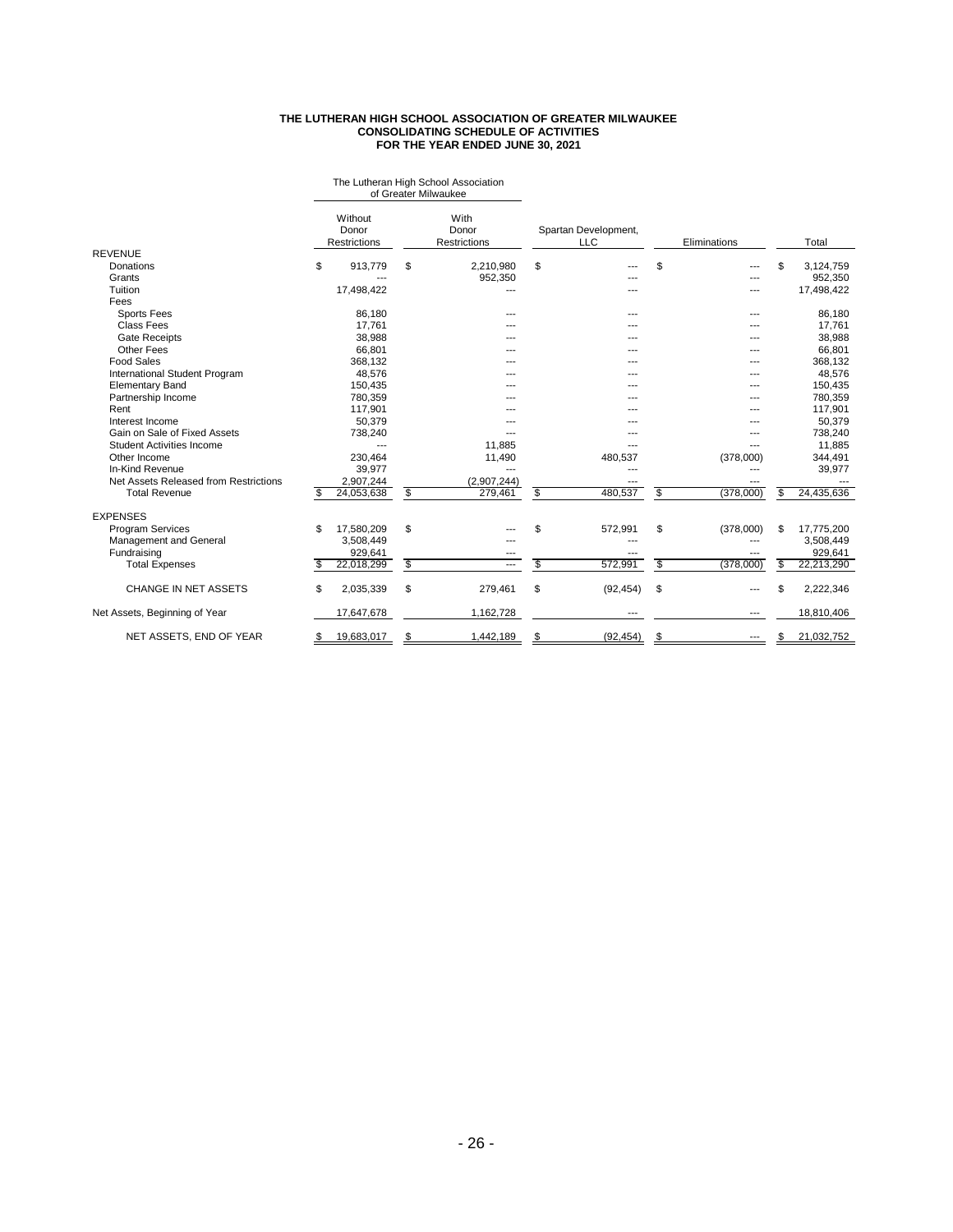# Martin Luther High School - Greendale

# Private School Choice Programs (PSCP) Reserve Balance for Standard Financial Audits

|              | Private Scribol Choice Programs (PSCP) Reserve Balance for Standard Pinancial Addits<br>Year Ending June 30, 2021 |                           |                     |
|--------------|-------------------------------------------------------------------------------------------------------------------|---------------------------|---------------------|
|              | NET ELIGIBLE EDUCATION EXPENSES FOR ALL PUPILS                                                                    |                           |                     |
|              | A                                                                                                                 |                           | в                   |
| Line         | <b>Line Description</b>                                                                                           |                           | Amount              |
| $\mathbf{1}$ | <b>Expenses on Statement of Activities</b>                                                                        | $\boldsymbol{\mathsf{S}}$ | 6,160,371           |
| 2            | Ineligible Depreciation Expense                                                                                   |                           |                     |
| 3            | Contributed Expenses Other Than Fixed Assets                                                                      |                           |                     |
| 4            | <b>Bad Debt Expense</b>                                                                                           |                           |                     |
| 5            | Scholarship Awards & Other Financial Support for Pupils                                                           |                           | 225,560             |
| 6            | Daycare Expenses                                                                                                  |                           |                     |
| 7            | School District Partnership Expenses                                                                              |                           |                     |
| 8            | <b>Church Expenses</b>                                                                                            |                           |                     |
| 9            | Eligible Education Expenses Primarily for SNSP Pupils                                                             |                           | 2,750               |
| 10           | Eligible Education Expenses on SNSP Statements of Actual Cost                                                     |                           |                     |
| 11           | Other Non-Eligible Expenses                                                                                       |                           |                     |
| 12           | <b>Less: Total Non-Eligible Expenses</b>                                                                          | \$                        | 228,310             |
| 13           | Add: Eligible Education Expense for Land                                                                          |                           |                     |
| 14           | <b>Eligible Education Expenses</b>                                                                                | \$                        | 5,932,061           |
| 15           | Government Assistance Excluding Forgiven PPP Loans                                                                |                           |                     |
| 16           | <b>Fundraising Revenue</b>                                                                                        |                           |                     |
| 17           | <b>Insurance Proceeds</b>                                                                                         |                           |                     |
| 18           | <b>Less: Total Offsetting Revenue</b>                                                                             | \$                        |                     |
| 19           | Adjustments to Prior Year Net Eligible Education Expenses                                                         |                           |                     |
| 20           | <b>Net Eligible Education Expenses for All Pupils</b>                                                             | S                         | 5,932,061           |
|              | PERCENTAGE OF PUPILS PARTICIPATING IN PSCP                                                                        |                           |                     |
| 21           | PSCP Pupil Average Full-Time Equivalent 3rd Friday Sept & 2nd Friday Jan Average FTE                              |                           | 433.50              |
| 22           | All Pupil Average Full-Time Equivalent 3rd Friday Sept & 2nd Friday Jan Average FTE                               |                           | 583.50              |
| 23           | Percentage of Pupils Participating in PSCP                                                                        |                           | 74.29%              |
|              | <b>PSCP RESERVE BALANCE</b>                                                                                       |                           |                     |
| 24           | 2020-21 PSCP Revenue                                                                                              |                           | 3,878,091           |
| 25           | 2020 Summer School PSCP Revenue                                                                                   |                           | 27,409              |
| 26           | Total 2020-21 PSCP Revenue                                                                                        | $\mathbb S$               | 3,905,500           |
| 27           | Less: Net Eligible Education Expenses for PSCP Pupils Line 20 times Line 23                                       |                           | 4,406,928           |
| 28           | Add: June 30, 2020 PSCP Reserve Balance                                                                           |                           | (2,479,000)         |
| 29           | Less: Repayment of June 30, 2020 PSCP Reserve Balance                                                             |                           |                     |
| 30           | June 30, 2021 PSCP Reserve Balance                                                                                | $\mathbb S$               | (2,980,428)         |
| 31           | <b>Plan for PSCP Reserve Required</b>                                                                             |                           | <b>Not Required</b> |
|              | REQUIRED CASH AND INVESTMENT BALANCE                                                                              |                           |                     |
| 32           | June 30, 2021 PSCP Reserve Balance Line 30                                                                        |                           | (2,980,428)         |
| 33           | June 30, 2021 SNSP Reserve Balance                                                                                |                           | 114,444             |
| 34           | Less: Remaining Depreciation on Fixed Assets                                                                      |                           | 2,260,951           |
| 35           | Less: Land Purchases that have not Been Included as Eligible                                                      |                           |                     |
| 36           | Less: EANS & ERC June 30, 2021 Receivables Used for Educational Programming Expenses                              |                           | 3,732               |

37 **\$ - Required Cash and Investment Balance**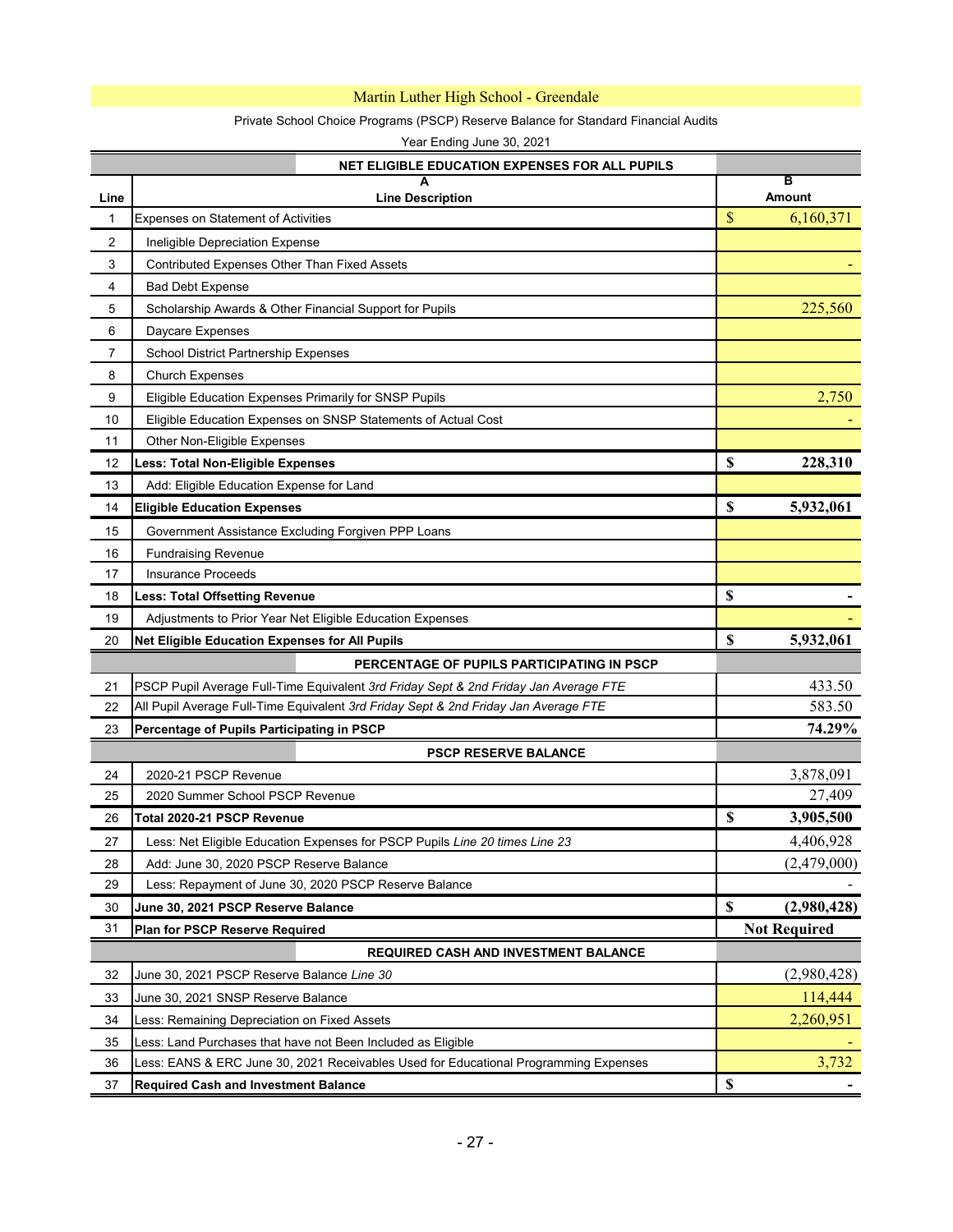# Milwaukee Lutheran High School

### Private School Choice Programs (PSCP) Reserve Balance for Standard Financial Audits

|      | Year Ending June 30, 2021                                                            |                           |                     |
|------|--------------------------------------------------------------------------------------|---------------------------|---------------------|
|      | <b>NET ELIGIBLE EDUCATION EXPENSES FOR ALL PUPILS</b>                                |                           |                     |
| Line | <b>Line Description</b>                                                              |                           | в<br><b>Amount</b>  |
| 1    | <b>Expenses on Statement of Activities</b>                                           | \$                        | 8,398,808           |
| 2    | Ineligible Depreciation Expense                                                      |                           |                     |
| 3    | Contributed Expenses Other Than Fixed Assets                                         |                           | 7,477               |
| 4    | <b>Bad Debt Expense</b>                                                              |                           |                     |
| 5    | Scholarship Awards & Other Financial Support for Pupils                              |                           | 113,879             |
| 6    | Daycare Expenses                                                                     |                           |                     |
| 7    | <b>School District Partnership Expenses</b>                                          |                           |                     |
| 8    | <b>Church Expenses</b>                                                               |                           |                     |
| 9    | Eligible Education Expenses Primarily for SNSP Pupils                                |                           | 4,750               |
| 10   | Eligible Education Expenses on SNSP Statements of Actual Cost                        |                           | 50,802              |
| 11   | Other Non-Eligible Expenses                                                          |                           |                     |
| 12   | Less: Total Non-Eligible Expenses                                                    | \$                        | 176,908             |
| 13   | Add: Eligible Education Expense for Land                                             |                           |                     |
| 14   | <b>Eligible Education Expenses</b>                                                   | $\boldsymbol{\mathsf{S}}$ | 8,221,900           |
| 15   | Government Assistance Excluding Forgiven PPP Loans                                   |                           | 13                  |
| 16   | <b>Fundraising Revenue</b>                                                           |                           |                     |
| 17   | <b>Insurance Proceeds</b>                                                            |                           |                     |
| 18   | <b>Less: Total Offsetting Revenue</b>                                                | $\boldsymbol{\mathsf{S}}$ | 13                  |
| 19   | Adjustments to Prior Year Net Eligible Education Expenses                            |                           |                     |
| 20   | Net Eligible Education Expenses for All Pupils                                       | $\boldsymbol{\mathsf{S}}$ | 8,221,887           |
|      | PERCENTAGE OF PUPILS PARTICIPATING IN PSCP                                           |                           |                     |
| 21   | PSCP Pupil Average Full-Time Equivalent 3rd Friday Sept & 2nd Friday Jan Average FTE |                           | 789.00              |
| 22   | All Pupil Average Full-Time Equivalent 3rd Friday Sept & 2nd Friday Jan Average FTE  |                           | 861.50              |
| 23   | Percentage of Pupils Participating in PSCP                                           |                           | 91.58%              |
|      | <b>PSCP RESERVE BALANCE</b>                                                          |                           |                     |
| 24   | 2020-21 PSCP Revenue                                                                 |                           | 7,036,430           |
| 25   | 2020 Summer School PSCP Revenue                                                      |                           | 10,981              |
| 26   | Total 2020-21 PSCP Revenue                                                           | \$                        | 7,047,411           |
| 27   | Less: Net Eligible Education Expenses for PSCP Pupils Line 20 times Line 23          |                           | 7,529,604           |
| 28   | Add: June 30, 2020 PSCP Reserve Balance                                              |                           | (5,287,566)         |
| 29   | Less: Repayment of June 30, 2020 PSCP Reserve Balance                                |                           |                     |
| 30   | June 30, 2021 PSCP Reserve Balance                                                   | $\mathbf S$               | (5,769,759)         |
| 31   | <b>Plan for PSCP Reserve Required</b>                                                |                           | <b>Not Required</b> |
|      | REQUIRED CASH AND INVESTMENT BALANCE                                                 |                           |                     |
| 32   | June 30, 2021 PSCP Reserve Balance Line 30                                           |                           | (5,769,759)         |
| 33   | June 30, 2021 SNSP Reserve Balance                                                   |                           | 330,429             |
| 34   | Less: Remaining Depreciation on Fixed Assets                                         |                           | 4,481,330           |
| 35   | Less: Land Purchases that have not Been Included as Eligible                         |                           |                     |
| 36   | Less: EANS & ERC June 30, 2021 Receivables Used for Educational Programming Expenses |                           | 33,366              |
| 37   | <b>Required Cash and Investment Balance</b>                                          | $\mathbb S$               |                     |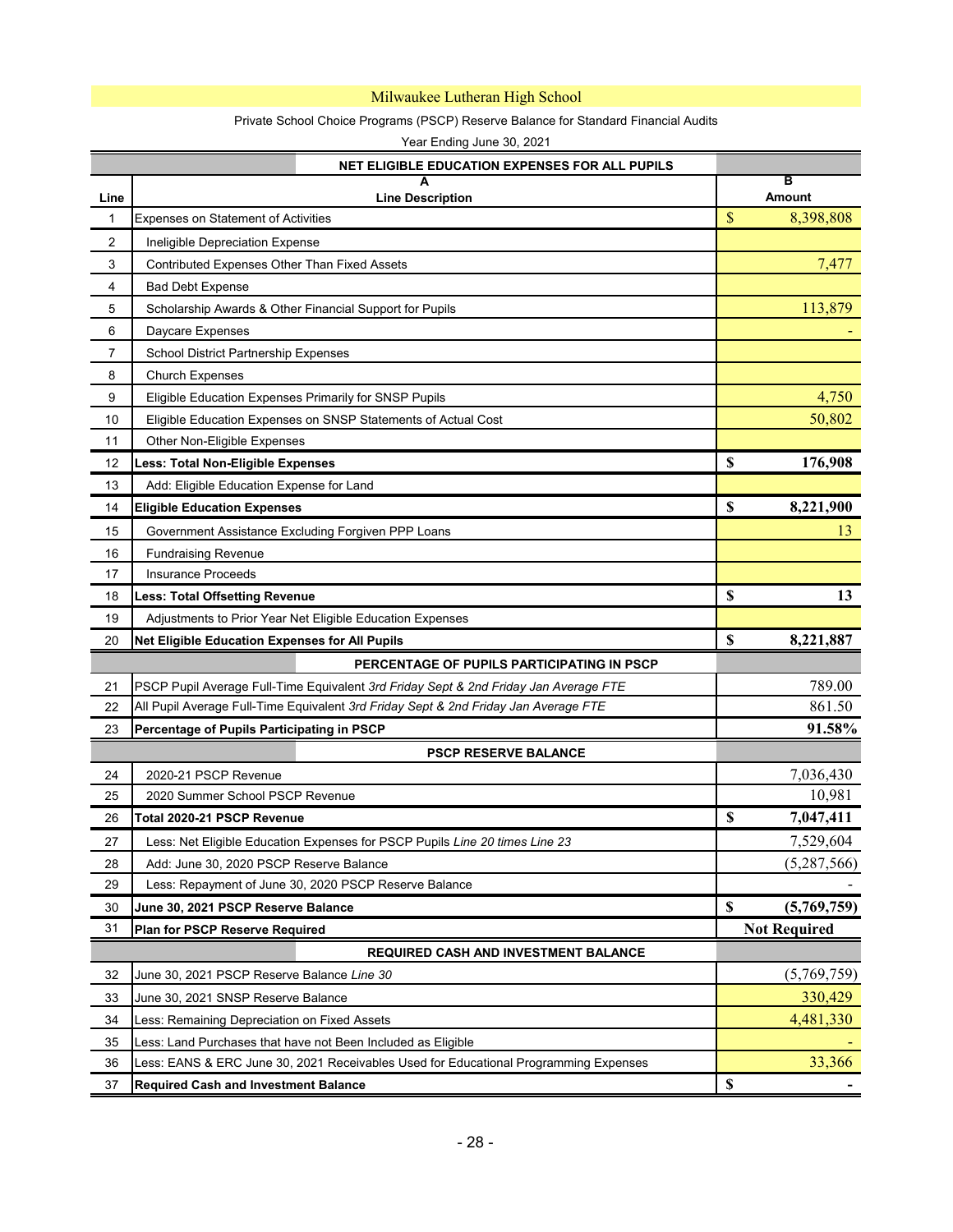# Lake Country Lutheran High School

### Private School Choice Programs (PSCP) Reserve Balance for Standard Financial Audits

|              | Year Ending June 30, 2021                                                            |                           |                     |
|--------------|--------------------------------------------------------------------------------------|---------------------------|---------------------|
|              | <b>NET ELIGIBLE EDUCATION EXPENSES FOR ALL PUPILS</b>                                |                           |                     |
| Line         | <b>Line Description</b>                                                              |                           | в<br><b>Amount</b>  |
| $\mathbf{1}$ | Expenses on Statement of Activities                                                  | \$                        | 5,031,795           |
| 2            | Ineligible Depreciation Expense                                                      |                           | 1,496               |
| 3            | Contributed Expenses Other Than Fixed Assets                                         |                           | 30,300              |
| 4            | <b>Bad Debt Expense</b>                                                              |                           |                     |
| 5            | Scholarship Awards & Other Financial Support for Pupils                              |                           | 338,442             |
| 6            | Daycare Expenses                                                                     |                           |                     |
| 7            | School District Partnership Expenses                                                 |                           |                     |
| 8            | <b>Church Expenses</b>                                                               |                           |                     |
| 9            | Eligible Education Expenses Primarily for SNSP Pupils                                |                           | 2,250               |
| 10           | Eligible Education Expenses on SNSP Statements of Actual Cost                        |                           |                     |
| 11           | Other Non-Eligible Expenses                                                          |                           |                     |
| 12           | Less: Total Non-Eligible Expenses                                                    | S                         | 372,488             |
| 13           | Add: Eligible Education Expense for Land                                             |                           |                     |
| 14           | <b>Eligible Education Expenses</b>                                                   | \$                        | 4,659,307           |
| 15           | Government Assistance Excluding Forgiven PPP Loans                                   |                           |                     |
| 16           | <b>Fundraising Revenue</b>                                                           |                           |                     |
| 17           | <b>Insurance Proceeds</b>                                                            |                           |                     |
| 18           | <b>Less: Total Offsetting Revenue</b>                                                | \$                        |                     |
| 19           | Adjustments to Prior Year Net Eligible Education Expenses                            |                           |                     |
| 20           | Net Eligible Education Expenses for All Pupils                                       | $\mathbf S$               | 4,659,307           |
|              | PERCENTAGE OF PUPILS PARTICIPATING IN PSCP                                           |                           |                     |
| 21           | PSCP Pupil Average Full-Time Equivalent 3rd Friday Sept & 2nd Friday Jan Average FTE |                           | 45.50               |
| 22           | All Pupil Average Full-Time Equivalent 3rd Friday Sept & 2nd Friday Jan Average FTE  |                           | 346.00              |
| 23           | Percentage of Pupils Participating in PSCP                                           |                           | 13.15%              |
|              | <b>PSCP RESERVE BALANCE</b>                                                          |                           |                     |
| 24           | 2020-21 PSCP Revenue                                                                 |                           | 407,043             |
| 25           | 2020 Summer School PSCP Revenue                                                      |                           |                     |
| 26           | Total 2020-21 PSCP Revenue                                                           | \$                        | 407,043             |
| 27           | Less: Net Eligible Education Expenses for PSCP Pupils Line 20 times Line 23          |                           | 612,699             |
| 28           | Add: June 30, 2020 PSCP Reserve Balance                                              |                           | (272, 784)          |
| 29           | Less: Repayment of June 30, 2020 PSCP Reserve Balance                                |                           |                     |
| 30           | June 30, 2021 PSCP Reserve Balance                                                   | $\mathbb S$               | (478, 440)          |
| 31           | Plan for PSCP Reserve Required                                                       |                           | <b>Not Required</b> |
|              | REQUIRED CASH AND INVESTMENT BALANCE                                                 |                           |                     |
| 32           | June 30, 2021 PSCP Reserve Balance Line 30                                           |                           | (478, 440)          |
| 33           | June 30, 2021 SNSP Reserve Balance                                                   |                           | (30, 286)           |
| 34           | Less: Remaining Depreciation on Fixed Assets                                         |                           | 28,066,852          |
| 35           | Less: Land Purchases that have not Been Included as Eligible                         |                           |                     |
| 36           | Less: EANS & ERC June 30, 2021 Receivables Used for Educational Programming Expenses |                           | 2,675               |
| 37           | <b>Required Cash and Investment Balance</b>                                          | $\boldsymbol{\mathsf{S}}$ |                     |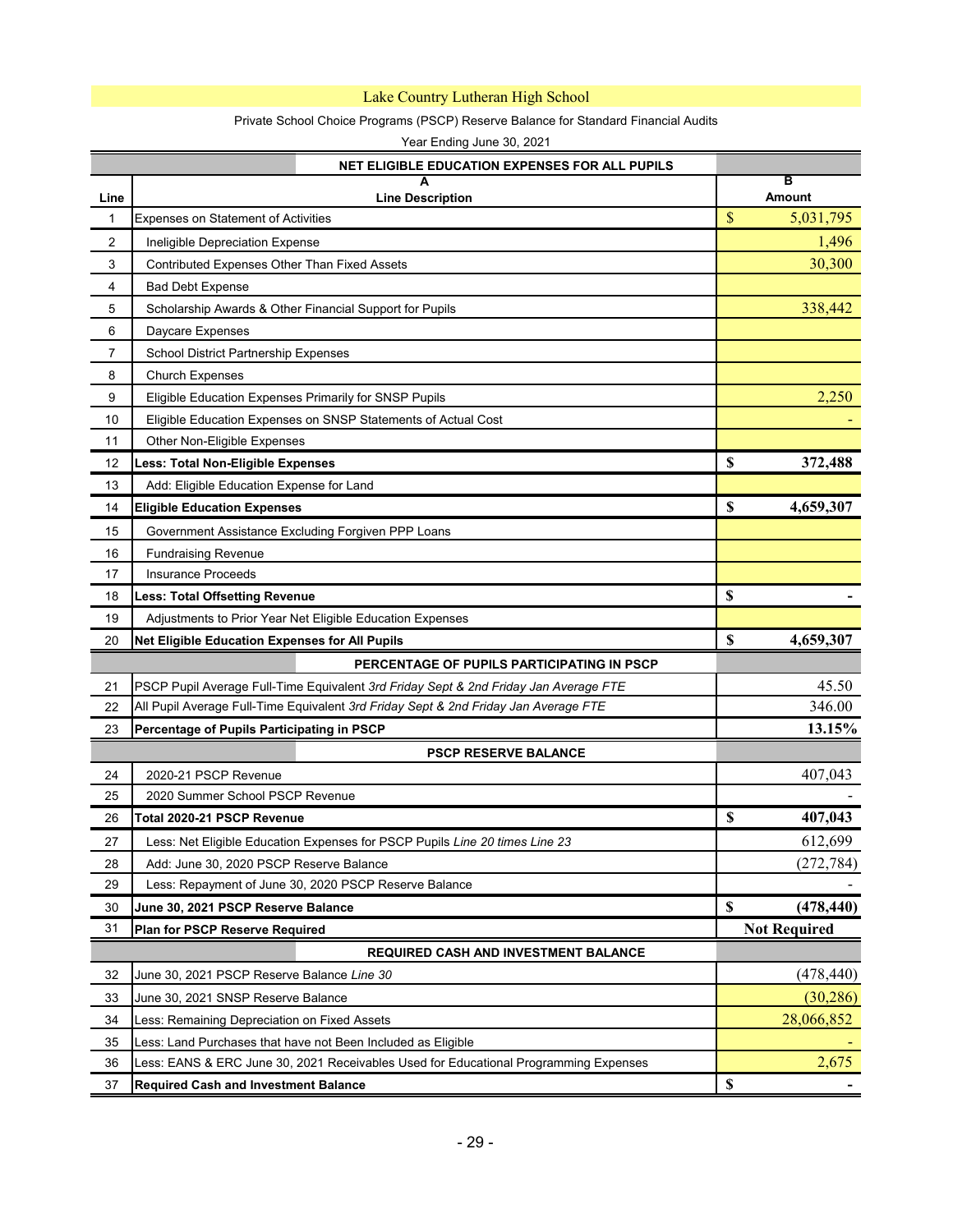#### Martin Luther High School - Greendale

|  | Special Needs Scholarship Program (SNSP) Reserve Balance for Standard Financial Audits |
|--|----------------------------------------------------------------------------------------|
|  |                                                                                        |

| Year Ending June 30, 2021 |  |
|---------------------------|--|
|                           |  |
|                           |  |

|              | NET ELIGIBLE EDUCATION EXPENSES PRIMARILY FOR SNSP PUPILS                                                                                                                                                                                                                                                     |    |             |                                    |
|--------------|---------------------------------------------------------------------------------------------------------------------------------------------------------------------------------------------------------------------------------------------------------------------------------------------------------------|----|-------------|------------------------------------|
| Line         | А<br><b>Line Description</b>                                                                                                                                                                                                                                                                                  |    | в<br>Amount | С<br><b>Matches</b><br><b>PSCP</b> |
| $\mathbf{1}$ | Eligible Education Expenses Primarily for SNSP Pupils                                                                                                                                                                                                                                                         | \$ | 2,750       |                                    |
| 2            | Government Assistance for Expenses in Line 1 Excluding Forgiven Paycheck Protection Program<br>(PPP) Loans                                                                                                                                                                                                    |    |             |                                    |
| 3            | Fundraising Revenue for Expenses in Line 1                                                                                                                                                                                                                                                                    |    |             |                                    |
| 4            | Insurance Proceeds for Expenses in Line 1                                                                                                                                                                                                                                                                     |    |             |                                    |
| 5            | Less: Total Offsetting Revenue for Expenses in Line 1                                                                                                                                                                                                                                                         | S  |             |                                    |
| 6            | Adjustments to Prior Year Net Eligible Education Expenses Primarily for SNSP Pupils                                                                                                                                                                                                                           |    |             |                                    |
|              | Net Eligible Education Expenses Primarily for SNSP Pupils                                                                                                                                                                                                                                                     | \$ | 2,750       |                                    |
|              | NET ELIGIBLE EDUCATION EXPENSES ON SNSP STATEMENTS OF ACTUAL COST                                                                                                                                                                                                                                             |    |             |                                    |
|              | If any amounts changed from the Statements of Actual Cost submitted by 7/16/21, provide the pupil schedule<br>as part of the financial audit. The school must then submit revised Statements of Actual Cost for any pupils<br>with changes and supporting documentation for amounts that changed by 10/15/21. |    |             |                                    |
| 8            | Cost from Invoices                                                                                                                                                                                                                                                                                            |    |             |                                    |
| 9            | Allocated Salary & Benefits Costs                                                                                                                                                                                                                                                                             |    |             |                                    |
|              | 10 Less: Offsetting Government Assistance Revenue Excluding Forgiven PPP Loans                                                                                                                                                                                                                                |    |             |                                    |
|              | 11 Net Eligible Education Expenses on SNSP Statements of Actual Cost                                                                                                                                                                                                                                          | \$ |             |                                    |
|              | <b>NET ELIGIBLE EDUCATION EXPENSES FOR ALL PUPILS</b>                                                                                                                                                                                                                                                         |    |             |                                    |
|              | 12 Expenses on Statement of Activities                                                                                                                                                                                                                                                                        |    | 6,160,371   | <b>YES</b>                         |
| 13           | Ineligible Depreciation Expense                                                                                                                                                                                                                                                                               |    |             | <b>YES</b>                         |
| 14           | Contributed Expenses Other Than Fixed Assets                                                                                                                                                                                                                                                                  |    |             | YES                                |
| 15           | <b>Bad Debt Expense</b>                                                                                                                                                                                                                                                                                       |    |             | <b>YES</b>                         |
| 16           | Scholarship Awards & Other Financial Support for Pupils                                                                                                                                                                                                                                                       |    | 225,560     | <b>YES</b>                         |
| 17           | Daycare Expenses                                                                                                                                                                                                                                                                                              |    |             | <b>YES</b>                         |
| 18           | School District Partnership Expenses                                                                                                                                                                                                                                                                          |    |             | YES                                |
| 19           | <b>Church Expenses</b>                                                                                                                                                                                                                                                                                        |    |             | <b>YES</b>                         |
| 20           | Eligible Education Expenses Primarily for SNSP Pupils                                                                                                                                                                                                                                                         |    | 2,750       |                                    |
| 21           | Total Actual Cost for Pupils in SNSP Statements of Actual Cost                                                                                                                                                                                                                                                |    |             | <b>YES</b>                         |
| 22           | Other Non-Eligible Expenses                                                                                                                                                                                                                                                                                   |    |             | <b>YES</b>                         |
| 23           | <b>Less: Total Non-Eligible Expenses</b>                                                                                                                                                                                                                                                                      | \$ | 228,310     |                                    |
| 24           | Add: Eligible Education Expense for Land                                                                                                                                                                                                                                                                      |    |             |                                    |
| 25           | <b>Eligible Education Expenses</b>                                                                                                                                                                                                                                                                            | \$ | 5,932,061   |                                    |
| 26           | Government Assistance for Expenses in Line 25 Excluding Forgiven PPP Loans                                                                                                                                                                                                                                    |    |             | <b>YES</b>                         |
| 27           | Fundraising Revenue for Expenses in Line 25                                                                                                                                                                                                                                                                   |    |             | <b>YES</b>                         |
| 28           | Insurance Proceeds for Expenses in Line 25                                                                                                                                                                                                                                                                    |    |             | <b>YES</b>                         |
| 29           | Less: Total Offsetting Revenue for Expenses in Line 25                                                                                                                                                                                                                                                        | \$ |             |                                    |
| 30           | Adjustments to Prior Year Net Eligible Education Expenses                                                                                                                                                                                                                                                     |    |             |                                    |
| 31           | Net Eligible Education Expenses for All Pupils                                                                                                                                                                                                                                                                | \$ | 5,932,061   |                                    |
|              | PERCENTAGE OF PUPILS PARTICIPATING IN SNSP                                                                                                                                                                                                                                                                    |    |             |                                    |
| 32           | <b>ISNSP Pupil Average Full-Time Equivalent 3rd Friday Sept &amp; 2nd Friday Jan Average FTE</b>                                                                                                                                                                                                              |    | 14.00       |                                    |
| 33           | All Pupil Average Full-Time Equivalent 3rd Friday Sept & 2nd Friday Jan Average FTE                                                                                                                                                                                                                           |    | 583.50      |                                    |
|              | 34 Percentage of Pupils Participating in SNSP                                                                                                                                                                                                                                                                 |    | 2.40%       |                                    |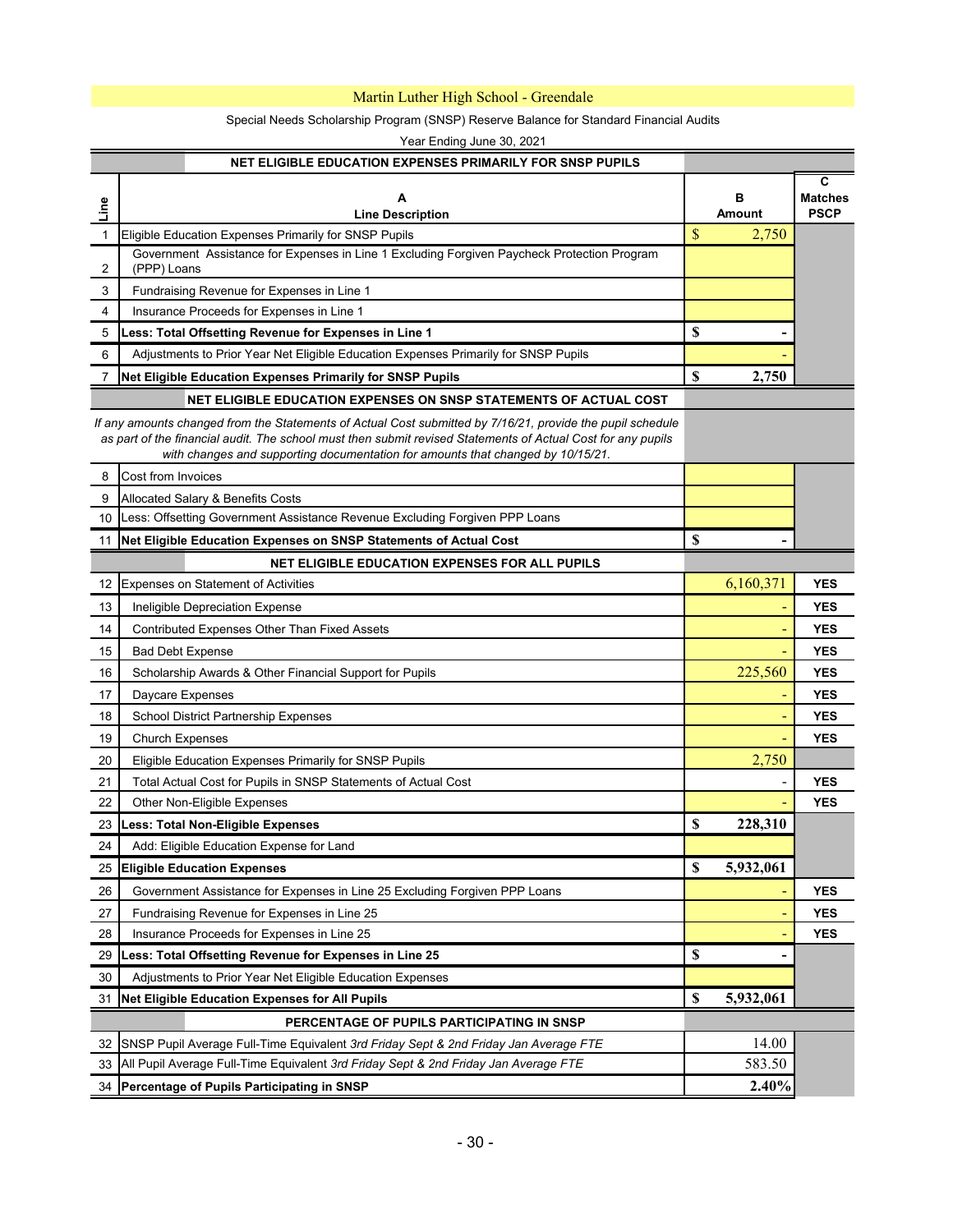# Martin Luther High School - Greendale

# Special Needs Scholarship Program (SNSP) Reserve Balance for Standard Financial Audits

|      | Year Ending June 30, 2021                                                                                                                                                                                                                                                                                                                                                                                                                                                                                                                                                                                                                                                                                                  |    |                |            |
|------|----------------------------------------------------------------------------------------------------------------------------------------------------------------------------------------------------------------------------------------------------------------------------------------------------------------------------------------------------------------------------------------------------------------------------------------------------------------------------------------------------------------------------------------------------------------------------------------------------------------------------------------------------------------------------------------------------------------------------|----|----------------|------------|
|      | <b>SNSP RESERVE BALANCE</b>                                                                                                                                                                                                                                                                                                                                                                                                                                                                                                                                                                                                                                                                                                |    |                |            |
| 35   | 2020-21 SNSP Revenue                                                                                                                                                                                                                                                                                                                                                                                                                                                                                                                                                                                                                                                                                                       |    | 181,678        |            |
| 36   | 2020 Summer School SNSP Revenue                                                                                                                                                                                                                                                                                                                                                                                                                                                                                                                                                                                                                                                                                            |    | 636            |            |
|      | 37 Total 2020-21 SNSP Revenue                                                                                                                                                                                                                                                                                                                                                                                                                                                                                                                                                                                                                                                                                              | \$ | 182,314        |            |
|      | 38 Net Eligible Education Expenses Primarily for SNSP Pupils Line 7                                                                                                                                                                                                                                                                                                                                                                                                                                                                                                                                                                                                                                                        |    | 2,750          |            |
| 39   | Net Eligible Education Expenses on SNSP Statements of Actual Cost Line 11                                                                                                                                                                                                                                                                                                                                                                                                                                                                                                                                                                                                                                                  |    |                |            |
| 40   | General Net Eligible Education Expenses for SNSP Pupils Line 31 times Line 34                                                                                                                                                                                                                                                                                                                                                                                                                                                                                                                                                                                                                                              |    | 142,369        |            |
| 41 I | Less: Total Net Eligible Education Expenses for SNSP Pupils                                                                                                                                                                                                                                                                                                                                                                                                                                                                                                                                                                                                                                                                | S  | 145,119        |            |
|      | 42 Add: June 30, 2020 SNSP Reserve Balance                                                                                                                                                                                                                                                                                                                                                                                                                                                                                                                                                                                                                                                                                 |    | 77,249         |            |
|      | 43 June 30, 2021 SNSP Reserve Balance                                                                                                                                                                                                                                                                                                                                                                                                                                                                                                                                                                                                                                                                                      | \$ | 114,444        |            |
|      | <b>REQUIRED CASH AND INVESTMENT BALANCE</b>                                                                                                                                                                                                                                                                                                                                                                                                                                                                                                                                                                                                                                                                                |    |                |            |
| 44   | June 30, 2021 SNSP Reserve Balance Line 43                                                                                                                                                                                                                                                                                                                                                                                                                                                                                                                                                                                                                                                                                 |    | 114,444        | <b>YES</b> |
| 45   | June 30, 2021 PSCP Reserve Balance                                                                                                                                                                                                                                                                                                                                                                                                                                                                                                                                                                                                                                                                                         |    | (2,980,428)    | <b>YES</b> |
| 46   | Less: Remaining Depreciation on Fixed Assets                                                                                                                                                                                                                                                                                                                                                                                                                                                                                                                                                                                                                                                                               |    | 2,260,951      | <b>YES</b> |
| 47   | Less: Land Purchases that have not Been Included as Eligible                                                                                                                                                                                                                                                                                                                                                                                                                                                                                                                                                                                                                                                               |    |                | <b>YES</b> |
|      | 48 Less: EANS & ERC June 30, 2021 Receivables Used for Educational Programming Expenses                                                                                                                                                                                                                                                                                                                                                                                                                                                                                                                                                                                                                                    |    | 3,732          | <b>YES</b> |
|      | 49   Required Cash and Investment Balance                                                                                                                                                                                                                                                                                                                                                                                                                                                                                                                                                                                                                                                                                  | \$ |                |            |
|      | <b>ERROR REPORT</b>                                                                                                                                                                                                                                                                                                                                                                                                                                                                                                                                                                                                                                                                                                        |    |                |            |
| 50   | The school also participated in the PSCP in the 2020-21 school year. This indicates no if the school is a<br>Choice system.                                                                                                                                                                                                                                                                                                                                                                                                                                                                                                                                                                                                |    | Yes            |            |
| 51   | Was an allocation used to determine the Eligible Education Expenses Primarily for SNSP Pupils?                                                                                                                                                                                                                                                                                                                                                                                                                                                                                                                                                                                                                             |    | N <sub>o</sub> |            |
| 52   | The question on Line 51 must be answered. If the school has no expenses on Line 1, insert No on Line<br>51.                                                                                                                                                                                                                                                                                                                                                                                                                                                                                                                                                                                                                |    | OK.            |            |
| 53   | Primarily SNSP Allocation Used: If Line 51 indicates an allocation was used for eligible education<br>expenses primarily for SNSP pupils, the decrease to the general eligible education expenses on Line 20<br>must be the amount before the allocation. Note: The allocated amounts must be for expenses that<br>were primarily related to SNSP pupils and cannot include the costs for teachers unless the<br>school has a resource teacher, teacher aide, or additional teacher primarily to assist with the<br>SNSP pupils. Additionally, the allocated amounts cannot use a general allocation. The allocation<br>percentage must be based on the actual amount of SNSP time/use of the resource being<br>allocated. |    | OK             |            |
| 54   | <b>Primarily SNSP Allocation Not Used:</b> If Line 51 indicates an allocation was not used for eligible<br>education expenses primarily for SNSP pupils, the decrease to the general eligible education expenses<br>on Line 20 must match the amount on Line 1. Note: If Line 51 indicates an allocation was not used,<br>Line 1 may only include costs for SNSP pupils. In this case, no allocations may be used to<br>determine the amount on Line 1.                                                                                                                                                                                                                                                                    |    | <b>OK</b>      |            |
| 55   | If the school is also participating in the PSCP, the eligible education expenses primarily for SNSP pupils<br>on Line 9 of the PSCP Reserve Balance Schedule must match Line 1 of the SNSP Reserve Balance<br>Schedule.                                                                                                                                                                                                                                                                                                                                                                                                                                                                                                    |    | ΟK             |            |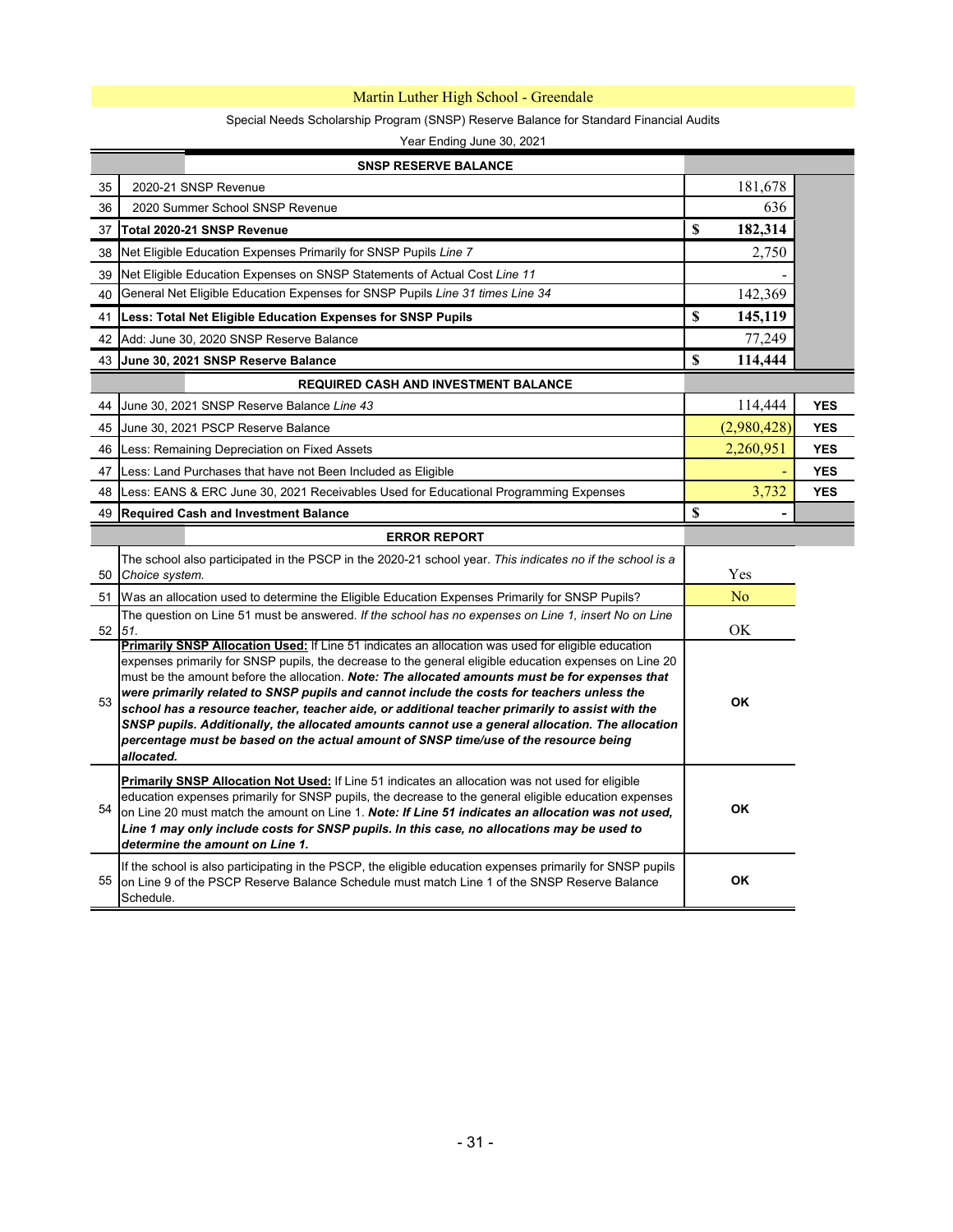#### Milwaukee Lutheran High School

|  | Special Needs Scholarship Program (SNSP) Reserve Balance for Standard Financial Audits |
|--|----------------------------------------------------------------------------------------|
|  |                                                                                        |

|              | Year Ending June 30, 2021                                                                                                                                                                                                                                                                                     |              |             |                                    |
|--------------|---------------------------------------------------------------------------------------------------------------------------------------------------------------------------------------------------------------------------------------------------------------------------------------------------------------|--------------|-------------|------------------------------------|
|              | NET ELIGIBLE EDUCATION EXPENSES PRIMARILY FOR SNSP PUPILS                                                                                                                                                                                                                                                     |              |             |                                    |
| Line         | <b>Line Description</b>                                                                                                                                                                                                                                                                                       |              | в<br>Amount | C<br><b>Matches</b><br><b>PSCP</b> |
| $\mathbf{1}$ | Eligible Education Expenses Primarily for SNSP Pupils                                                                                                                                                                                                                                                         | $\mathbb{S}$ | 4,750       |                                    |
| 2            | Government Assistance for Expenses in Line 1 Excluding Forgiven Paycheck Protection Program<br>(PPP) Loans                                                                                                                                                                                                    |              |             |                                    |
| 3            | Fundraising Revenue for Expenses in Line 1                                                                                                                                                                                                                                                                    |              |             |                                    |
| 4            | Insurance Proceeds for Expenses in Line 1                                                                                                                                                                                                                                                                     |              |             |                                    |
| 5            | Less: Total Offsetting Revenue for Expenses in Line 1                                                                                                                                                                                                                                                         | S            |             |                                    |
| 6            | Adjustments to Prior Year Net Eligible Education Expenses Primarily for SNSP Pupils                                                                                                                                                                                                                           |              |             |                                    |
| 7            | Net Eligible Education Expenses Primarily for SNSP Pupils                                                                                                                                                                                                                                                     | \$           | 4,750       |                                    |
|              | NET ELIGIBLE EDUCATION EXPENSES ON SNSP STATEMENTS OF ACTUAL COST                                                                                                                                                                                                                                             |              |             |                                    |
|              | If any amounts changed from the Statements of Actual Cost submitted by 7/16/21, provide the pupil schedule<br>as part of the financial audit. The school must then submit revised Statements of Actual Cost for any pupils<br>with changes and supporting documentation for amounts that changed by 10/15/21. |              |             |                                    |
| 8            | Cost from Invoices                                                                                                                                                                                                                                                                                            |              | 46,162      |                                    |
| 9            | Allocated Salary & Benefits Costs                                                                                                                                                                                                                                                                             |              | 4,640       |                                    |
| 10           | Less: Offsetting Government Assistance Revenue Excluding Forgiven PPP Loans                                                                                                                                                                                                                                   |              |             |                                    |
| 11           | Net Eligible Education Expenses on SNSP Statements of Actual Cost                                                                                                                                                                                                                                             | $\mathbf S$  | 50,802      |                                    |
|              | NET ELIGIBLE EDUCATION EXPENSES FOR ALL PUPILS                                                                                                                                                                                                                                                                |              |             |                                    |
| 12           | <b>Expenses on Statement of Activities</b>                                                                                                                                                                                                                                                                    |              | 8,398,808   | <b>YES</b>                         |
| 13           | Ineligible Depreciation Expense                                                                                                                                                                                                                                                                               |              |             | <b>YES</b>                         |
| 14           | Contributed Expenses Other Than Fixed Assets                                                                                                                                                                                                                                                                  |              | 7,477       | <b>YES</b>                         |
| 15           | <b>Bad Debt Expense</b>                                                                                                                                                                                                                                                                                       |              |             | <b>YES</b>                         |
| 16           | Scholarship Awards & Other Financial Support for Pupils                                                                                                                                                                                                                                                       |              | 113,879     | <b>YES</b>                         |
| 17           | Daycare Expenses                                                                                                                                                                                                                                                                                              |              |             | YES                                |
| 18           | School District Partnership Expenses                                                                                                                                                                                                                                                                          |              |             | <b>YES</b>                         |
| 19           | <b>Church Expenses</b>                                                                                                                                                                                                                                                                                        |              |             | <b>YES</b>                         |
| 20           | Eligible Education Expenses Primarily for SNSP Pupils                                                                                                                                                                                                                                                         |              | 4,750       |                                    |
| 21           | Total Actual Cost for Pupils in SNSP Statements of Actual Cost                                                                                                                                                                                                                                                |              | 50,802      | <b>YES</b>                         |
| 22           | Other Non-Eligible Expenses                                                                                                                                                                                                                                                                                   |              |             | <b>YES</b>                         |
|              | 23 Less: Total Non-Eligible Expenses                                                                                                                                                                                                                                                                          | \$           | 176,908     |                                    |
| 24           | Add: Eligible Education Expense for Land                                                                                                                                                                                                                                                                      |              |             |                                    |
| 25           | <b>Eligible Education Expenses</b>                                                                                                                                                                                                                                                                            | \$           | 8,221,900   |                                    |
| 26           | Government Assistance for Expenses in Line 25 Excluding Forgiven PPP Loans                                                                                                                                                                                                                                    |              | 13          | <b>YES</b>                         |
| 27           | Fundraising Revenue for Expenses in Line 25                                                                                                                                                                                                                                                                   |              |             | YES                                |
| 28           | Insurance Proceeds for Expenses in Line 25                                                                                                                                                                                                                                                                    |              |             | <b>YES</b>                         |
| 29           | Less: Total Offsetting Revenue for Expenses in Line 25                                                                                                                                                                                                                                                        | \$           | 13          |                                    |
| 30           | Adjustments to Prior Year Net Eligible Education Expenses                                                                                                                                                                                                                                                     |              |             |                                    |
| 31           | Net Eligible Education Expenses for All Pupils                                                                                                                                                                                                                                                                | \$           | 8,221,887   |                                    |
|              | PERCENTAGE OF PUPILS PARTICIPATING IN SNSP                                                                                                                                                                                                                                                                    |              |             |                                    |
| 32           | SNSP Pupil Average Full-Time Equivalent 3rd Friday Sept & 2nd Friday Jan Average FTE                                                                                                                                                                                                                          |              | 35.00       |                                    |
| 33           | All Pupil Average Full-Time Equivalent 3rd Friday Sept & 2nd Friday Jan Average FTE                                                                                                                                                                                                                           |              | 861.50      |                                    |

- 32 -

34 **4.06% Percentage of Pupils Participating in SNSP**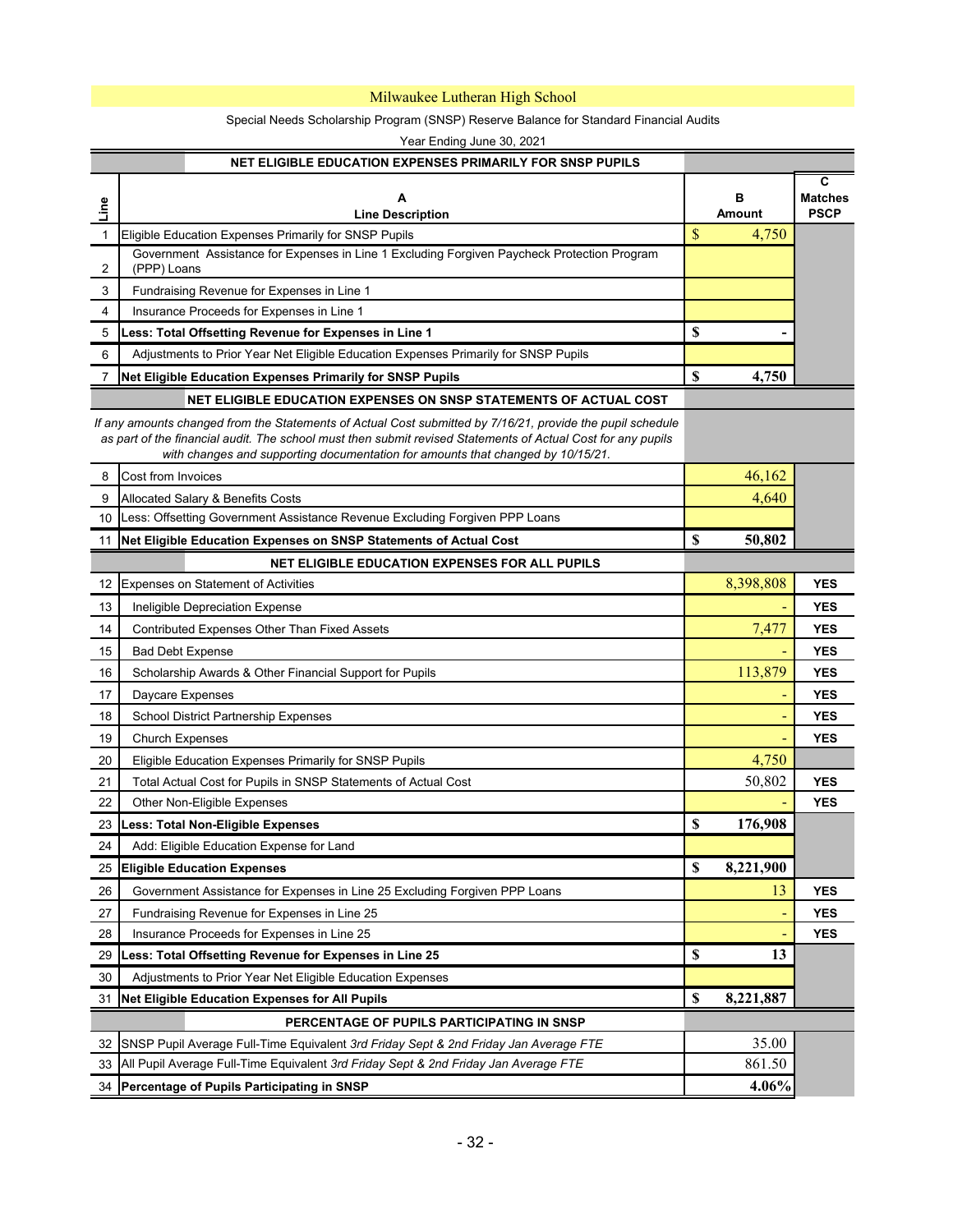# Milwaukee Lutheran High School

# Special Needs Scholarship Program (SNSP) Reserve Balance for Standard Financial Audits

|    | Year Ending June 30, 2021                                                                                                                                                                                   |    |                |            |
|----|-------------------------------------------------------------------------------------------------------------------------------------------------------------------------------------------------------------|----|----------------|------------|
|    | <b>SNSP RESERVE BALANCE</b>                                                                                                                                                                                 |    |                |            |
| 35 | 2020-21 SNSP Revenue                                                                                                                                                                                        |    | 499,092        |            |
| 36 | 2020 Summer School SNSP Revenue                                                                                                                                                                             |    | 636            |            |
|    | 37 Total 2020-21 SNSP Revenue                                                                                                                                                                               | \$ | 499,728        |            |
|    | 38 Net Eligible Education Expenses Primarily for SNSP Pupils Line 7                                                                                                                                         |    | 4,750          |            |
| 39 | Net Eligible Education Expenses on SNSP Statements of Actual Cost Line 11                                                                                                                                   |    | 50,802         |            |
| 40 | General Net Eligible Education Expenses for SNSP Pupils Line 31 times Line 34                                                                                                                               |    | 333,809        |            |
|    | 41   Less: Total Net Eligible Education Expenses for SNSP Pupils                                                                                                                                            | S  | 389,361        |            |
|    | 42 Add: June 30, 2020 SNSP Reserve Balance                                                                                                                                                                  |    | 220,062        |            |
|    | 43 June 30, 2021 SNSP Reserve Balance                                                                                                                                                                       | \$ | 330,429        |            |
|    | <b>REQUIRED CASH AND INVESTMENT BALANCE</b>                                                                                                                                                                 |    |                |            |
| 44 | June 30, 2021 SNSP Reserve Balance Line 43                                                                                                                                                                  |    | 330,429        | <b>YES</b> |
| 45 | June 30, 2021 PSCP Reserve Balance                                                                                                                                                                          |    | (5,769,759)    | <b>YES</b> |
| 46 | Less: Remaining Depreciation on Fixed Assets                                                                                                                                                                |    | 4,481,330      | <b>YES</b> |
| 47 | Less: Land Purchases that have not Been Included as Eligible                                                                                                                                                |    |                | <b>YES</b> |
| 48 | Less: EANS & ERC June 30, 2021 Receivables Used for Educational Programming Expenses                                                                                                                        |    | 33,366         | <b>YES</b> |
|    | 49 Required Cash and Investment Balance                                                                                                                                                                     | \$ |                |            |
|    |                                                                                                                                                                                                             |    |                |            |
|    | <b>ERROR REPORT</b>                                                                                                                                                                                         |    |                |            |
|    | The school also participated in the PSCP in the 2020-21 school year. This indicates no if the school is a                                                                                                   |    |                |            |
| 50 | Choice system.                                                                                                                                                                                              |    | Yes            |            |
|    | 51 Was an allocation used to determine the Eligible Education Expenses Primarily for SNSP Pupils?                                                                                                           |    | N <sub>o</sub> |            |
|    | The question on Line 51 must be answered. If the school has no expenses on Line 1, insert No on Line                                                                                                        |    |                |            |
| 52 | 51.<br><b>Primarily SNSP Allocation Used:</b> If Line 51 indicates an allocation was used for eligible education                                                                                            |    | OK             |            |
|    | expenses primarily for SNSP pupils, the decrease to the general eligible education expenses on Line 20<br>must be the amount before the allocation. Note: The allocated amounts must be for expenses that   |    |                |            |
| 53 | were primarily related to SNSP pupils and cannot include the costs for teachers unless the                                                                                                                  |    | <b>OK</b>      |            |
|    | school has a resource teacher, teacher aide, or additional teacher primarily to assist with the<br>SNSP pupils. Additionally, the allocated amounts cannot use a general allocation. The allocation         |    |                |            |
|    | percentage must be based on the actual amount of SNSP time/use of the resource being<br>allocated.                                                                                                          |    |                |            |
|    | Primarily SNSP Allocation Not Used: If Line 51 indicates an allocation was not used for eligible                                                                                                            |    |                |            |
| 54 | education expenses primarily for SNSP pupils, the decrease to the general eligible education expenses<br>on Line 20 must match the amount on Line 1. Note: If Line 51 indicates an allocation was not used, |    | ΟK             |            |
|    | Line 1 may only include costs for SNSP pupils. In this case, no allocations may be used to<br>determine the amount on Line 1.                                                                               |    |                |            |
| 55 | If the school is also participating in the PSCP, the eligible education expenses primarily for SNSP pupils<br>on Line 9 of the PSCP Reserve Balance Schedule must match Line 1 of the SNSP Reserve Balance  |    | <b>OK</b>      |            |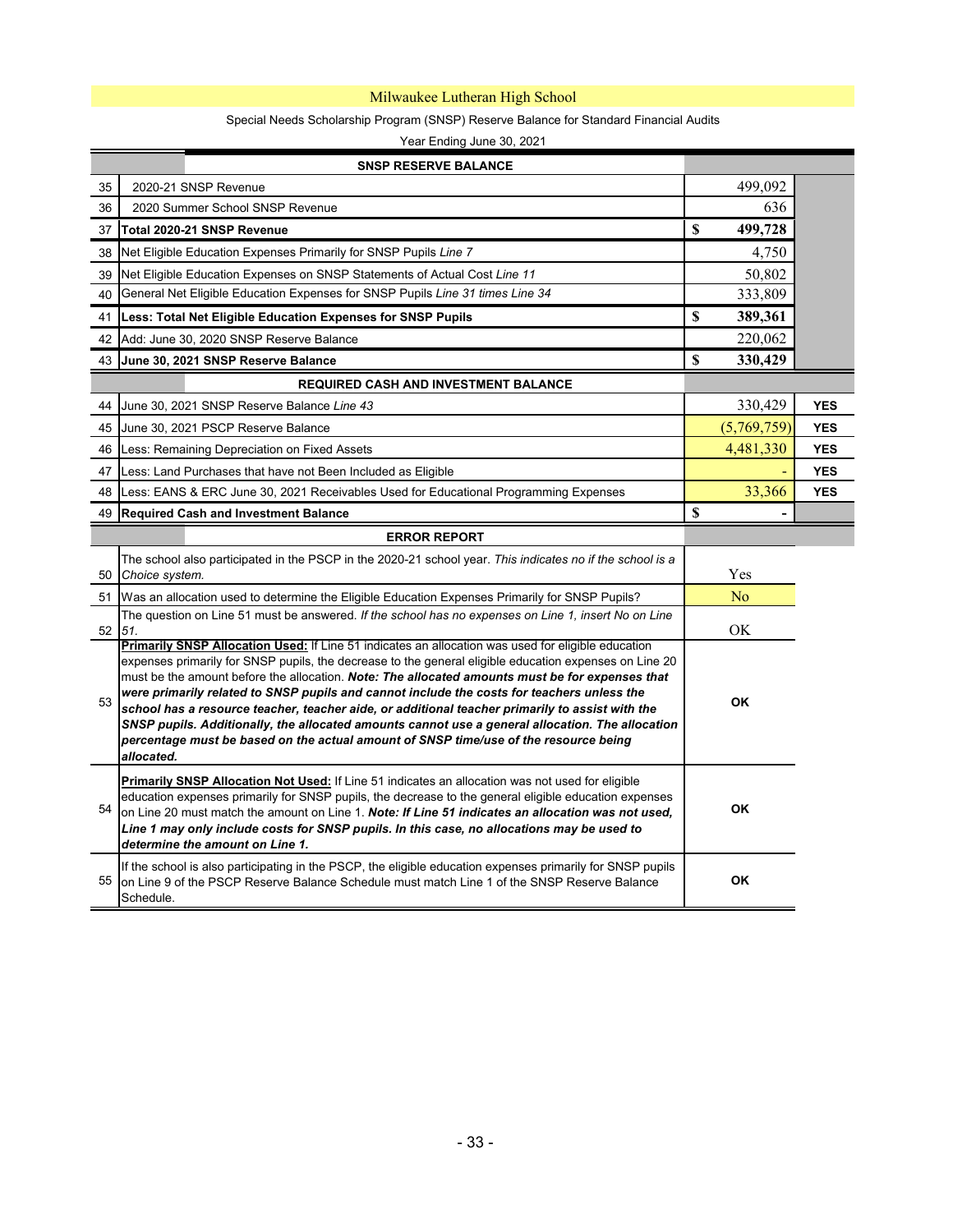#### Lake Country Lutheran High School

#### Special Needs Scholarship Program (SNSP) Reserve Balance for Standard Financial Audits

Year Ending June 30, 2021

|      | NET ELIGIBLE EDUCATION EXPENSES PRIMARILY FOR SNSP PUPILS                                                                                                                                                                                                                                                     |              |                    |                                    |
|------|---------------------------------------------------------------------------------------------------------------------------------------------------------------------------------------------------------------------------------------------------------------------------------------------------------------|--------------|--------------------|------------------------------------|
| Line | А<br><b>Line Description</b>                                                                                                                                                                                                                                                                                  |              | в<br><b>Amount</b> | С<br><b>Matches</b><br><b>PSCP</b> |
| 1    | Eligible Education Expenses Primarily for SNSP Pupils                                                                                                                                                                                                                                                         | $\mathbb{S}$ | 2,250              |                                    |
| 2    | Government Assistance for Expenses in Line 1 Excluding Forgiven Paycheck Protection Program<br>(PPP) Loans                                                                                                                                                                                                    |              |                    |                                    |
| 3    | Fundraising Revenue for Expenses in Line 1                                                                                                                                                                                                                                                                    |              |                    |                                    |
| 4    | Insurance Proceeds for Expenses in Line 1                                                                                                                                                                                                                                                                     |              |                    |                                    |
| 5    | Less: Total Offsetting Revenue for Expenses in Line 1                                                                                                                                                                                                                                                         | \$           |                    |                                    |
| 6    | Adjustments to Prior Year Net Eligible Education Expenses Primarily for SNSP Pupils                                                                                                                                                                                                                           |              |                    |                                    |
| 7    | <b>Net Eligible Education Expenses Primarily for SNSP Pupils</b>                                                                                                                                                                                                                                              | S            | 2,250              |                                    |
|      | NET ELIGIBLE EDUCATION EXPENSES ON SNSP STATEMENTS OF ACTUAL COST                                                                                                                                                                                                                                             |              |                    |                                    |
|      | If any amounts changed from the Statements of Actual Cost submitted by 7/16/21, provide the pupil schedule<br>as part of the financial audit. The school must then submit revised Statements of Actual Cost for any pupils<br>with changes and supporting documentation for amounts that changed by 10/15/21. |              |                    |                                    |
| 8    | Cost from Invoices                                                                                                                                                                                                                                                                                            |              |                    |                                    |
| 9    | Allocated Salary & Benefits Costs                                                                                                                                                                                                                                                                             |              |                    |                                    |
| 10   | Less: Offsetting Government Assistance Revenue Excluding Forgiven PPP Loans                                                                                                                                                                                                                                   |              |                    |                                    |
| 11   | Net Eligible Education Expenses on SNSP Statements of Actual Cost                                                                                                                                                                                                                                             | \$           |                    |                                    |
|      | <b>NET ELIGIBLE EDUCATION EXPENSES FOR ALL PUPILS</b>                                                                                                                                                                                                                                                         |              |                    |                                    |
| 12   | Expenses on Statement of Activities                                                                                                                                                                                                                                                                           |              | 5,031,795          | <b>YES</b>                         |
| 13   | Ineligible Depreciation Expense                                                                                                                                                                                                                                                                               |              | 1,496              | <b>YES</b>                         |
| 14   | Contributed Expenses Other Than Fixed Assets                                                                                                                                                                                                                                                                  |              | 30,300             | <b>YES</b>                         |
| 15   | <b>Bad Debt Expense</b>                                                                                                                                                                                                                                                                                       |              |                    | <b>YES</b>                         |
| 16   | Scholarship Awards & Other Financial Support for Pupils                                                                                                                                                                                                                                                       |              | 338,442            | <b>YES</b>                         |
| 17   | Daycare Expenses                                                                                                                                                                                                                                                                                              |              |                    | <b>YES</b>                         |
| 18   | School District Partnership Expenses                                                                                                                                                                                                                                                                          |              |                    | <b>YES</b>                         |
| 19   | <b>Church Expenses</b>                                                                                                                                                                                                                                                                                        |              |                    | <b>YES</b>                         |
| 20   | Eligible Education Expenses Primarily for SNSP Pupils                                                                                                                                                                                                                                                         |              | 2,250              |                                    |
| 21   | Total Actual Cost for Pupils in SNSP Statements of Actual Cost                                                                                                                                                                                                                                                |              |                    | <b>YES</b>                         |
| 22   | Other Non-Eligible Expenses                                                                                                                                                                                                                                                                                   |              |                    | <b>YES</b>                         |
| 23   | Less: Total Non-Eligible Expenses                                                                                                                                                                                                                                                                             | S            | 372,488            |                                    |
| 24   | Add: Eligible Education Expense for Land                                                                                                                                                                                                                                                                      |              |                    |                                    |
| 25   | <b>Eligible Education Expenses</b>                                                                                                                                                                                                                                                                            | \$           | 4,659,307          |                                    |
| 26   | Government Assistance for Expenses in Line 25 Excluding Forgiven PPP Loans                                                                                                                                                                                                                                    |              |                    | YES                                |
| 27   | Fundraising Revenue for Expenses in Line 25                                                                                                                                                                                                                                                                   |              |                    | YES                                |
| 28   | Insurance Proceeds for Expenses in Line 25                                                                                                                                                                                                                                                                    |              |                    | YES                                |
| 29   | Less: Total Offsetting Revenue for Expenses in Line 25                                                                                                                                                                                                                                                        | S            |                    |                                    |
| 30   | Adjustments to Prior Year Net Eligible Education Expenses                                                                                                                                                                                                                                                     |              |                    |                                    |
| 31   | <b>Net Eligible Education Expenses for All Pupils</b>                                                                                                                                                                                                                                                         | \$           | 4,659,307          |                                    |
|      | PERCENTAGE OF PUPILS PARTICIPATING IN SNSP                                                                                                                                                                                                                                                                    |              |                    |                                    |
| 32   | SNSP Pupil Average Full-Time Equivalent 3rd Friday Sept & 2nd Friday Jan Average FTE                                                                                                                                                                                                                          |              | 14.00              |                                    |
| 33   | All Pupil Average Full-Time Equivalent 3rd Friday Sept & 2nd Friday Jan Average FTE                                                                                                                                                                                                                           |              | 346.00             |                                    |
| 34 I | Percentage of Pupils Participating in SNSP                                                                                                                                                                                                                                                                    |              | 4.05%              |                                    |